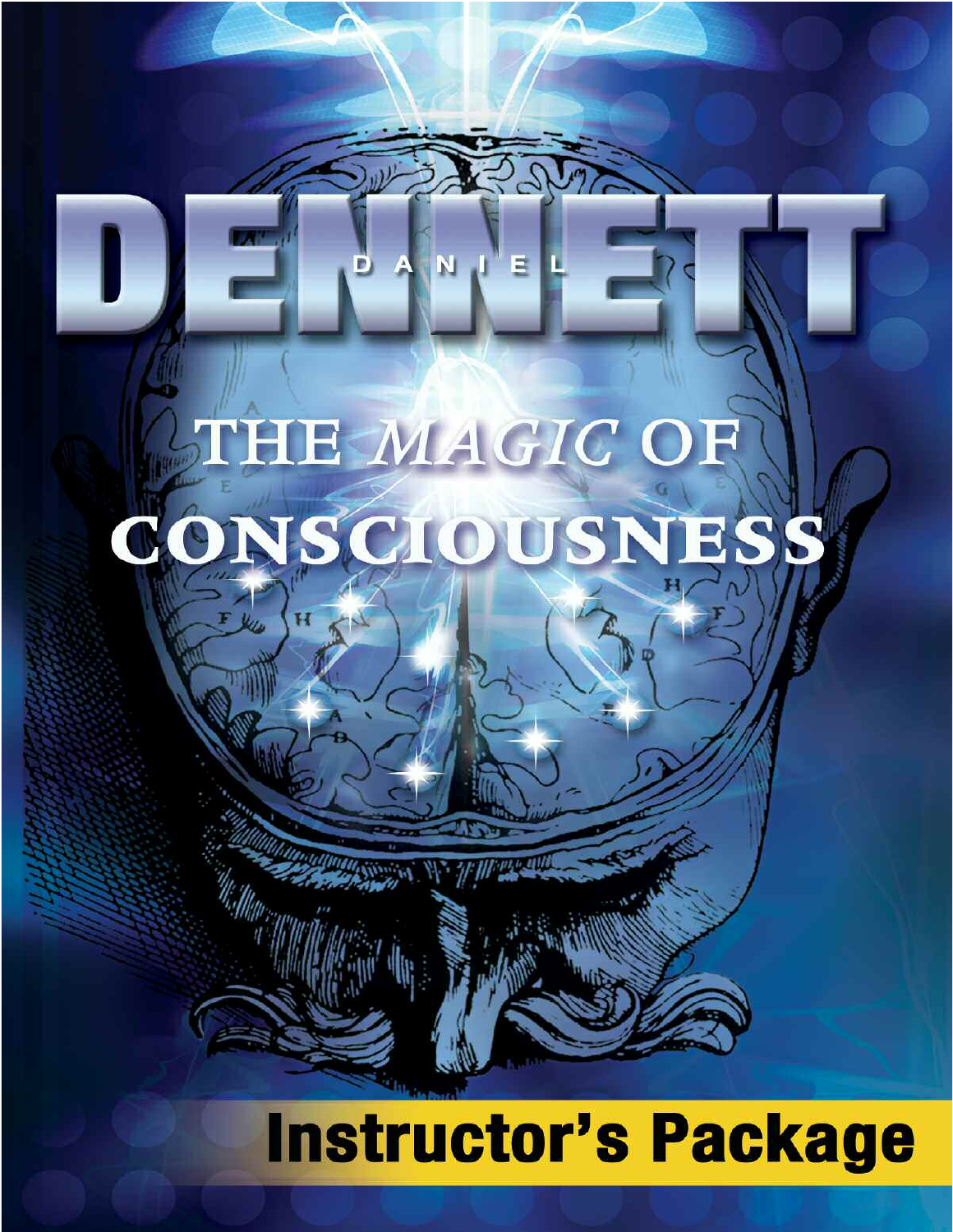## **About This Guide**

This guide is intended to assist in the use of the DVD *Daniel Dennett, Magic of Consciousness*.

The following pages provide an organizational schema for the DVD along with general notes for each section, key quotes from the DVD, and suggested discussion questions relevant to the section.

The program is divided into seven parts, each clearly distinguished by a section title during the program.

#### **Contents**

#### *Seven-Part DVD*

#### *Articles by Daniel Dennett*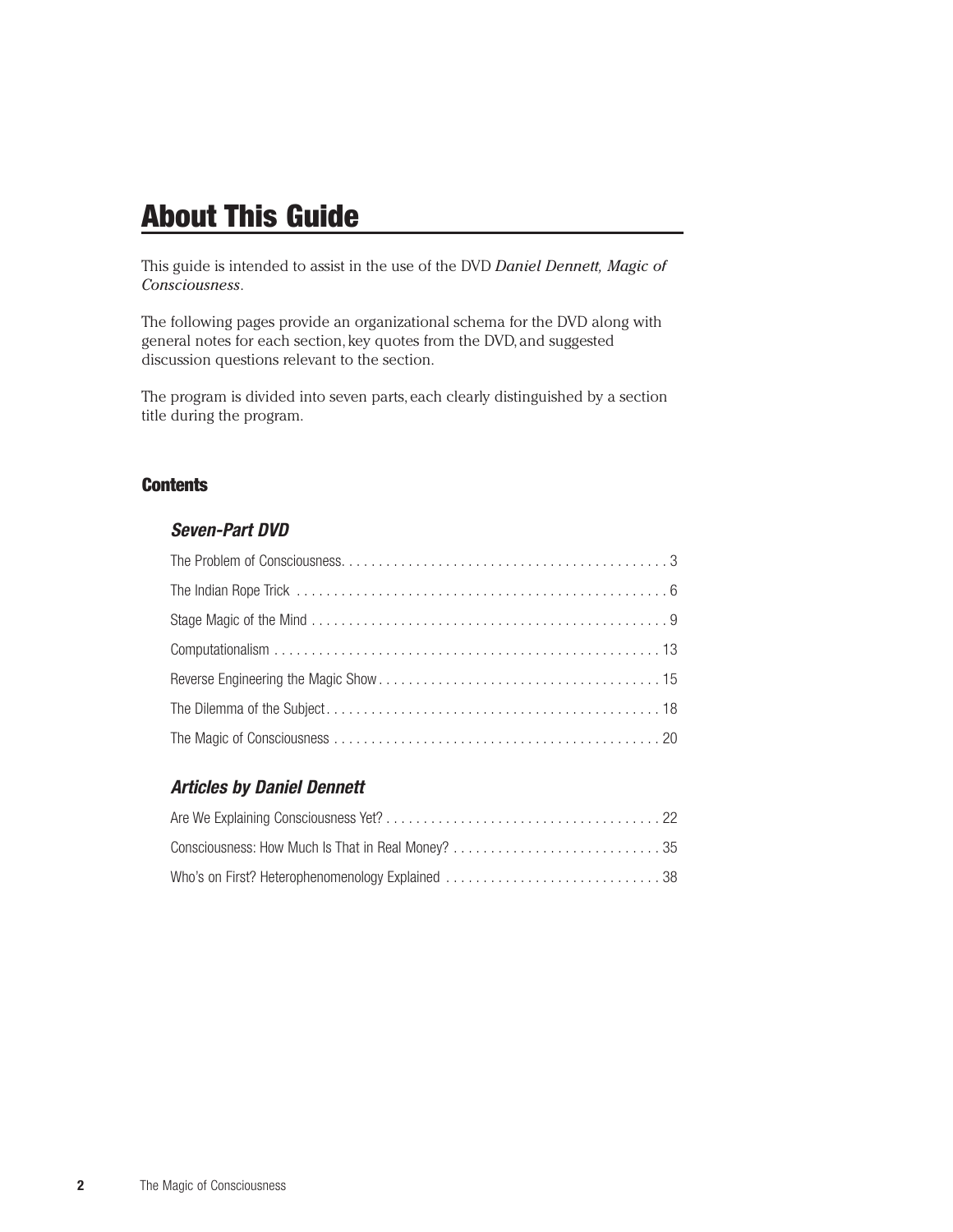## **1. The Problem of Consciousness**

What should be so hard about understanding our own consciousness? It seems that there is nothing with which we're more familiar than the content of our own minds, nothing that we know better than our own thoughts.And how could this amazing phenomenon, our mental life, be produced by and situated inside our brain? This is one of the reasons that consciousness is such an interesting philosophical problem.

*Consciousness is both the most familiar thing to all of us and one of the most mysterious.What could be more familiar to you than your own stream of consciousness? And yet,how on earth could it fit inside your brain? How on earth could what goes on in your brain actually account for what goes on [in your mind]?*

Dennett gives us the metaphor of a "thought bubble"as a paradigm of how our own stream of consciousness feels to us,of what our mental life is like.It seems as if there is an entire world full of colors and sounds inside our heads, produced somehow by our brain and senses.



*Then what's the problem? The problem is [that,as] vivid and brilliant as this representation of this man's consciousness is,it's* metaphorical*.This is a large systematic metaphor for what's going on in his head.*

*So the problem of consciousness, I would say, is if that's the metaphorical truth about what's going on in a man's head, what's the literal truth that makes the metaphor so good? What's actually happening between his ears that makes this such a brilliant metaphorical description of what's going on in the world?*

So this is our challenge. How can it be that our vivid conscious experience of the world and of our own thoughts is produced by an organism composed of billions of tiny,unthinking,unconscious cells? How can we explain the phenomenon of consciousness so that it fits with the fact that it is a process performed by the trillions of cells,billions of neurons, that compose our brain?

Well, you might say, "What's the problem? Why is there any problem at all?" Well, you'll notice that Steinberg has rep*resented the man as a sort of wonderful,pointillist collection of dots.And that's brilliant because it reminds us of what*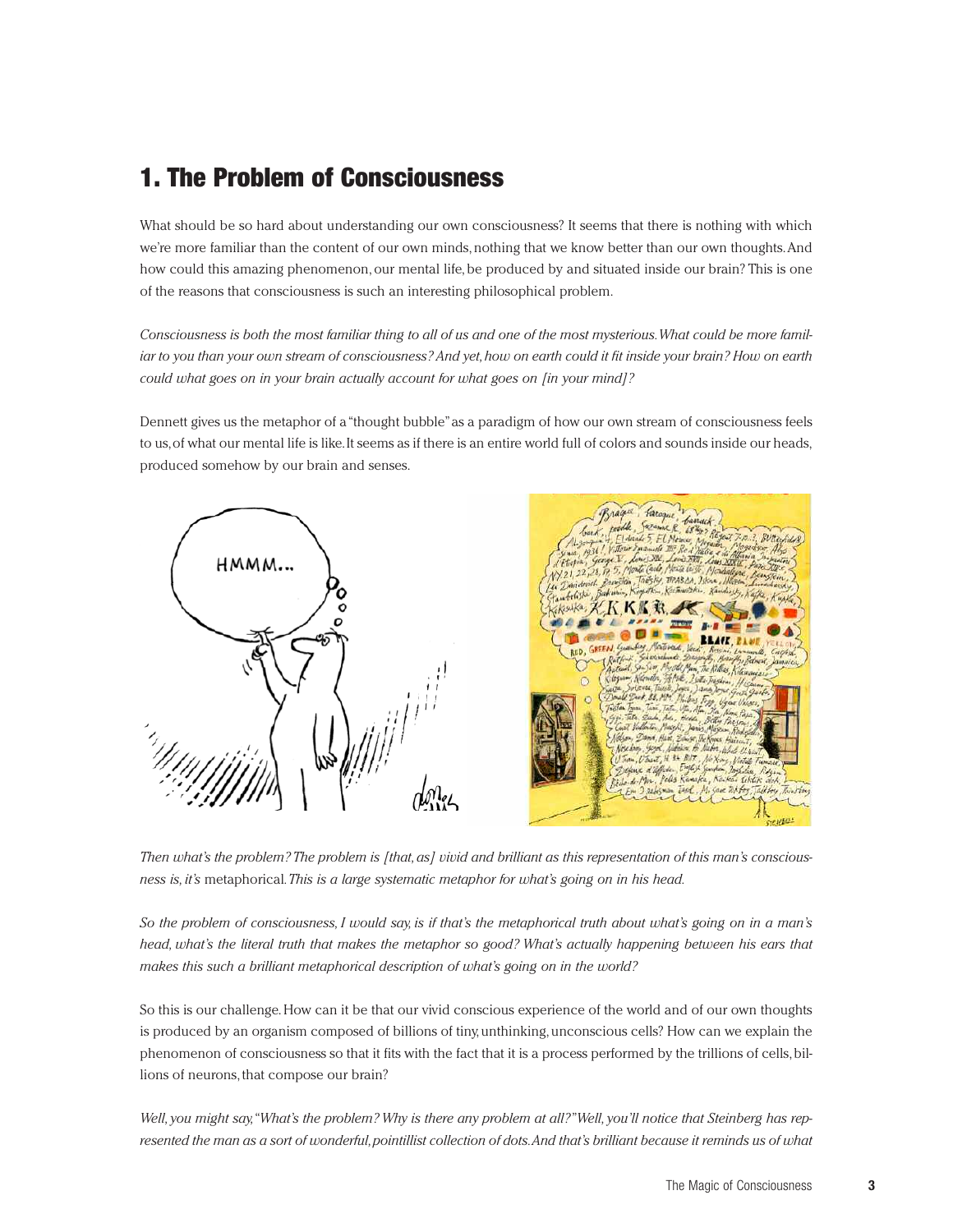we are. What you are, what I am, is a huge collection of cells, about one hundred trillion at most recent count, a hun*dred trillion cells.That's what you are. Not a single one of those is conscious. Not a single one of those knows who Georges Braque is.Not a single one of those knows what Kilimanjaro is.*

How can a collection of mindless, unconscious little robotic cells work together to create human consciousness as revealed in that beautiful metaphor? That's the problem of consciousness.And it's really quite severely puzzling.

The process of consciousness must happen somewhere in the brain, but finding the precise place or precise moment that our brain processes transform from unconscious information processing to conscious experience seems like an impossible task.There are plenty of areas of the brain that we could identify as performing different types of work, but it isn't obvious that any of these areas in particular are providing us, the subject of conscious experiences, with information of which we're conscious.

*To see why [the process of consciousness is puzzling],let's just take a few simple steps.Now this is a vivid diagram from a textbook on vision by Frisby of some years ago. And what you can see here is just a little account of what happens so that you can become conscious of this woman standing in front of you.The light bounces off the woman and is focused by the lens.And these are the eyeballs,and an image is formed on the retina.And if you look in there with the right tools,you can see the image.It's a real image.It's upside-down,of course….*

You see that the artist has drawn the lips as red. Of course, there's nothing red happening there. But there is stimula*tion happening in that area of the brain,which has the shape of a pair of lips,in fact.*



*But that's clearly not where the consciousness happens. Well, what happens next?…Well, cortical processing—here we see the cortex….And you'll see that there are other areas....And these are different visual areas in the brain which specialize to some degree….And they're all doing different parts of the job.But then what happens?*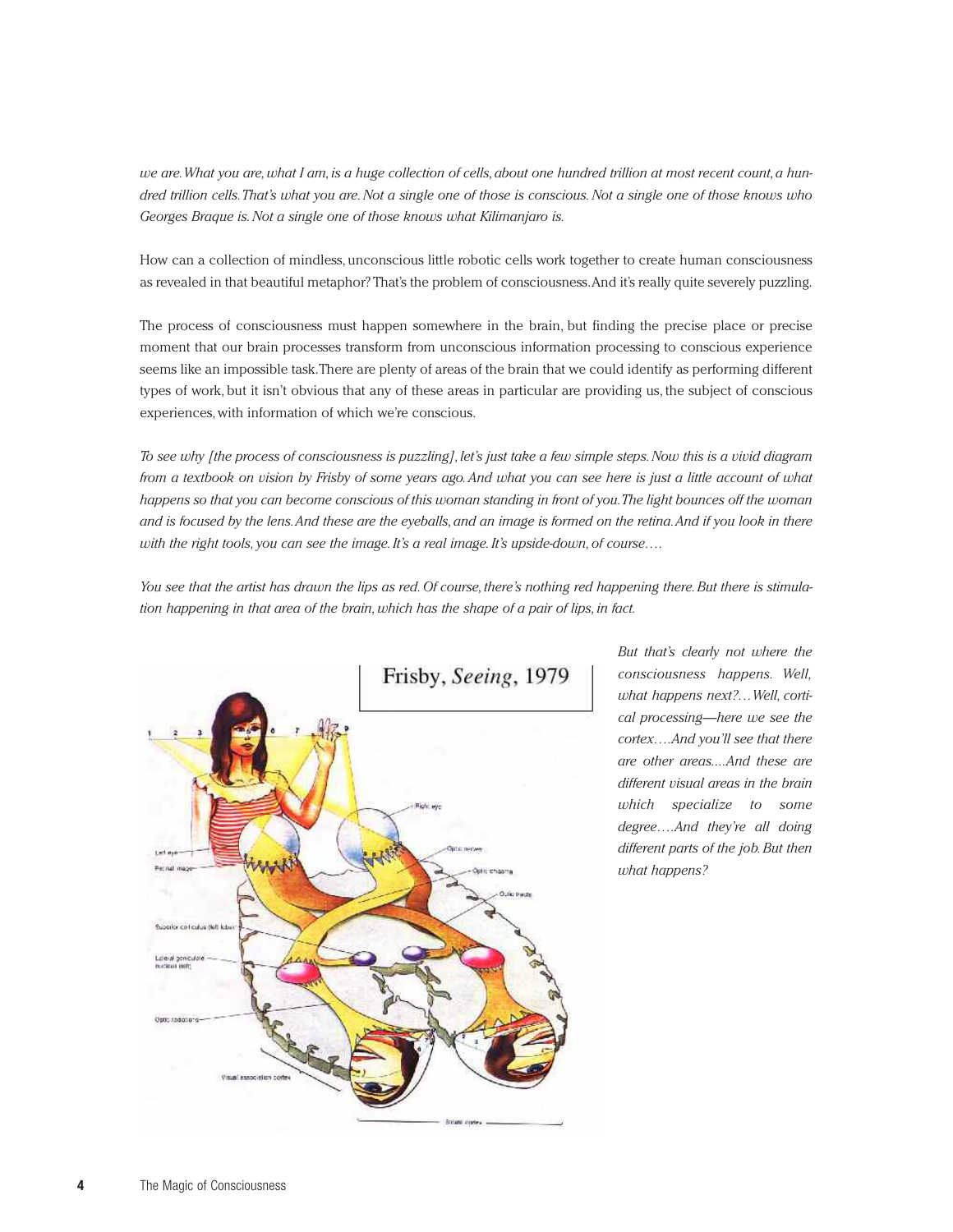## cortical processing

visual areas in 'flattened' cortex



## a hemisphere of human cortex (van Essen, 2004)

*Then what happens, indeed? Then the magic of consciousness happens.Well, what on earth does that mean? This clearly isn't where we stop.We have to come to grips with what happens next.*

#### **Discussion Topic:**

**•** What are some of the tasks that have to be performed somewhere in the brain for you to see, consciously, the woman with the red lips?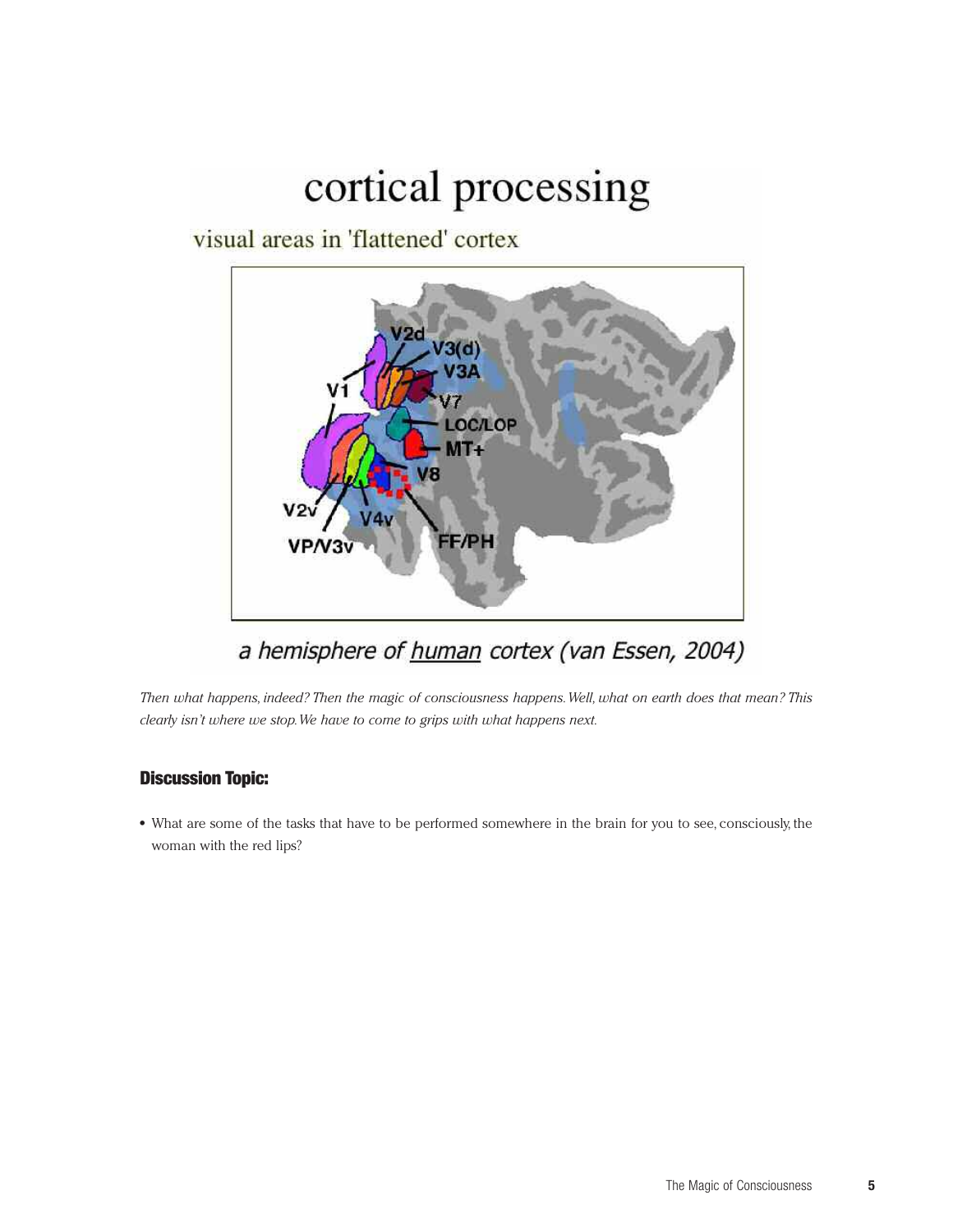## **2. The Indian Rope Trick**

In this section, Dennett begins to explain his theory of how a natural organ like the brain could produce something as extraordinary as consciousness. He draws an analogy between magic and consciousness, and it is quite fitting.To many people, consciousness does seem magical, that is, beyond human explanation.The brain, according to Dennett, is a sort of magician, but as he will explain, consciousness isn't "real" magic; the magic the brain performs is a sort of stage magic. Dennett quotes a passage from Lee Siegel's book on street magic in India, one that describes many people's reaction to his explanation of consciousness:

*There's a passage which has become a sort of talisman for me,the passage that I love to quote:*

"I'm writing a book on magic," I explain, and I'm asked, "Real magic?" By real magic people mean miracles, thaumaturgical acts, and supernatural powers. "No," I answer: "Conjuring tricks, not real magic."

*Real magic*, in other words, refers to the magic that is not real, while the magic that is real, that can actually be done, is *not real magic*.

*And bingo, this is the story of my life, because the same thing is true of consciousness for many people. Real consciousness, in the eyes of some people, isn't something you could possibly explain.There are even scientists who think that almost by definition consciousness defies explanation.It is beyond human explanation.If you've explained anything,what you haven't explained is consciousness because they think consciousness is real magic.*

"Real" magic, most all of us believe, doesn't exist in our world. If there is any sort of magic at all in the world, it is stage magic: impressive tricks performed by ordinary people with amazing skill.Although stage magic may not be "real"magic,it is the only sort of magic that exists,and we should keep in mind just how spectacular feats of stage magic can be. It takes a person with extraordinary skill, but not *supernatural* skill, to make us believe that he has made an airplane disappear, or sawed a woman in half. Stage magicians are incredibly talented individuals, and the impressiveness of stage magic should not be overlooked.

To help us grasp the important connection between "real" magic, stage magic, and consciousness, Dennett gives an explanation of how stage magic works, that is, from the philosophical point of view. He describes the Indian rope trick, in which a street magician supposedly tosses a rope into the air and then succeeds in climbing up the magically suspended rope. But this, according to Dennett, isn't the *real* Indian rope trick; the real trick involves the magi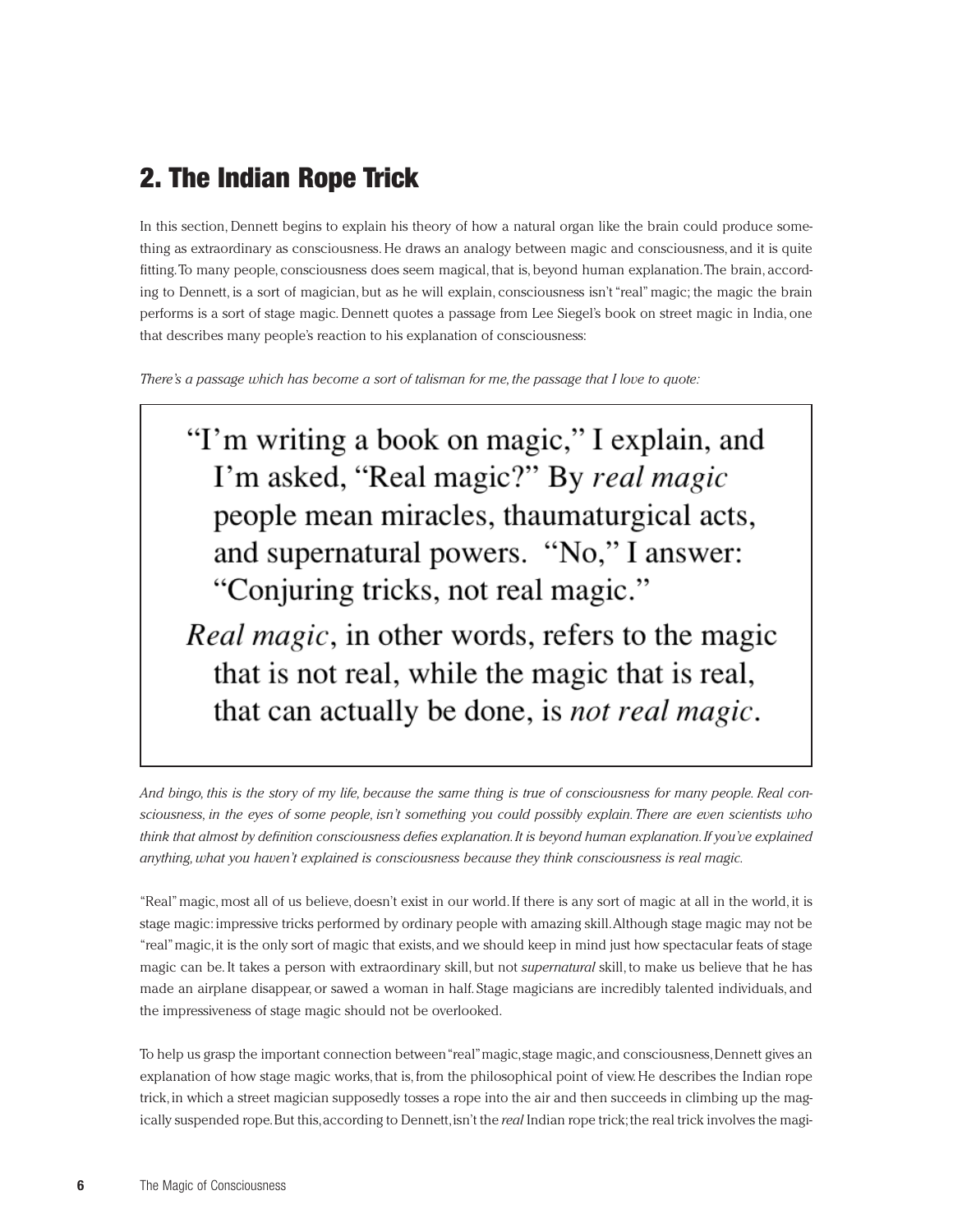cian's assistant ascending the rope and disappearing into thin air, followed by the magician, who carves the assistant into pieces that fall to the ground. The magician descends, gathers the pieces of his assistant into a basket, and when the basket is opened the assistant jumps out—whole and unscathed.

*Now,hands up those of you who've seen the trick performed.Ah,a miss,not a one of you,but what a trick that would be if it could be done.In fact,although you probably share my view that nobody has ever done the Indian rope trick and nobody ever could,millions of people believe that the trick has been performed.For over a hundred years,there have been urban legends, strong convictions held by people all over India and the rest of the world that the Indian rope trick has been performed.And you know how it goes.*

*"Well,I didn't see it myself,but I have an uncle who lives in Lahore,and it was his next-door neighbor who saw the trick performed in Bombay,"something like that.And you might think,"Well,now,doesn't that show in a certain sense that the Indian rope trick has been performed?"Because after all,what is a magic trick? It's getting people to believe that you've done this amazing thing. You got somebody to believe you sawed the lady in half when you didn't.*

This is a crucial point in analogy between magic and the mind.The job of the magician is to give his audience certain beliefs,to make them believe that he has performed a particular trick.The job of the brain,as we shall see later in section 5, is to make you, the biological organism that you are, believe certain things about the world that you need to believe to survive.

Dennett gives several examples of how a stage magician could plausibly convince his audience that he has performed a certain trick.

Well, now that you know what the Indian rope trick is, I'm going to tell you how to do it. All right, so here's a philoso*pher. He's going to explain the Indian rope trick. How to do the Indian rope trick, are you ready? Here's Method 1. First, gather an audience and claim that you're going to perform the Indian rope trick.This first step is actually very important, as you will see. Second, well, this is a step I'm not so clear about. It's not my department.Third, the audience,many of them anyway,exit,claiming to have seen the Indian rope trick.*

*You're probably not satisfied with that explanation so I'm going to give you another one. One, gather an audience* and claim that you're going to perform the Indian rope trick, very important first step. Two, drug them all or hypnotize *them.Three, plant the posthypnotic suggestion that you've done the trick complete with lots of details of what it looked like and let them wake up.*

*Now this is, in fact, the method that has been surmised by many people including many magicians who have tried to explain how so many people in India can be so sure the Indian rope trick has been done.*

A stage magician somehow convinces his audience to believe that a great trick has been performed, one that could only be accomplished by "real" magic. None of these explanations Dennett gives seem satisfactory, but this *is* stage magic.

*You probably think it's cheating. But, come on.We're talking about stage magic.What's cheating in stage magic? It's okay to use accomplices.It's okay to use wires and mirrors and smoke and distraction.What are the limits on cheating in stage magic?*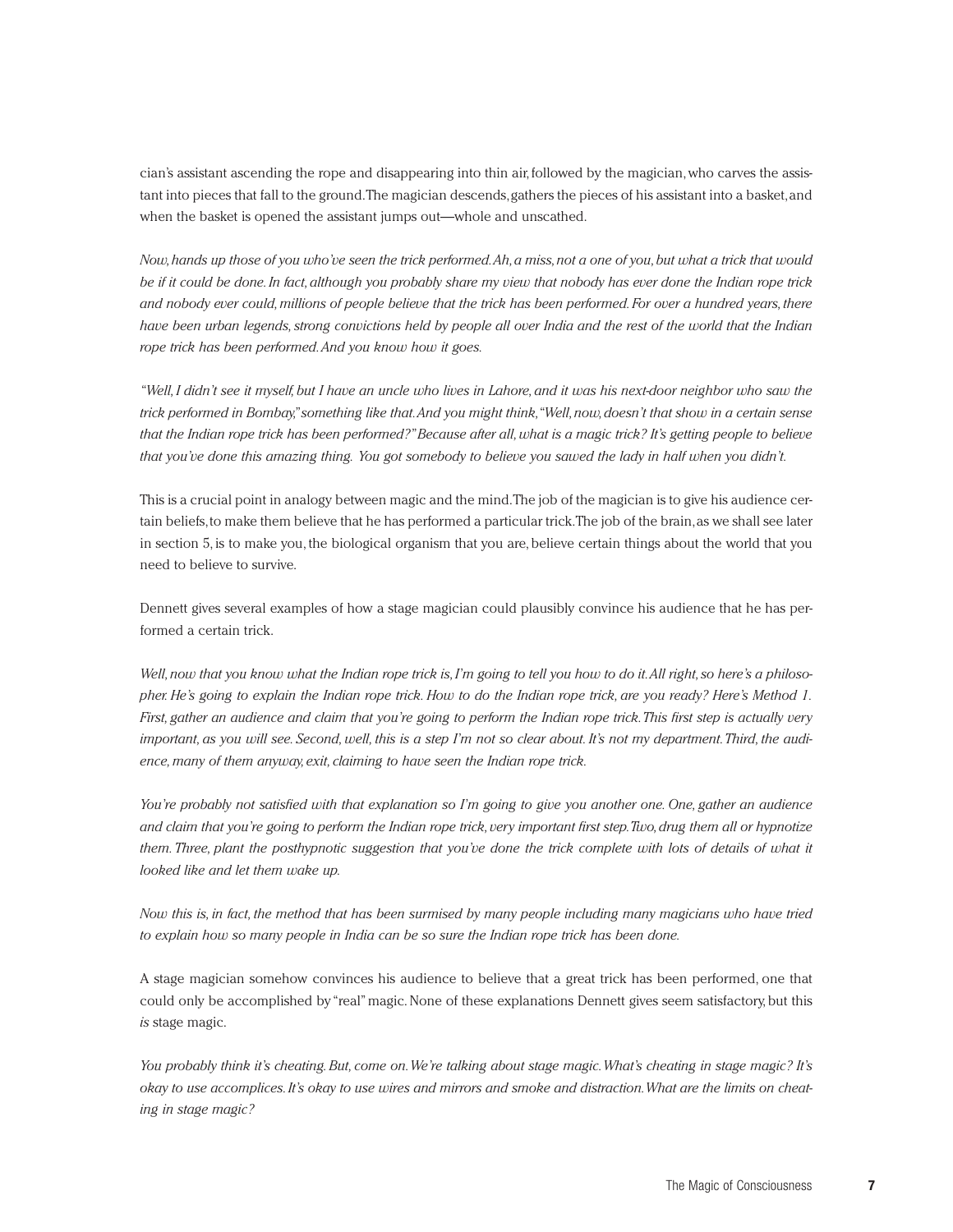*Well, it's an interesting topic, but who cares? It's just show business. When the topic is consciousness, however, people often feel a little bit differently.*

### **Discussion Topics:**

- **•** What is the difference between "real" magic and stage magic? What does it mean to say that stage magic is the only type of magic that *is* real?
- **•** What is it about Dennett's explanation of how a magician performs a feat of stage magic that makes the trick look like cheating? Could there be any form of stage magic that wasn't a sort of cheating?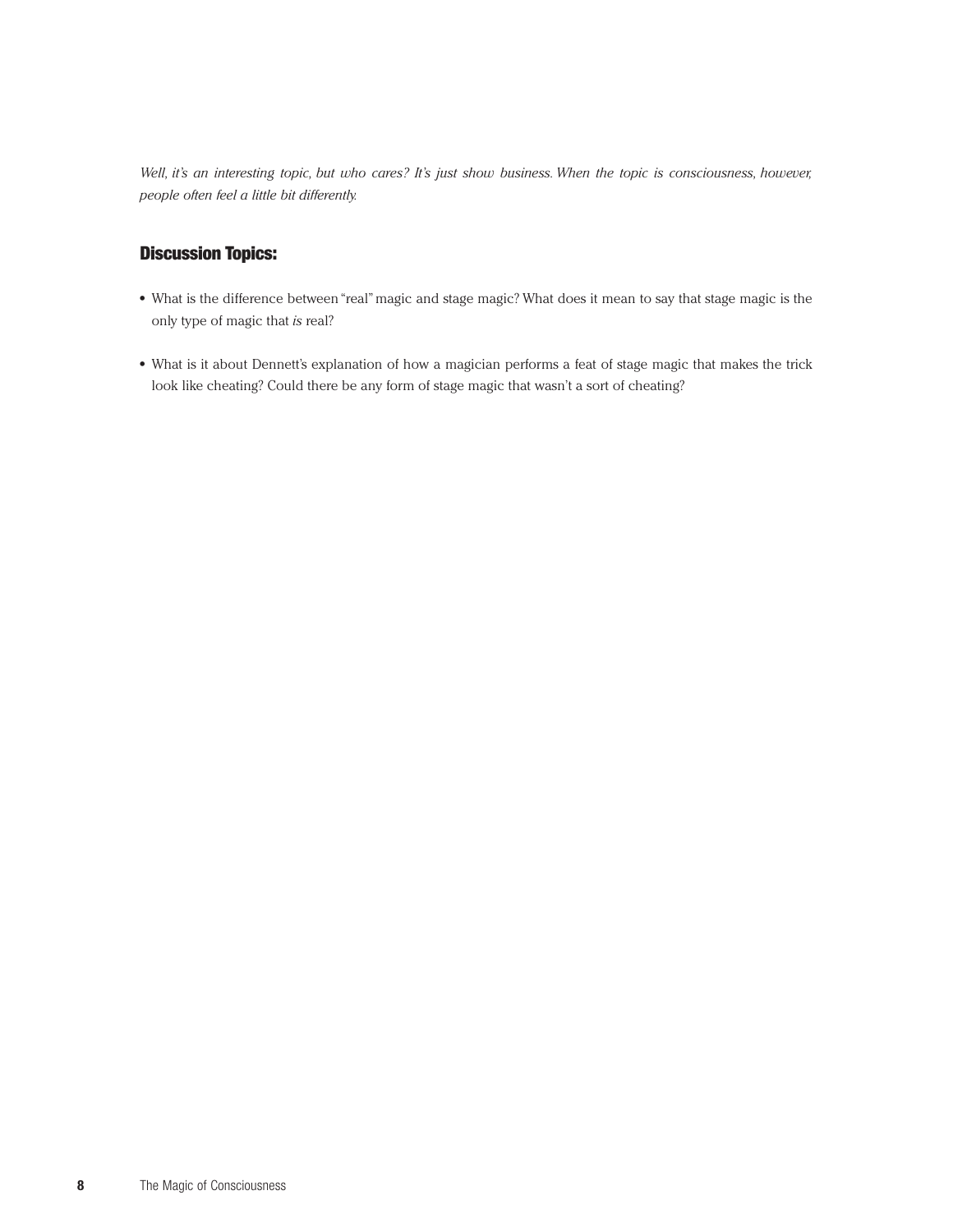## **3. Stage Magic of the Mind**

The first "magical" phenomenon of consciousness we discuss in section 3 is déjà vu. Déjà vu, of course, is the sensation that what you are currently experiencing is something you have experienced before; literally, "already seen."

*Many people think of déjà vu experiences as a sign of something pretty special,pretty amazing.Perhaps it's a glimpse that time is cyclical, and you can go round and round and relive our lives. Or maybe, it's transmigration of the soul. Or maybe, it's precognition.These are varying plausible or implausible quite dramatic hypotheses about the nature of déjà vu.We might call these [explanations of] déjà vu "magic hypotheses."*

But since déjà vu is a phenomenon that occurs in the natural world to a natural, biological creature, the sensation of déjà vu must have a natural explanation. Dennett proceeds to give a scientifically plausible account of déjà vu inspired by the psychiatrist Pierre Janet, involving information pathways in the brain.

*We imagine that the signal from the eye in the optic nerve and later parts of the [brain]—just suppose that it was split into two channels,channel A and B.And suppose that they were completely redundant.They're exactly the same. [What's in] channel B is just a duplicate of what's in channel A.*

Just as some parts of the brain detect light and motion, other parts might function as something Dennett calls a "familiarity detector."

*And then suppose that they arrive at a part of the brain that we're going to call the "familiarity detector"… a place* in the brain which has the following properties: As new material comes in, it checks the material for novelty or famil*iarity.And if it's novel,it lets it through.And if it's familiar,it says,"Been there.Done that."It marks it as familiar.It sends a signal.*

"I've seen it before!"

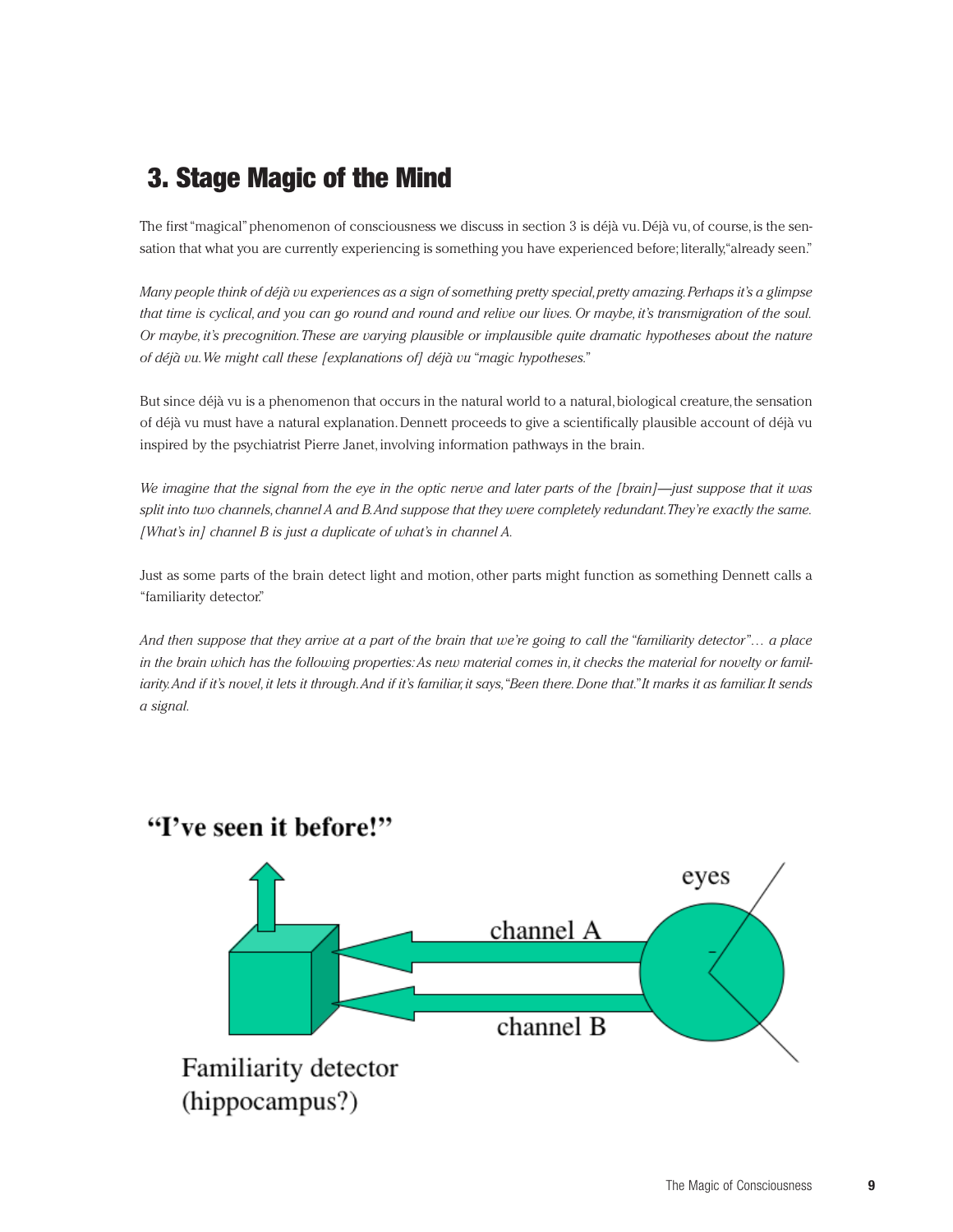If there was a glitch in the timing between channel A and channel B, this might be enough to give a person the sensation that she had experienced the new thing she was seeing before.

*Suppose that the signal in channel B got retarded in its passage from the eye to the detector by a few milliseconds, just long enough for channel A to go through and set up its signature,its footprint it's been there.It goes through [as] a novel event,and just a fraction of a second later,in comes the signal from channel B.And the system says,"Hey,I've seen it before!" Sure enough, ten milliseconds before, you saw it. But that's enough to send the "I've seen it before" signal on up into the system.*

Dennett goes on to explain that we don't really need both channel A and channel B; all we need is one channel that can sometimes send the wrong signal up into the system.



### "I've seen it before!"

*All we have to suppose is that the familiarity detector on occasion, for who knows what reason, is spontaneously triggered.It just does a false positive.Suddenly it sends the "I've seen it before"signal spuriously up the line.And the* rest, of course, is going to unfold just as it did in the first case.

*Now here's the amazing thing.It's a different hypothesis.You,when you have a déjà vu experience,you can't tell the difference between those two hypotheses.Either one of them could be the truth.And your own conscious experience of déjà vu doesn't give you any clue as to whether either of them might be the truth.This is something for third-person science,empirical investigation to explore.*

*Notice that in this second case,this is a philosopher telling you this.It's not that you've seen the thing before.It's that it [the malfunctioning detector mechanism] makes you think you've seen the thing before.That's all that has to happen for déjà vu to happen.*

Either the first or second explanation could be true, and we have no way of knowing which is correct *from the inside*, from the first-person perspective. But there is a substantial difference between the two cases. In the first, the information first hits the detector in channel A,and so when it hits the detector in channel B the system *really has* "seen it before."In the second, the brain performs a bit of "stage magic"; it makes you *believe* you've seen it before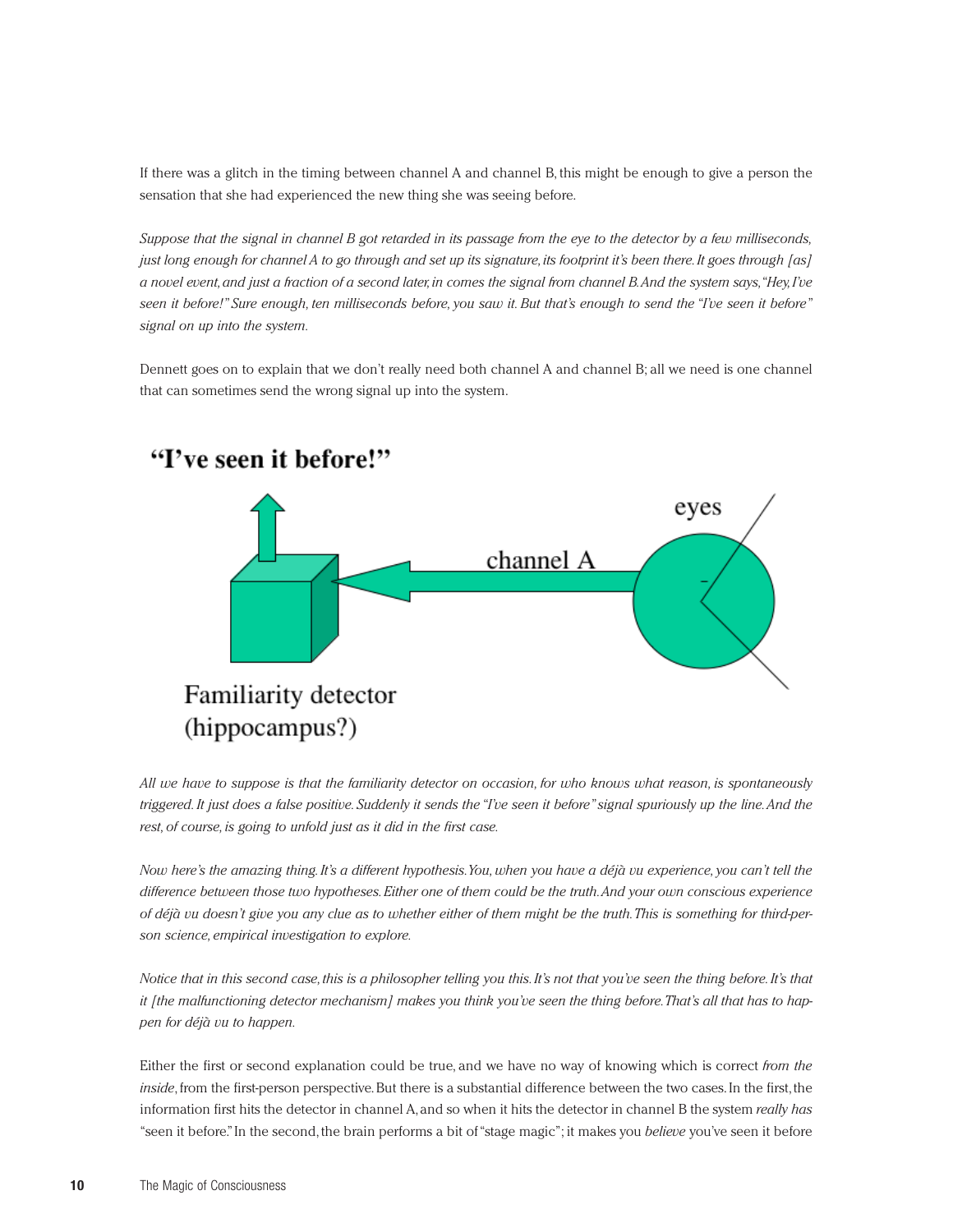when all that has actually happened is that the "familiarity detector"*told* you you've seen it before.

There are other mental "illusions"that, though surprising, can be given similar explanations involving unexpected brain "signals."Dennett discusses cases of illusory motion in peripheral vision and afterimages.The first involves a series of circles that seem to move if one stares at the small black iris in the center.If the illusion is successful,the circles seem to turn against each other and rotate. But there are no rotating images in the brain, only systems of motion detection sending signals to other systems that *say* they detect motion.



*"The shapes seem to be rotating!"Nothing is rotating in your brain. It just seems to you that the shapes are rotating*.

*Now there's nothing rotating up on the screen, nothing at all. But the shapes seem to be rotating, right? Nothing is rotating in your brain. If we were to look at the various visual areas where those parts are represented,we wouldn't see any rotation of any image.We would,however,see that regions in which motion detection occurs [send signals just as the regions for "familiarity detection" send signals] like "I've seen it before." [Signals] like, "something's moving"; those signals are being sent on up into the system. It just seems to you that the shapes are rotating.*

The sensation of an afterimage can be even more puzzling, since surely there is nothing in the world that is red or striped,and yet there appears to be.Or,at least,our sensation of the flag afterimage is *like* the sensation we might have if we saw a translucent flag before us.

To explain how this might happen, Dennett brings in the tool of "maximally bland computationalism."

*Ah, everybody got the American flag? There's no red stripes up on the screen.There's no red stripes on your retinal image.There's no red stripes in your visual cortex.And yet, it sure did seem as if there was a red stripe somewhere, didn't it?...I've gathered reports from people,and they say things like,"Well,the lowest short red stripe is intercepting the black cross."What? The lowest short red stripe is intercepting the black cross. So I want to know,"What are you talking about? What thing are you talking about?"*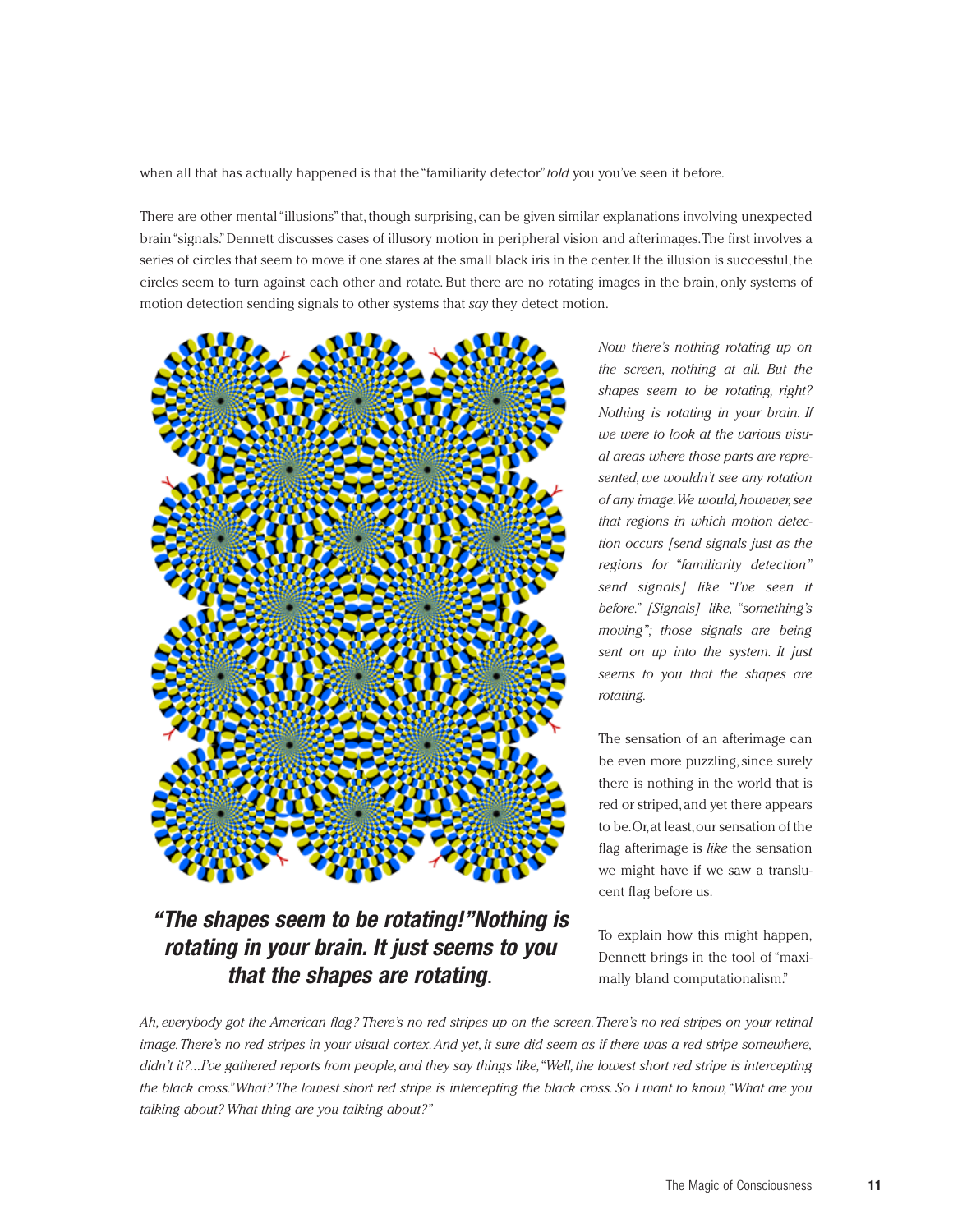*Well, you might say "something real" or "something red."You can refer to it.You can recall it, that red stripe.Where is it? It's not in your brain….There's nothing red happening in your brain when you see that image.There just seems to be something red happening in your brain.There's that philosopher's explanation again.Well,how does it happen?*

*I can't tell you.That's not my department. But I can give you some small clues. I want to describe a framework in which we could explain things like this,and I'm going to call it "maximally bland computationalism."*

#### **Discussion Topic:**

**•** It seems to us that the stripes of the flag overlap with other things, for instance, the blackboard or the clock on the wall. It seems as if we could even point to the stripes. But certainly the stripes aren't "out there"in the world, so what might we mean when we say we see the stripes over the clock, or on the window?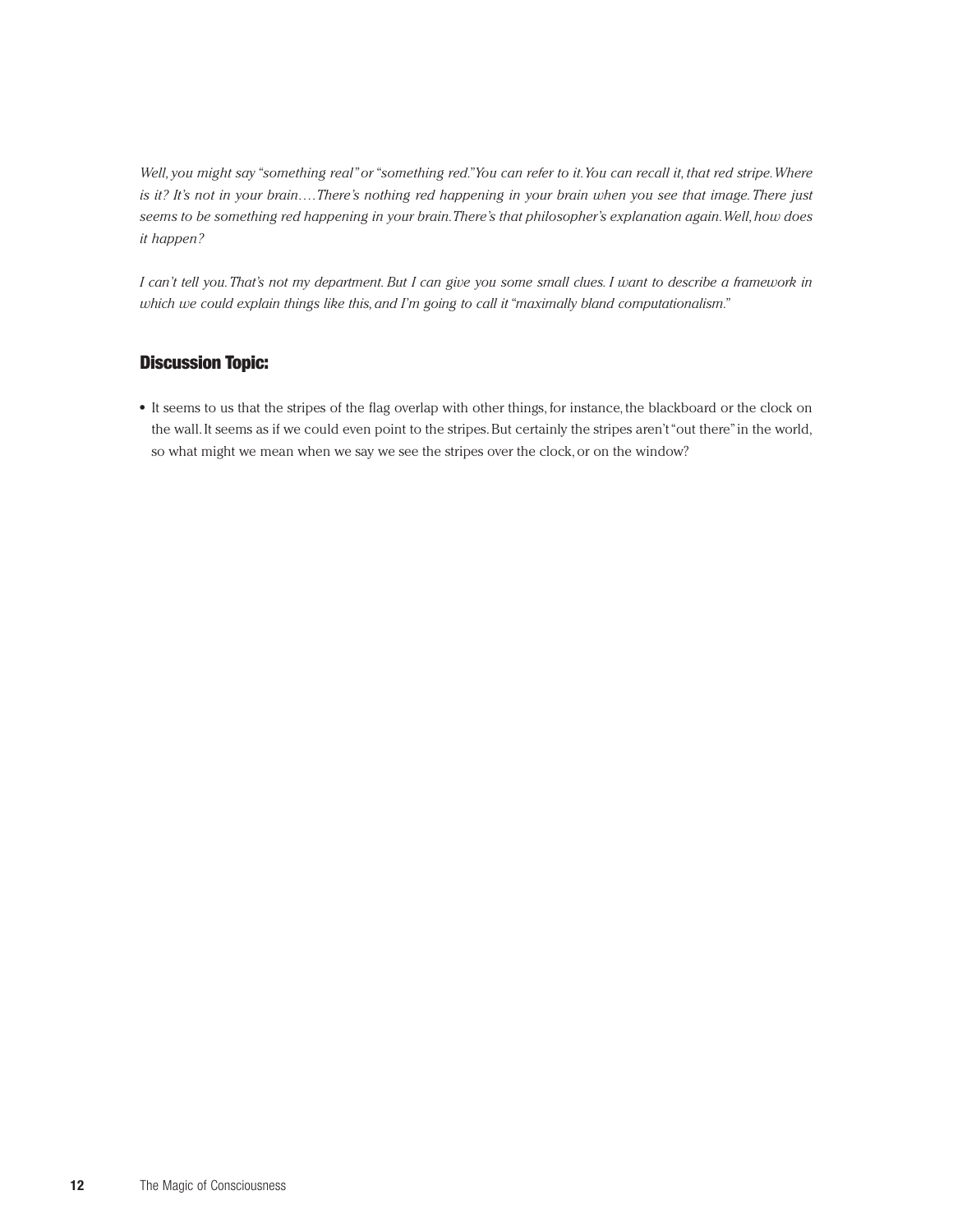## **4. Computationalism**

To say that the brain is a computational system is just to say that it's a sort of computer.Computers,and brains,store information in what computer scientists call "registers."A register is just a name for whatever is holding information that is used in a larger, computational system. Dennett explains the fundamentals of what registers are and how they interact with or affect one another.

*So we have a brain,and we want to understand that the brain is a computational system consisting of… trillions of registers."Register"is a term from computer science.And a register is simply a memory location where you can store a number, a value.And it might be zero, or it might be one, or it might be 375, or it might be a million and three.A register is simply an address with a content, and the content is always a number; that is to say, it's always a magnitude of something.*

*So maximally bland computationalism says, what the brain is is a massively parallel, indeed, 3-D parallel collection of registers.*

To say that the brain is "massively parallel" is to say that, unlike a typical home computer, in which just one thing happens at a time, creating a "serial" stream of computational events marching along in single file (but very, very swiftly), in a brain many of the registers can be computing at the same time, feeding new results to each other. This is how brains,whose parts are much slower acting than the parts of computers,can work faster than computers at many tasks.Why aren't laptops massively parallel? Because it is almost impossible to figure out how to program massively parallel machines. (If we ever do figure out how to program massively parallel computers, we should be able to make electronic brains that compute faster than organic brains.)

The information stored in a register affects the information stored in other registers,some close to that register,and some at a distance.

*We suppose that the values are constantly shifting as a function of the values of other registers.And we explain all* this just in terms of physics, just garden-variety, causal transactions between registers.

*Now,I call this "maximally bland computationalism"because it makes no claims about the nature of the architecture. It's not a serial architecture,it's massively parallel.Is it asynchronous or synchronous? Well,presumably it's asynchronous.And the registers can be a neuron.You could consider that a register. Or you could consider it as made up of hundreds or thousands of registers.*

*Subcellular activity can be captured in this picture. Neuromodulator activity can be captured in this picture.Thus, if neuromodulators are being diffused through a part of the brain, there's a computational account of that. In fact, it's called "diffusive computation."And there are models which look at that.*

The fact that the brain is a "wet" computer, that it is composed of organic material, does not affect the structure of how it functions. Neurons can serve as registers just as well as any system in your average computer can, and all this activity can be modeled as massively parallel processing.The brain is a sort of computer that takes in information from the world and distributes it throughout its subsystems in order to compute what would be the best thing for the person to do given that information.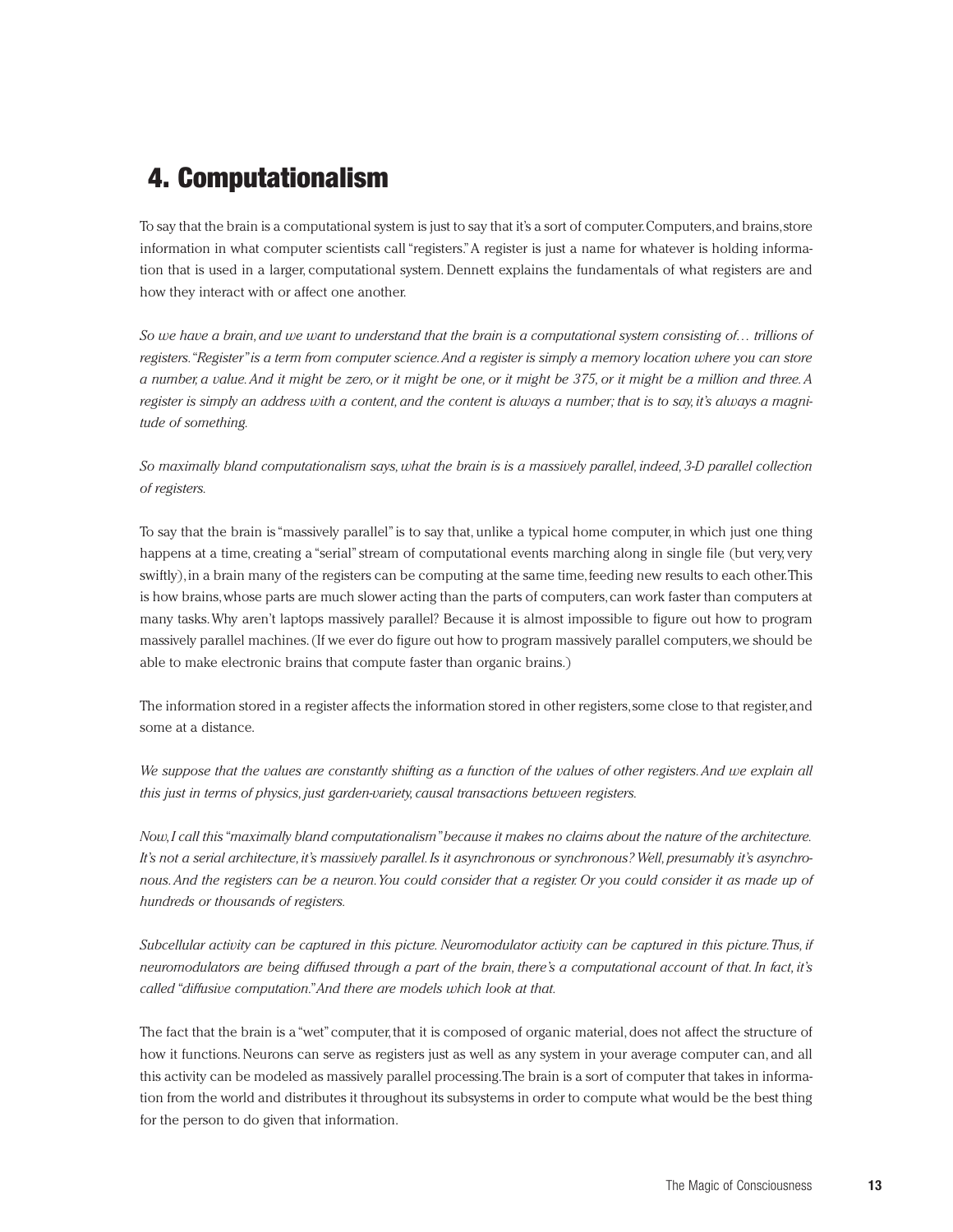*The basic underlying idea is that it's the brain's job is to get the body that it resides in through life by computing the best thing to do next given the information that it's taking in from the world.That's what brains are for….They're a control system,and hence,they're amenable to a computational analysis as long as we're suitably bland about what we mean by computational.*

#### **Discussion Topic:**

**•** Given Dennett's abstract account of what the brain does for the body, that is, how it serves as a control system, what do students think this might mean for the possibility of artificial intelligence?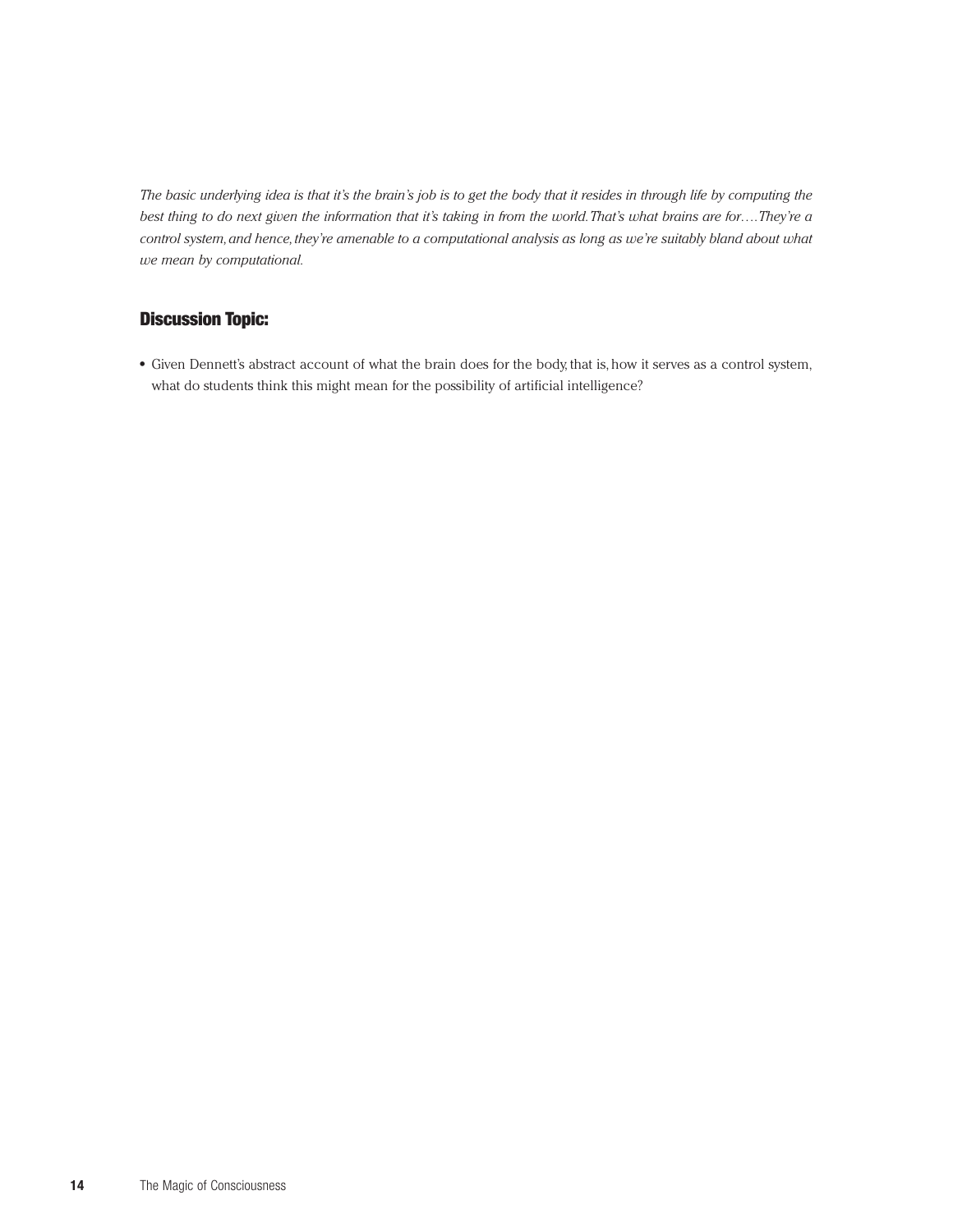### **5. Reverse Engineering the Magic Show**

Now that we've interpreted the brain as an immense computing machine, how should we explain what's happening when we see a flag in front of us that doesn't exist,or rotating circles that aren't actually spinning? Reverse engineering is the task of taking an existing machine or other artifact and figuring out how it works and why its parts are situated as they are. We need to reverse engineer the "magic show"of consciousness;we already know what seems to be going on, and now we must look behind the curtain of the brain and see how these phenomena might be produced. As before with déjà vu,these illusions depend on the brain sending signals that it *should* send when our eyes see a flag, or when circles in front of us are spinning.

*Now we can go back to our red stripe and ask,"What's going on here? How can it seem to you that there's something red when there isn't?"Well, some of the computational events that would happen if you were seeing a real external red stripe are happening in you.And these events caused by this computation, some of the events that would happen when you have the conviction that you're seeing a red stripe. And that's all. That's all that has to happen. It's like déjà vu.You don't have to show the event twice as long as the conviction that you've seen it before is created. And as long as the conviction has some computational embodiment,you're home.*

Dennett compares these mental illusions to the technique employed in a Belotto painting to represent people on a bridge.Your brain interprets the marks on the canvas as details of the people on the bridge,and from







a certain distance it really seems as if the people have been painted in great detail.Your brain is telling you that the detail is there, in the painting, and so it looks to you to be quite detailed. Until you take a closer look.

So I…am noticing that there's, on this bridge in the sunlight, there's a whole lot of people moving across the bridge. *And I wanted to see them up close. And so I began to get closer and closer and closer and closer and closer. And when I got up close, I actually yelled. I screamed, not a terrific scream, but a real yelp because what somewhat farther away had seemed wonderfully detailed, as I got closer, there was less detail than I thought there was. It was bizarre.The closer I got the less detail there was.*

*Now what was going on here?...The spots, the blobs of paint that he put so artfully on the canvas suggest people*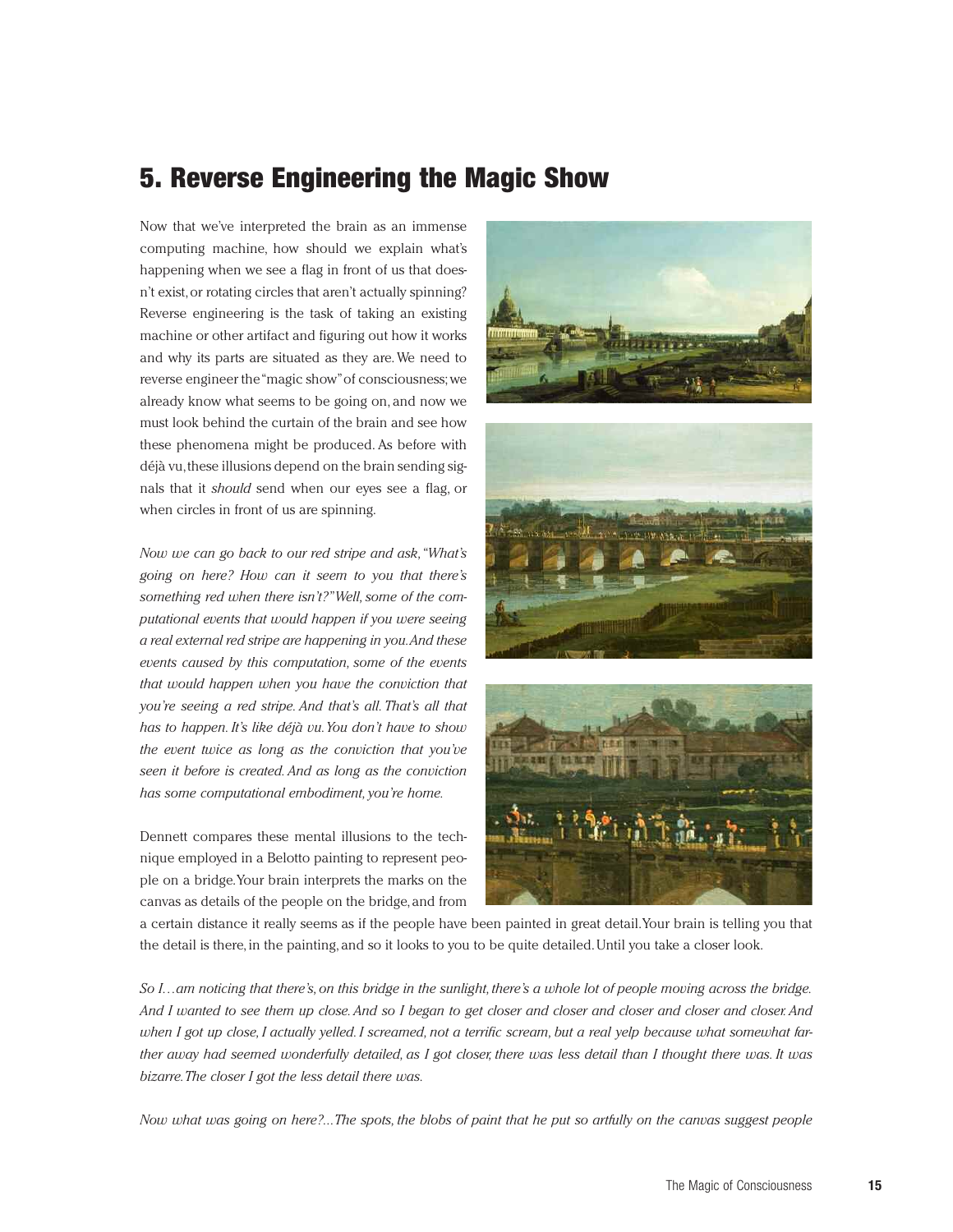

to make us form the judgments that we form.

*with arms, and legs, and clothes, and belt buckles, and hats, plumes, carriages and all the rest. And the brain takes the suggestion.*

The mechanisms by which the brain forms expectations is an issue outside of philosophy and within neuroscience,but we can speculate a bit about what is happening—what needs to happen—in the brain for us to form the judgments about the world that we form. To begin, we should work from the assumption that the brain would not expend more energy than it needs to

*Well,now,how did the brain do this?...Did the brain,for instance,paint lots of little arms,and legs,and plumes,and hats,and buckles,and so forth,somewhere in one of those cortical areas where there's sort of an image of the scene and then look at them? I'm almost certain that's not the case.The brain didn't have to do that.*

Well, then how did it do it?...I think it's a little bit like the posthypnotic suggestion....All the brain has to do is create *the judgment in a little part of the brain that is responsible for making judgments of that sort and then that judgment gets fed up into the system much like the déjà vu judgment where it can elaborate other judgments and play a causal role in causing other judgments and so forth.You don't have to do any painting in the brain for this to happen.*

Dennett also gives the example of the Necker Cube, where the brain actually forms a representation of the lines where it assumes the lines would be. We could say here that the brain is "filling in" the missing detail. But this is not always how the brain operates—it doesn't always "fill in"the details, because they're not relevant to how we interpret an image.This is how the brain behaves in the case of the cube's color change.

Sometimes, as in the video clip of the moving vertical bars, there is an illusion that you are seeing moving edges

"translucently" through the gray. This shows that we mustn't jump to conclusions, on the basis of introspection,about what the brain may do when it doesn't have to do it!

*We learn not to trust our own conscious introspective experience for how these things really work.If you want to know how to explain the magic trick, you have to go backstage and see what's really going on.*

*Now, some of you may be thinking,"Wait a minute.This* is all very interesting, but there's something fundamental*ly wrong with it."What I'm saying is that cognitive neuroscience can be seen as,in effect,reverse engineering the magic show,going to the staged magic show and showing you how the tricks are actually done, going backstage.*

### Rob van Lier, Perception

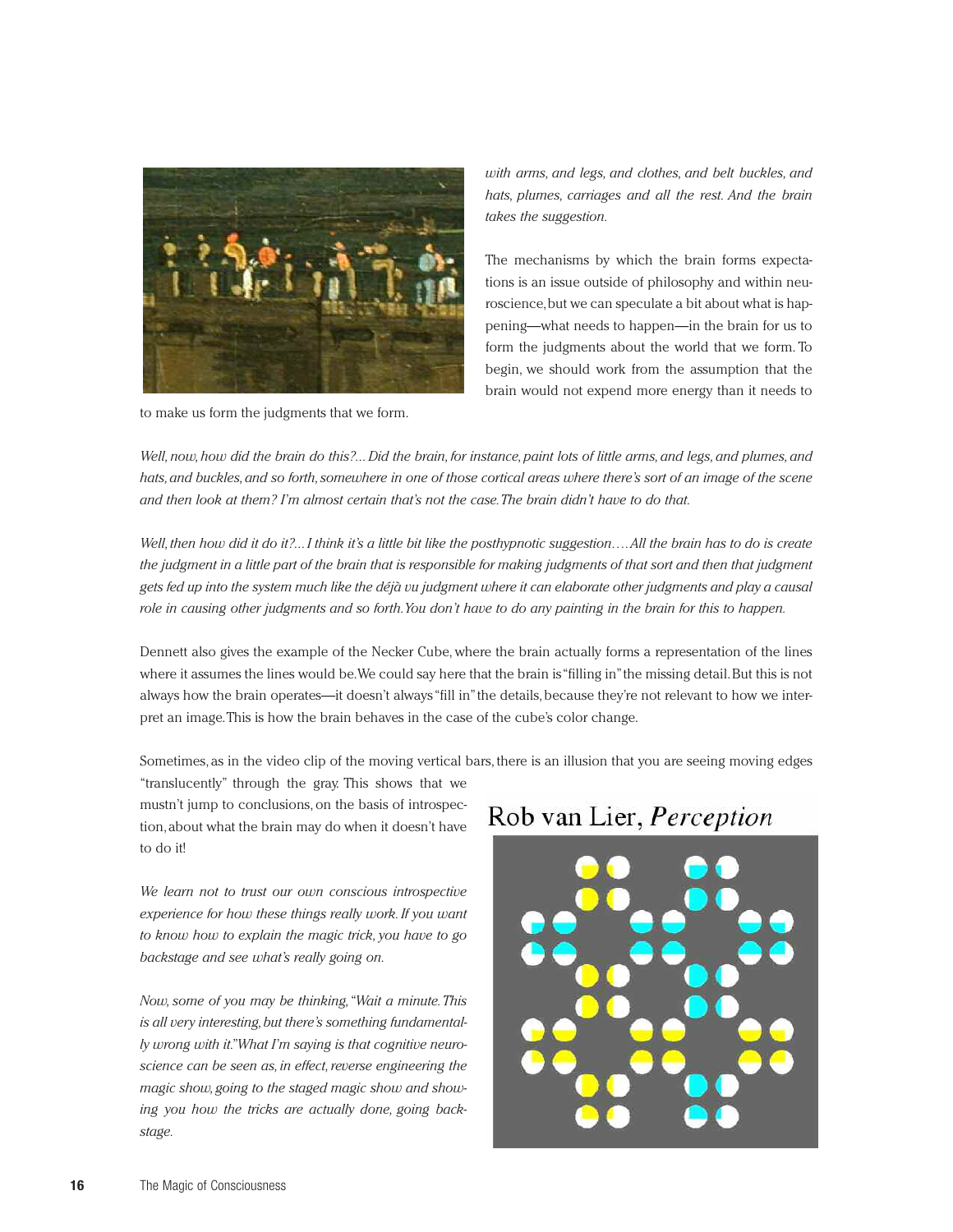*What needs to be explained, I've said, is what the audience thinks happened onstage.And this is, in fact, what I've called "heterophenomenonology."This is phenomenology of the third-person point of view.You gather lots of evidence about what the audience thinks is happening and then you have to explain why they think that.*

#### **Discussion Topic:**

**•** What is the difference between the two kinds of "filling in"that occur in the case of the Necker cube seen floating in front of the disks or seen behind a screen with round holes in it? Do both kinds of filling in occur in normal perceptual circumstances?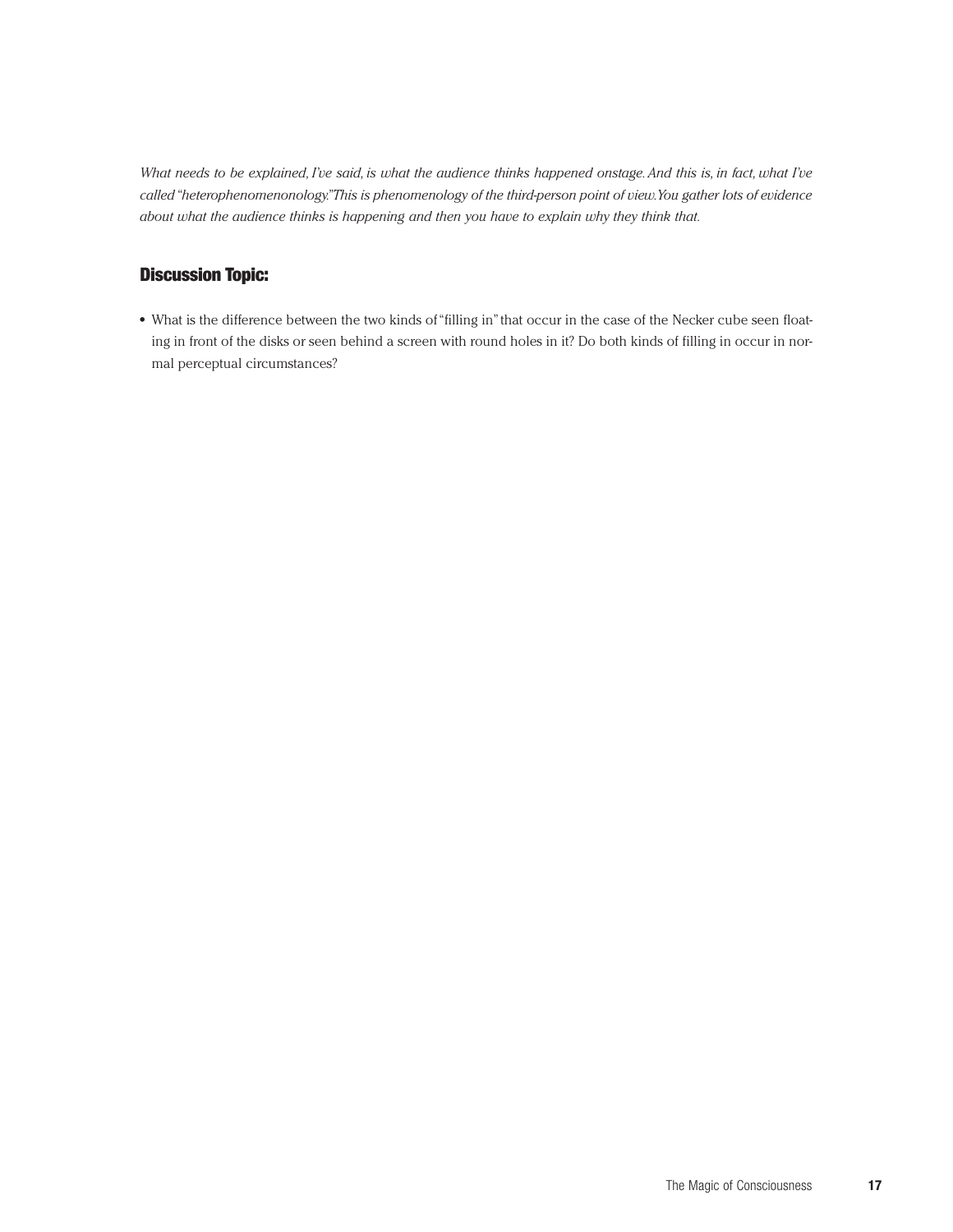## **6. The Dilemma of the Subject**

We have said, so far, that the brain sends signals that tell us what's happening in the world—sometimes these signals accurately represent the world,and sometimes they don't.But one thing we seem to have left out of the explanation is the *us* to which the brain is sending these judgments.*We* are the ones having conscious experience, not our neurons, not our brains, and this is the part of consciousness we have left to explain.

In the standard view, consciousness is something like a movie unfolding in our minds, and we ourselves are the audience watching the show. Dennett calls this view "the Cartesian theater" picture of consciousness, in reference to philosopher Rene Descartes's view of the mind.

*What am I doing talking about the audience?...One of the main themes in my work ever since 1991 in* Consciousness Explained*,is that there's no such thing as the Cartesian theater.The Cartesian theater is my derisive negative term for the imaginary place in the brain where the inner witness, the audience, sits and enjoys the show of consciousness.And I've said,there is no such place.*

Dennett shows a picture of what the Cartesian theater could look like, with little men inside viewing the film of what's going on outside the body. But there is a major problem with this view—namely, that if there is someone watching the show, that someone must be conscious!

*What's wrong with this is that if anything remotely like this were true,then we wouldn't have even started to explain consciousness because we would still have a conscious observer sitting there in the theater looking at the screen.*

If a theory of consciousness is really going to explain consciousness, it can't do so by postulating an observer inside the conscious person, because then we'd need to explain how *that observer* is conscious: we'd have put another conscious observer inside the mind of that one, and so on forever. So if there's something that's already conscious in our theory of consciousness,we've only moved the problem back one step—we haven't really given a theory of consciousness at all!

We are going to need a theory of consciousness, then, that breaks consciousness down into parts that are not themselves conscious.

*We're going to have to break up the Cartesian theater into parts that are not themselves conscious.The moral of the Cartesian theater [story] is that all the work done by the imaged homunculus in the Cartesian theater must be distributed around the various lesser agencies in the brain.And that means agencies that are not themselves conscious. Because if they were really conscious, then we've just re-created the homunculus problem, and we will not have made any progress at all.*

Current neuroscience has shown that, not only is there no little observer within a person watching the "show" in the Cartesian theater, there is no point in the brain where all the sensory information and brain processes come together and become conscious.

The difficulty that most people have with this way of explaining consciousness it that,even though consciousness *must* be explained in this way (or else it would not qualify as an *explanation*), it seems to eliminate the *self* from the picture.

*This creates a dilemma, though, because a lot of people are very unhappy with this.And I call this "the dilemma of the subject."What I've just said is, if you leave the subject (meaning I, ego,*moi*)…in your theory, then you've not yet begun your theory of consciousness.You've just postponed the theory.*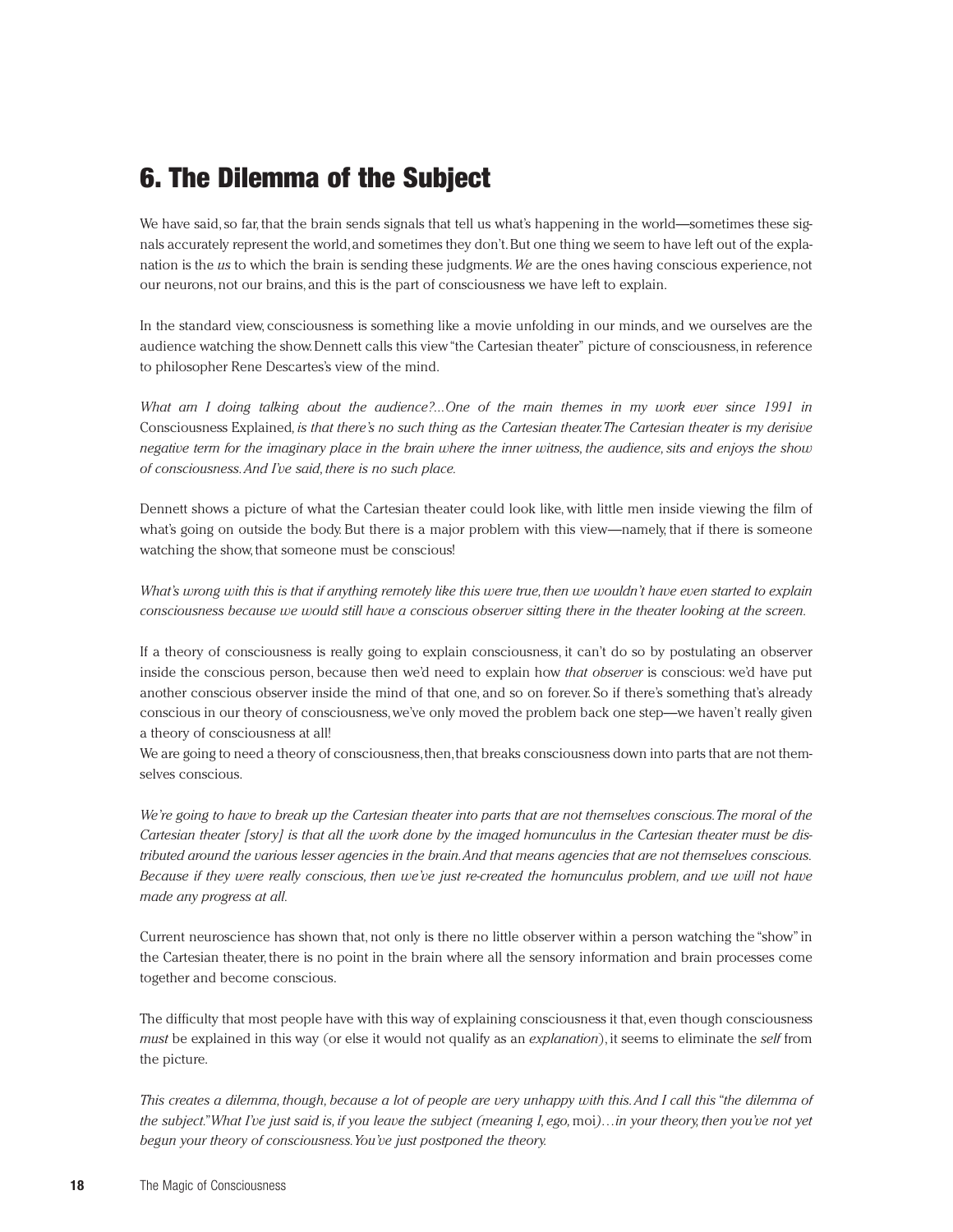However,the "dilemma of the subject"is seen by many philosophers as the main problem of consciousness; it has been labeled (by David Chalmers) the "hard problem" of consciousness. What happens to the self, the subject, when consciousness is broken down and explained in terms of smaller brain processes? Unfortunately for our intuitions about consciousness, this is the only way an explanation can proceed.

*We have to agree that if you leave the subject in your theory you have not yet begun, so you have to get rid of the* subject. And when you do this, the result has a certain scary, even disgusting feature. It's as if you've entered a facto*ry,and there's all this humming machinery,and there's nobody home.*

Dennett gives examples of two thinkers who have reacted strongly to this explanation of consciousness, Jerry Fodor and Bob Wright.Wright's reaction is reminiscent of our earlier remarks on "real"magic:

*"Of course the problem here is with the claim that consciousness is 'identical' to physical brain states.The more Dennett and others try to explain to me what they mean by this,the more convinced I become that what they really mean is that consciousness doesn't exist."Now does that sound familiar? I hope so.*

*What Wright is saying is what people say about real magic. Real magic, in other words, refers to the magic that's not real while the magic that's real—that can actually be done—is not real magic.What Wright thinks is, if I'm saying that consciousness is a bunch of tricks in the brain, then what I'm really saying is that consciousness doesn't exist. There isn't any real magic.*

*"For Dennett, it is not a case of an emperor having no clothes, it's rather the clothes have no emperor."Yeah, that's* right. Bingo. You've got to get rid of the emperor. If you still have the emperor in there, you don't have a theory of con*sciousness.*

The same problem arises with a physical explanation of color. If we explain the phenomenon of color, say, red, by saying that it is produced by little red particles, then we haven't even begun to explain color. Because we then need to explain what makes these *particles* red.Although this seems completely obvious when we're talking about color, it is much harder to intuitively grasp this point when it comes to explaining consciousness.

*Now that's a hard idea for people to get their heads around. But then, we knew, didn't we, that if you're going to explain consciousness, the result is going to have to be uncomfortable in some ways. It's going to have to be, as philosophers like to say, counterintuitive.Why? Because if there was an intuitive solution to the problems of consciousness,then we would have found it long ago.We've been working on this for several thousand years.*

#### **Discussion Topics:**

- **•** If we leave out the subject, what else has to go? What good would it be to have subjective colors, aromas, melodies in the brain if there was no subject to enjoy them? We know that there is no little band in the brain that plays the music we can have "running through our head."So what could possibly explain such phenomena?
- **•** How does the "Cartesian theater" metaphor of the mind push the problem of consciousness back one step further?
- What are the similarities between "real" magic and "real" consciousness? What do students think of the criticism that Dennett's view has received? Is Dennett's theory a way of explaining consciousness, or does it deny the existence of consciousness?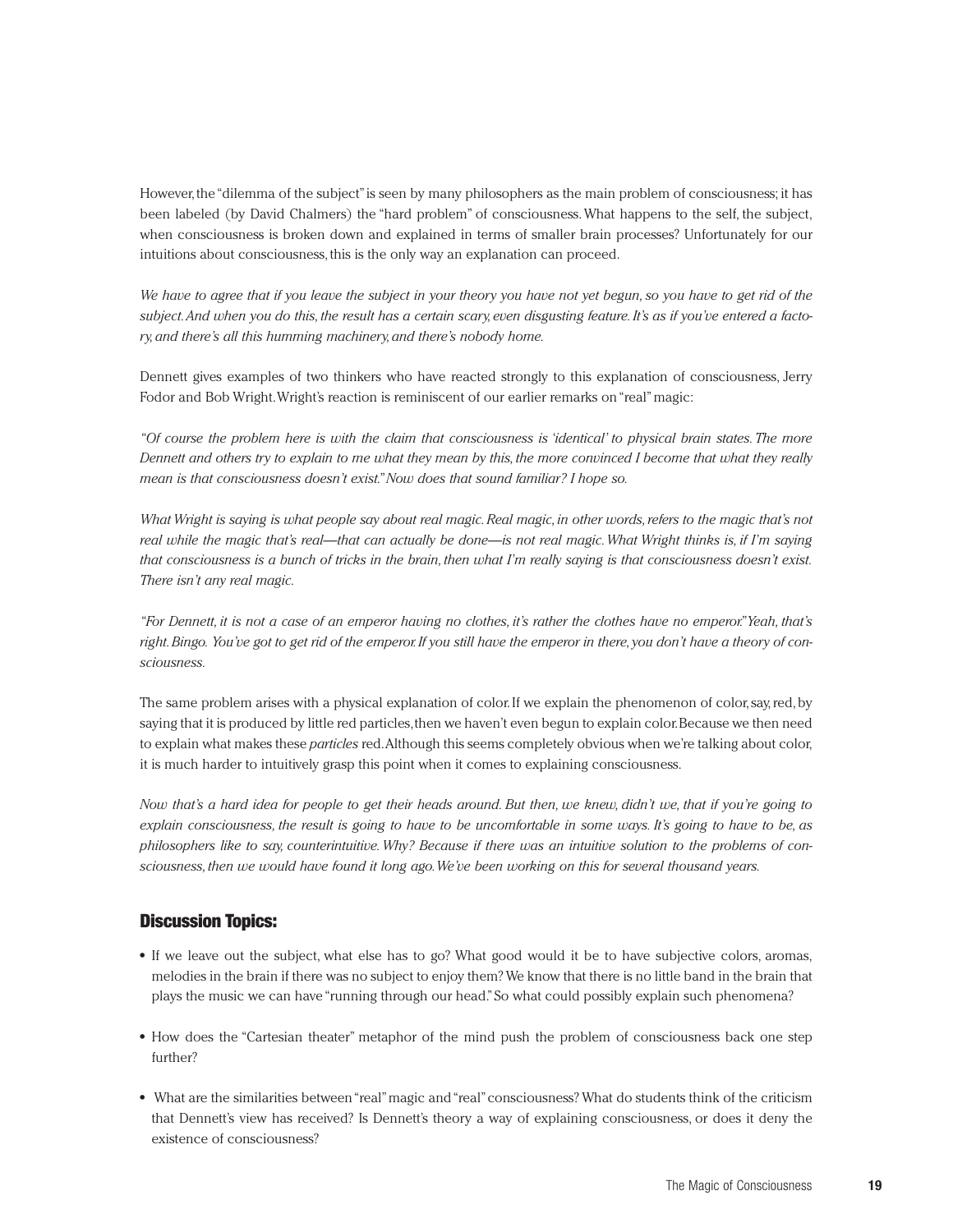## **7. The Magic of Consciousness**

Dennett's view of consciousness is counterintuitive for many people,but a theory may be counterintuitive and *correct* at the same time. One of the intuitions that conflict with Dennett's view of consciousness is the "hard problem," mentioned in section 6. Dennett's reply to the "hard problem" of consciousness is that, in fact, philosophers are looking for something *too hard*; they overlook the possibility that what seems like one unified phenomenon of consciousness may break down into smaller, manageable pieces.

As an analogy to the puzzle of consciousness, Dennett gives the example of a magic trick performed by Ralph Hull that perplexed professional magicians for years:"the tuned deck."

*It goes sort of like this."Boys,I have a new trick."Now this is to his fellow magicians,right? "Boys,I have a new trick. It's called 'the tuned deck.' Here's my tuned deck. It is tuned. I listen to the vibrations, buzz, buzz, buzz, buzz.And by those vibrations I can tell exactly which card is here, is there, because of the different tuning of the vibrations. Here, pick a card,any card."The card is picked,goes back into the deck.There's some more shenanigans,some more buzz, buzz,and then the card is produced.That's it.*

*Now, Hull did this trick, hundreds of times, and nobody ever got it. He would sit with his sleeves rolled up and perform the trick for fellow magicians twenty,thirty times.*

*Late in his life, he gave the trick and his account of it to [John] Hilliard, his friend Hilliard, and Hilliard published it in his book.And here's a little bit of what Hull says. He says,"For years I've performed this effect and have shown it to magicians and amateurs by the hundred.And to the very best of my knowledge,not one of them ever figured out the secret.*

*"The boys have all looked for something too hard."Oh,thank you for saying "too hard."Now I'm going to tell you the secret of the tuned deck.Are you ready? The tuned deck, like many great magic tricks—the trick is over before you* think it's even begun. In this case, the trick consists in its entirety in the title of the trick, "the tuned deck," moreover in *one of the words in the title of the trick.Which word? No,not* deck*.*Tuned*,no.*The*.I told you the trick is over before you even think it's begun.*

Hull's fellow magicians were searching for one big unified solution to the trick of the tuned deck, and therefore overlooked the simple answer:Hull was switching among many simple card tricks,and labeling the entire performance "*the* tuned deck."

*Here is what Hull was doing.Remember how it starts,"Boys,I have a new trick.It's called 'the tuned deck.'"The trick is now over….He does a standard card presentation trick that everybody there knows.The cards come back,and his fellow magicians think,"You know,couldn't he be doing a type-A trick?"…* 

*So they're good magicians.They know how to prevent a type-A trick. So they…test their hypothesis that it's a type-A trick.He still does the trick."Mm,"they say,"could he be doing a type-B trick?"… So they do what they could do to prevent a type-B trick. He still does the trick.... No matter what hypothesis they test, he always does the trick. You like can't prevent him from doing the trick.*

*What's happened is, it was a type-A trick.Then, when they test that, he does a type-B trick.When they test B, he does a type-C trick.When they test that,he goes back,and he does a type-A trick.He realized he could always do one trick*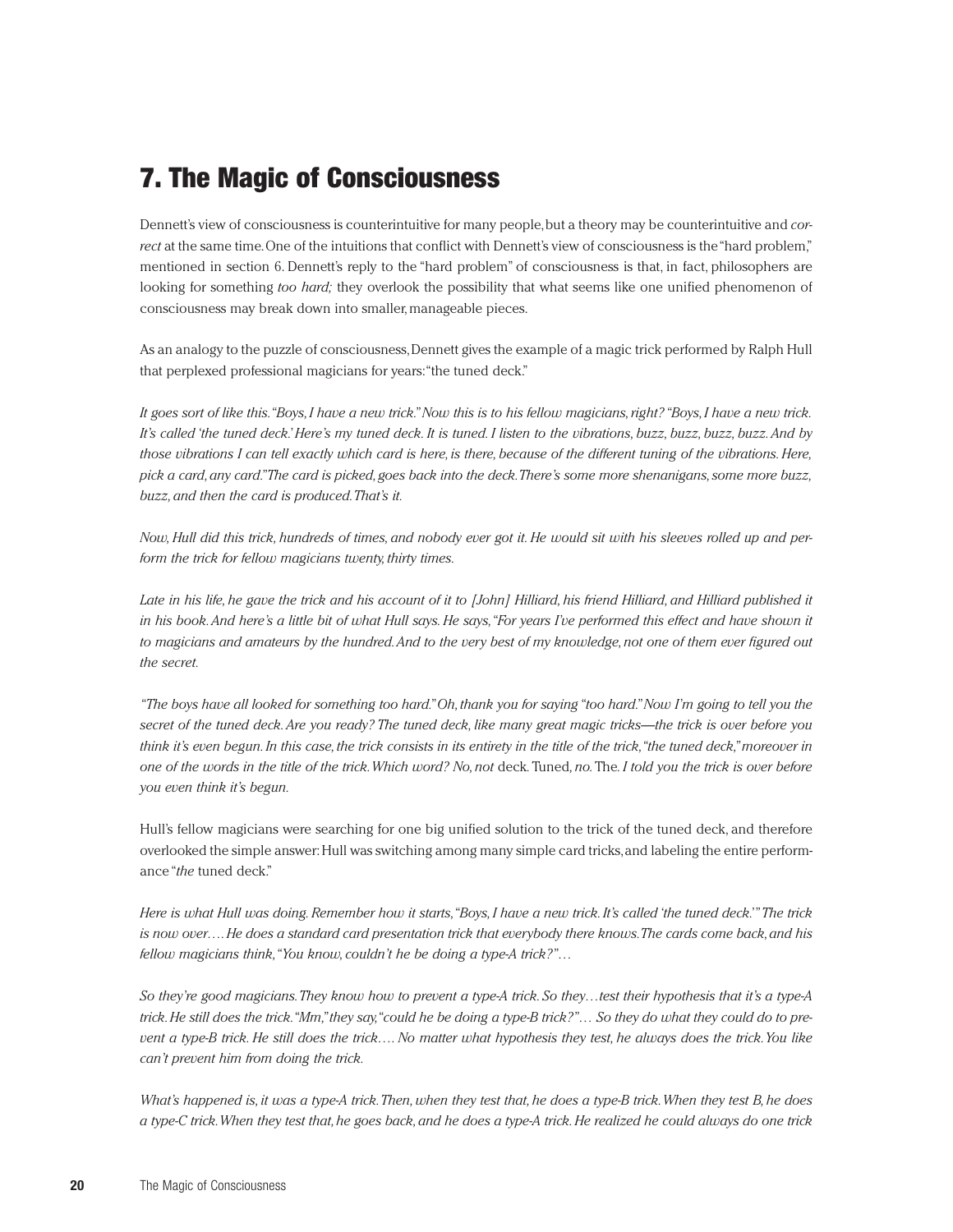#### *or another,and he just did whichever trick they let him do.*

*And the reason they didn't tumble for it was the word* the*,"the tuned deck."They were looking, as he said,for something too hard.They were looking for a hard problem,not a bunch of cheap tricks.In fact,all the tricks that they were doing were tricks that were quite familiar and in a certain way disappointing.And he hid all this with an elegant title.*

Just as magicians were tricked into thinking there was one great answer to the puzzle of the tuned deck,so philosophers are led to believe there must be one great answer to *the* problem of consciousness.But if we search for one great unified solution, instead of accepting that there may be smaller, manageable ways in which the brain produces consciousness, we might overlook the real answers to the problem of consciousness.

*Now, I do want to suggest, but I don't claim to prove, that when David Chalmers talks about the "hard problem," he is innocently playing a trick on himself and others of exactly this sort. He's giving a name to a problem that doesn't even really exist.The problems of consciousness are how all of the various effects work. And once you've got an* account of all those effects, that's what Chalmers calls the "easy problems," you're home. You've explained conscious*ness because there isn't any further problem, the hard problem. There just seems to be.* 

*So again here's what Hull says about the tuned deck.He says,"Each time it's performed,the routine is such that one or more ideas in the back of the back of the spectator's head is exploded. Sooner or later, he will invariably give up any further attempt to solve the mystery."*

*Like many scientists and philosophers today,they just say,"It's mysterious.Give up.It's hopeless.We can't do it."Some of us think,"No,we can explain consciousness,but we have to be alert to the fact that many people want consciousness to be mysterious.They don't want it explained.They don't want it to be like stage magic.They want it to be like* real magic." In other words, the kind of magic that isn't real.

*So my conclusion is this: that the magic of consciousness, like stage magic, defies explanation only so long as we take it at face value.Once we appreciate all the nonmysterious ways in which the brain can create benign user illusions,we can begin to imagine how the brain creates consciousness.*

At the end of the day,Dennett's message is this: to understand consciousness,we may need to reconsider our most fundamental presupposition about it—that it is one continuous,unified phenomenon.It may be that what we have taken to be *the* phenomenon of consciousness is really a collection of integrated individual, collaborative brain processes that *appear* to us as one great unified phenomenon.Explaining consciousness as a compilation of smaller processes may feel anticlimactic; we set out to investigate the Great Mystery of Consciousness,and our new task will be to examine ordinary brain activity. However, if the truth about the "magic" of consciousness is that it breaks down into nonmysterious subprocesses,we have arrived at our destination after all.What we must do now is trade in our fascination with the *magic* of consciousness for an appreciation of its *true* nature.

#### **Discussion Topics:**

- **•** Hull's trick "the tuned deck"uses several smaller tricks to produce what seems to be one unified phenomenon. Discuss the analogy between the tuned deck and the problem of consciousness. How might we make similar claims about what the brain does to produce consciousness?
- **•** What smaller brain processes (such as visual perception, information processing, etc.) might be analogous to the multiple tricks employed in the tuned deck?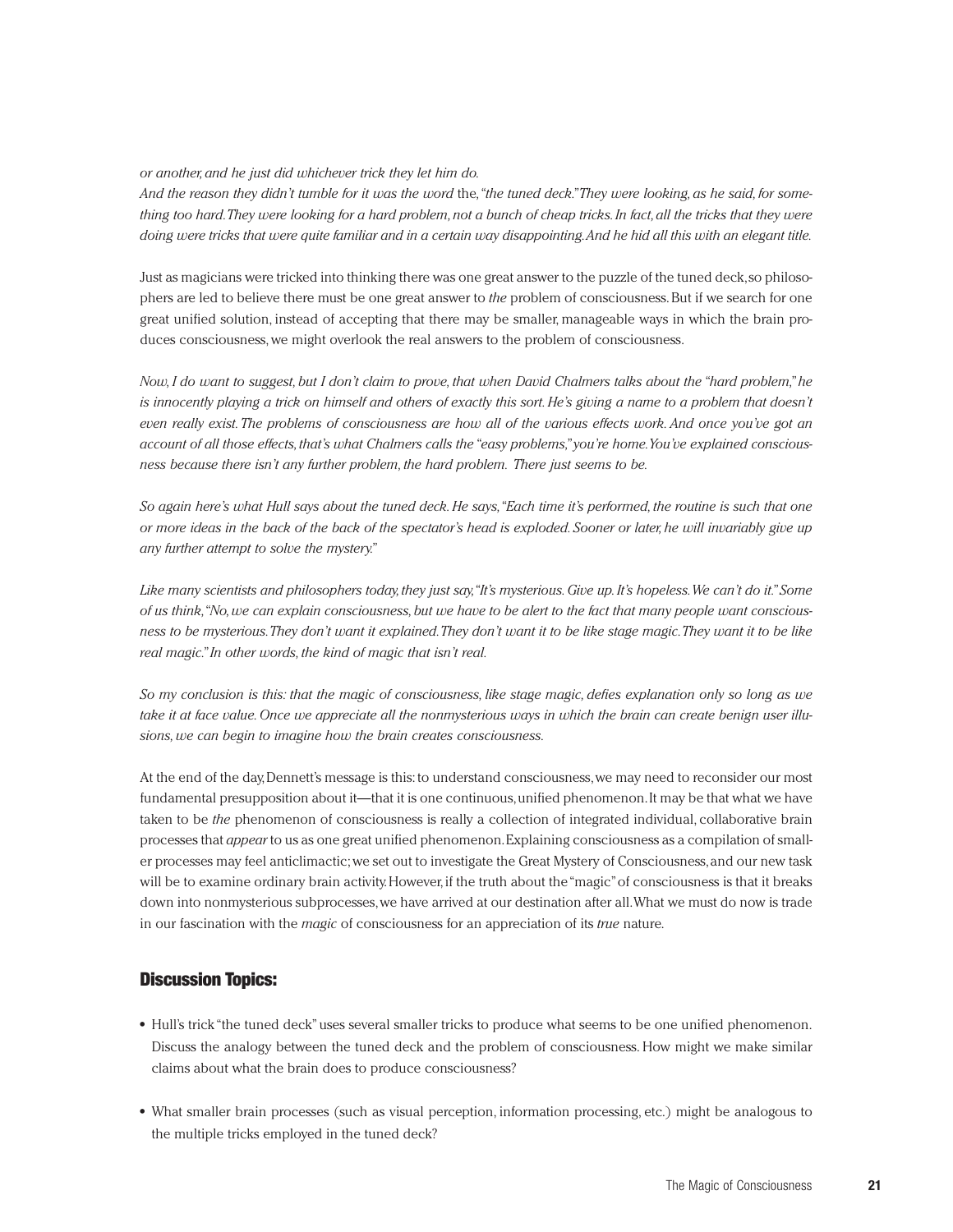## **Are We Explaining Consciousness Yet?**

#### **Abstract**

Theorists are converging from quite different quarters on a version of the global neuronal workspace model of consciousness, but there are residual confusions to be dissolved. In particular, theorists must resist the temptation to see global accessibility as the *cause* of consciousness (as if consciousness were some other, further condition); rather, it *is* consciousness. A useful metaphor for keeping this elusive idea in focus is that consciousness is rather like fame in the brain.It is not a privileged medium of representation,or an added property some states have; it is the very mutual accessibility that gives some informational states the powers that come with a subject's consciousness of that information. Like fame, consciousness is not a momentary condition, or a purely dispositional state, but rather a matter of actual influence over time.Theorists who take on the task of accounting for the *aftermath* that is critical for consciousness often appear to be leaving out the Subject of consciousness, when in fact they are providing an analysis of the Subject, a necessary component in any serious theory of consciousness.

#### **1. Clawing Our Way Towards Consensus**

As the Decade of the Brain (declared by President Bush in 1990) comes to a close,we are beginning to discern how the human brain achieves consciousness. **Dehaene and Naccache** (this volume—all boldfaced citations below are to papers in this volume) see convergence coming from quite different quarters on a version of the global neuronal workspace model.There are still many differences of emphasis to negotiate, and, no doubt, some errors of detail to correct, but there is enough common ground to build on. I agree, and will attempt to re-articulate this emerging view in slightly different terms, emphasizing a few key points that are often resisted, in hopes of precipitating further consolidation. (On the eve of the Decade of the Brain, Baars (1988) had already described a "gathering consensus" in much the same terms: consciousness, he said, is accomplished by a "distributed society of specialists

that is equipped with a working memory, called a *global workspace*, whose contents can be broadcast to the system as a whole"(p42).If,as **Jack and Shallice** point out, Baars' functional neuroanatomy has been superseded, this shows some of the progress we've made in the intervening years.)

A consensus may be emerging,but the seductiveness of the paths not taken is still potent, and part of my task here will be to diagnose some instances of backsliding and suggest therapeutic countermeasures. Of course those who still vehemently oppose this consensus will think it is I who needs therapy.These are difficult questions. Here is **Dehaene and Naccache**'s short summary of the global neuronal workspace model, to which I have attached some amplificatory notes on key terms, intended as friendly amendments to be elaborated in the rest of the paper:

At any given time, many modular (1) cerebral networks are active in parallel and process information in an unconscious manner. An information (2) becomes conscious,however,if the neural population that represents it is mobilized by top-down (3) attentional amplification into a brain-scale state of coherent activity that involves many neurons distributed throughout the brain.The long distance connectivity of these "workplace neurons" can, when they are active for a minimal duration (4), make the information available to a variety of processes including perceptual categorization, long-term memorization,evaluation,and intentional action.We postulate that this global availability of information through the workplace is (5) what we subjectively experience as a conscious state. [from the ABSTRACT]

(1) Modularity comes in degrees and kinds; what is being stressed here is only that these are specialist networks with limited powers of information processing.

(2) There is no standard term for an event in the brain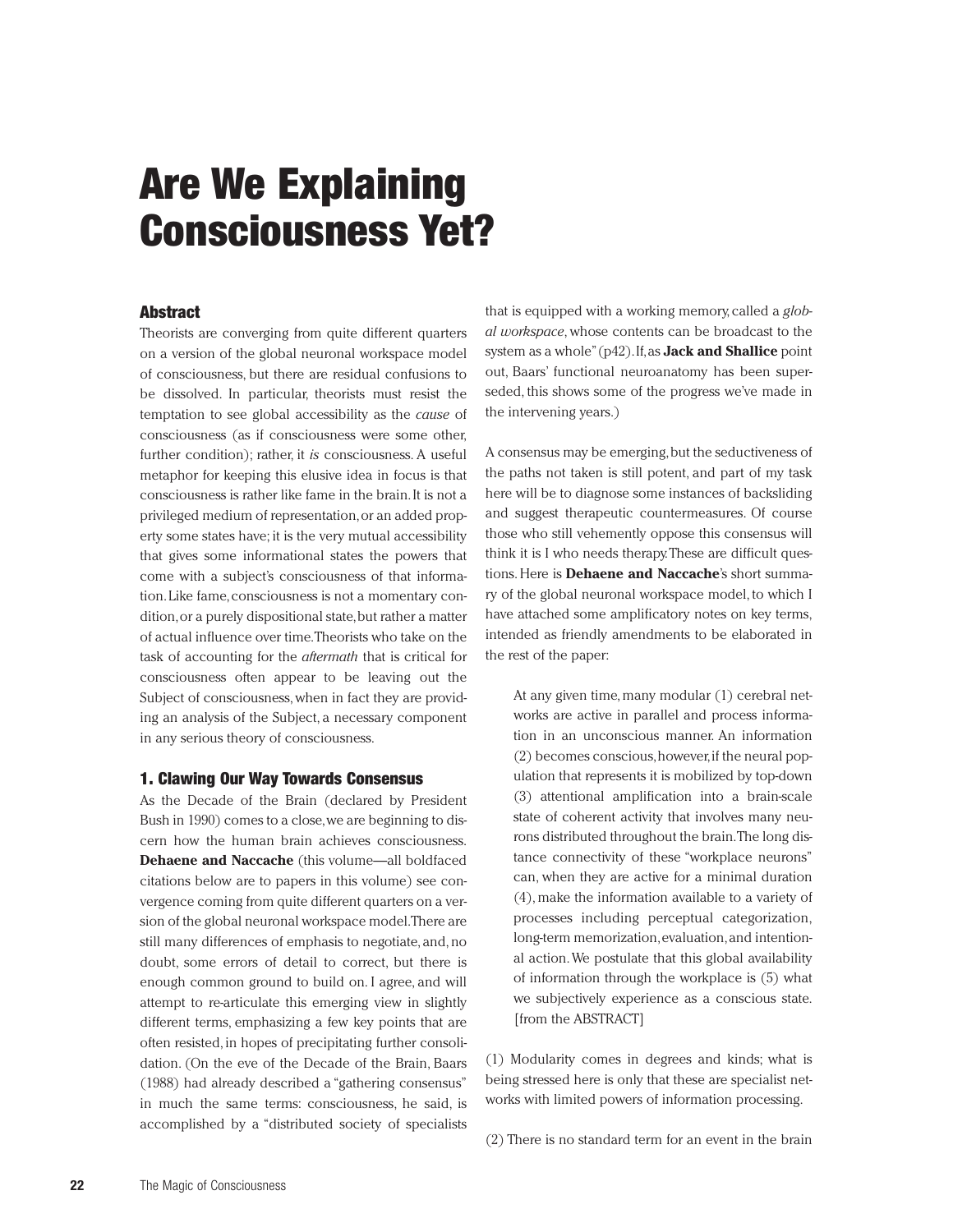that carries information or content on some topic (e.g., information about color at a retinal location, information about a phoneme heard, information about the familiarity or novelty of other information currently being carried, etc.).Whenever some specialist network or smaller structure makes a discrimination, fixes some element of content, "an information" in their sense comes into existence. "Signal," "content-fixation" (Dennett, 1991), "micro-taking" (Dennett and Kinsbourne,1992),"wordless narrative"(Damasio,1999), and "representation" (**Jack and Shallice**) are among the near-synonyms in use.

(3) We should be careful not to take the term "topdown"too literally. Since there is no single organizational summit to the brain, it means only that such attentional amplification is not just modulated "bottom-up" by features internal to the processing stream in which it rides, but also by *sideways* influences, from competitive, cooperative, collateral activities whose emergent net result is what we may lump together and call topdown influence.In an arena of opponent processes (as in a democracy) the "top" is distributed, not localized. Nevertheless,among the various competitive processes, there are important bifurcations or thresholds that can lead to strikingly different sequels, and it is these differences that best account for our pretheoretical intuitions about the difference between conscious and unconscious events in the mind. If we are careful, we can use "top-down"as an innocent allusion,exploiting a vivid fossil trace of a discarded Cartesian theory to mark the real differences that that theory misdescribed. (This will be elaborated in my discussion of **Jack and Shallice** below.)

(4) How long must this minimal duration be? Long enough to make the information available to a variety of processes—that's all. One should resist the temptation to imagine some *other* effect that needs to build up over time, because . . .

(5)The proposed consensual thesis is not that this global availability *causes* some further effect or a different sort altogether—igniting the glow of conscious qualia, gaining entrance to the Cartesian Theater,or something like that—but that it *is*, all by itself, a conscious state. This is the hardest part of the thesis to understand and embrace.In fact,some who favor the rest of the consensus balk at this point and want to suppose that global availability must somehow kindle some special effect over and above the merely computational or functional competences such global availability ensures.Those who harbor this hunch are surrendering just when victory is at hand, I will argue, for these "merely functional" competences are the very competences that consciousness was supposed to enable.

Here is where scientists have been tempted—or blackmailed—into defending unmistakably *philosophical* theses about consciousness, on both sides of the issue. Some have taken up the philosophical issues with relish, and others with reluctance and foreboding, with uneven results for both types. In this paper I will highlight a few of the points made and attempted, supporting some and criticizing others, but mainly trying to show how relatively minor decisions about word choice and emphasis can conspire to mislead the theoretician's imagination. Is there a "Hard Problem" (Chalmers, 1995, 1996) and if so what is it, and what could possibly count as progress towards solving it? Although I have staunchly defended—and will defend here again—the verdict that Chalmers'"Hard Problem" is a theorist's illusion (Dennett, 1996b,1998), something inviting therapy, not a real problem to be solved with revolutionary new science, I view my task here to be dispelling confusion first, and taking sides second. Let us see, as clearly as we can, what the question is, and is not, before we declare any allegiances.

**Dehaene and Naccache** provide a good survey of the recent evidence in favor of this consensus, much of it analyzed in greater deal in the other papers in this volume, and I would first like to supplement their survey with a few anticipations drawn from farther afield.The central ideas are not new, though they have often been overlooked or underestimated. In 1959, the mathematician (and coiner of the term "artificial intelligence") John McCarthy, commenting on Oliver Selfridge's pioneering Pandemonium, the first model of a competitive, non-hierarchical computational architecture, clearly articulated the fundamental idea of the global workspace hypothesis:

I would like to speak briefly about some of the advantages of the pandemonium model as an actual model of conscious behaviour.In observing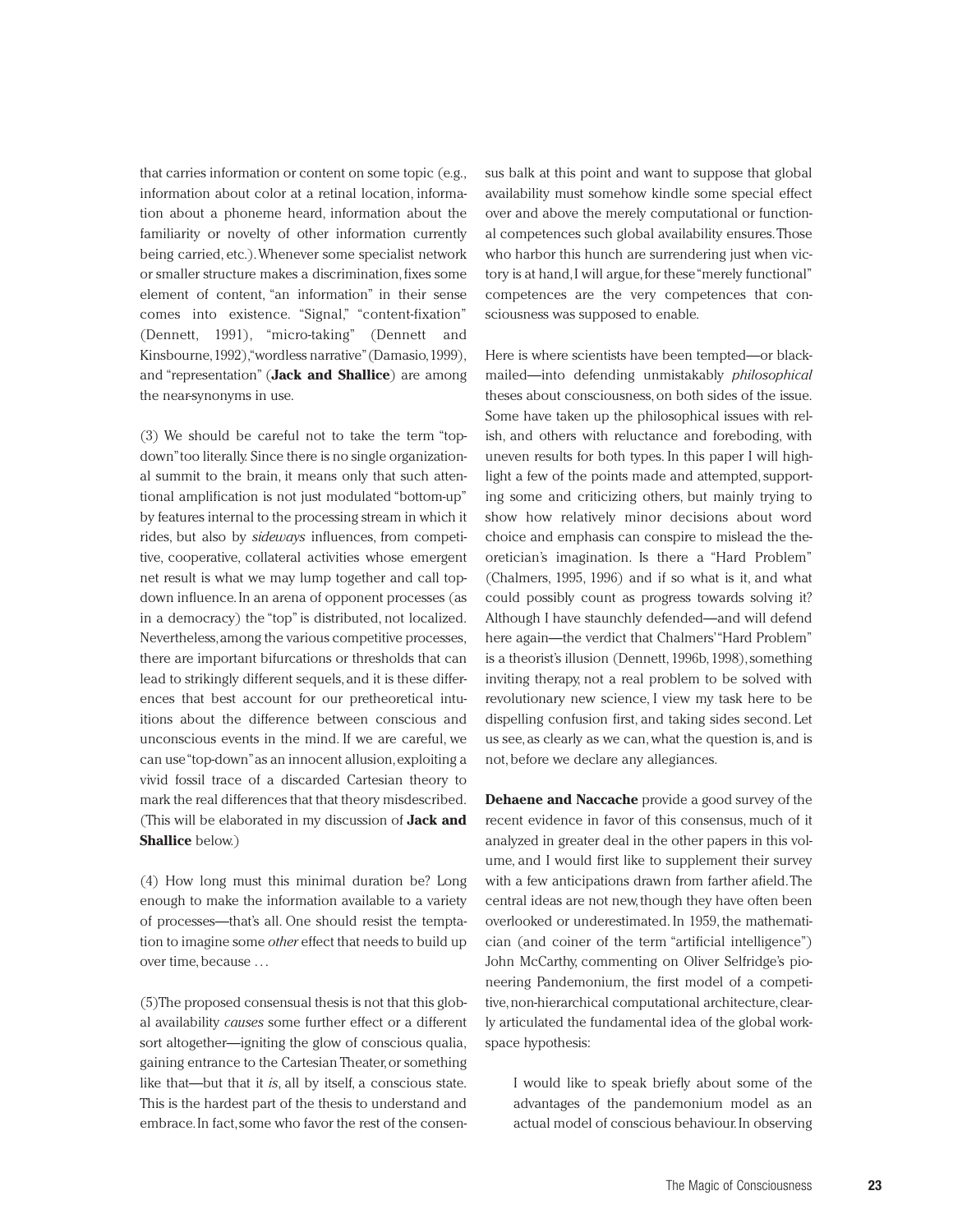a brain, one should make a distinction between that aspect of the behaviour which is available consciously,and those behaviours,no doubt equally important, but which proceed unconsciously. If one conceives of the brain as a pandemonium—a collection of demons—perhaps what is going on within the demons can be regarded as the unconscious part of thought, and what the demons are publicly shouting for each other to hear,as the conscious part of thought. (McCarthy, 1959, p147)

And in a classic paper, the psychologist Paul Rozin (1976), argued

that specializations ...form the building blocks for higher level intelligence.. . .At the time of their origin, these specializations are tightly wired into the functional system they were designed to serve and are thus inaccessible to other programs or systems of the brain. I suggest that in the course of evolution these programs become more *accessible* to other systems and, in the extreme, may rise to the level of consciousness and be applied over the full realm of behavior or mental function. (p246)

The key point, for both McCarthy and Rozin, is that it is the specialist demons' accessibility *to each other* (and not to some imagined higher Executive or central Ego) that could in principle explain the dramatic increases in cognitive competence that we associate with consciousness: the availability to deliberate reflection, the non-automaticity, in short, the open-mindedness that permits a conscious agent to consider anything in its purview in any way it chooses.This idea was also central to what I called the Multiple Drafts Model (Dennett, 1991), which was offered as an alternative to the traditional,and still popular,Cartesian Theater model,which supposes there is a place in the brain to which all the unconscious modules send their results for ultimate conscious appreciation by the Audience. The Multiple Drafts Model did not provide, however, a sufficiently vivid and imagination-friendly antidote to the Cartesian imagery we have all grown up with, so more recently I have proposed what I consider to be a more useful guiding metaphor: "fame in the brain" or "cerebral celebrity."(Dennett, 1994, 1996, 1998)

#### **2. Competition for Clout**

The basic idea is that consciousness is more like fame than television; it is *not* a special "medium of representation" in the brain into which content-bearing events must be transduced in order to become conscious. As **Kanwisher** aptly emphasizes:"the neural correlates of awareness of a given perceptual attribute are found in the very neural structure that perceptually analyzes that attribute." (ms, p6) Instead of switching media or going somewhere in order to become conscious, heretofore unconscious contents,staying right where they are,can achieve something *rather like* fame in competition with other fame-seeking (or just potentially fame*-finding*) contents. And, according to this view, that is what consciousness is.

Of course consciousness couldn't be *fame,* exactly, in the brain, since to be famous is to be a shared intentional object *in the conscious minds* of many folk, and although the brain is usefully seen as composed of hordes of demons (or *homunculi)*, if we were to imagine them to be *au courant* in the ways they would need to be to elevate some of their brethren to cerebral celebrity,we would be endowing these subhuman components with too much human psychology—and, of course, installing a patent infinite regress in the model as a theory of consciousness. The looming infinite regress can be stopped the way such threats are often happily stopped, not by abandoning the basic idea but by softening it.As long as your *homunculi* are more stupid and ignorant than the intelligent agent they compose, the nesting of homunculi within homunculi can be finite, bottoming out, eventually, with agents so unimpressive that they can be replaced by machines (Dennett,1978).So consciousness is not so much fame, then,as political influence—a good slang term is *clout.* When processes compete for ongoing control of the body, the one with the greatest clout dominates the scene until a process with even greater clout displaces it. In some oligarchies, perhaps, the only way to have clout is to be *known by the King*, dispenser of all powers and privileges. Our brains are more democratic, indeed somewhat anarchic. In the brain there is no King,no Official Viewer of the State Television Program, no Cartesian Theater, but there are still plenty of quite sharp differences in political clout exercised by contents over time.In **Dehaene and Naccache**'s terms,this political difference is achieved by "reverberation" in a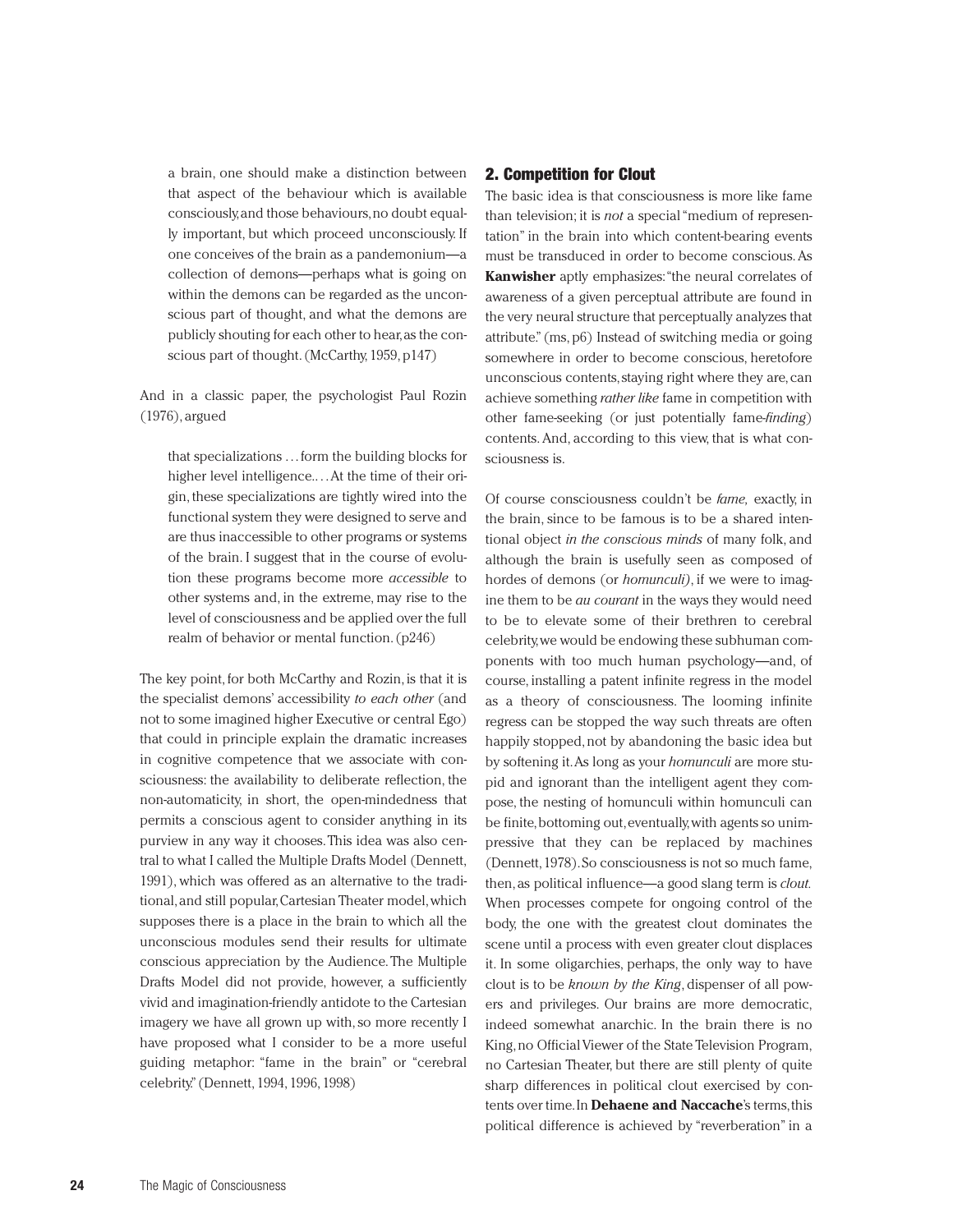"sustained amplification loop" (ms, p20), while the losing competitors soon fade into oblivion, unable to recruit enough specialist attention to achieve *self-sustaining* reverberation.

What a theory of consciousness needs to explain is how some relatively few contents become elevated to this political power, with all the ensuing *aftermath,* while most others evaporate into oblivion after doing their modest deeds in the ongoing projects of the brain. Why is this the task of a theory of consciousness? Because that is what conscious events do. They hang around,monopolizing time "in the limelight."We cannot settle for putting it that way, however.There is no literal searchlight of attention,so we need to explain away this seductive metaphor by explaining the functional powers of attention-*grabbing* without presupposing a single attention*-giving* source.This means we need to address two questions.Not just (1) How is this fame in the brain achieved? but also (2)—which I have called the Hard Question—And Then What Happens? (Dennett, 1991, p255). One may postulate activity in one neural structure or another as the necessary and sufficient condition for consciousness, but one must then take on the burden of the explaining why *that* activity ensures the political power of the events it involves—and this means taking a good hard look at how the relevant differences in competence might be enabled by changes in status in the brain.

Hurley (1998) makes a persuasive case for taking the Hard Question seriously in somewhat different terms: The Self (and its surrogates, the Cartesian *res cogitans*, the Kantian transcendental ego,among others) is not to be located by subtraction, by peeling off the various layers of perceptual and motor "interface"between Self and World.We must reject the traditional "sandwich" in which the Self is isolated from the outside world by layers of "input" and "output." On the contrary, the Self is large, concrete, and visible in the world, not just "distributed"in the brain but spread out into the world.Where we act and where we perceive is not funneled through a bottleneck, physical or metaphysical, in spite of the utility of such notions as "*point* of view."

As she notes, the very content of perception can change, while keeping input constant, by changes in output (p289).

This interpenetration of effects and contents can be fruitfully studied, and several avenues for future research are opened up by papers in this volume.What particularly impresses me about them is that the authors are all, in their various ways, more alert to the obligation to address the Hard Question than many previous theorists have been, and the result is a clearer, better-focused picture of consciousness in the brain, with no leftover ghosts lurking.If we set aside our *philosophical* doubts (settled or not) about consciousness as global fame or clout, we can explore in a relatively undistorted way the empirical questions regarding the mechanisms and pathways that are necessary, or just normal, for achieving this interesting functional status (we can call it a *Type-C* status, following **Jack and Shallice**, if we want to remind ourselves of what we are setting aside,while remaining noncommital).For example, **Parvizi and Damasio** claim that a midbrain panel of specialist proto-self evaluators accomplish a normal, but not necessary, evaluation process that amounts to a sort of triage, which can boost a content into reverberant fame or consign it to oblivion; these proto-self evaluators thereby tend to secure fame for those contents that are most relevant to current needs of the body. **Driver and Vuilleumier** concentrate on the "fate of extinguished stimuli" (ms, p18ff), exploring some of the ways that multiple competitions—e.g., as proposed by Desimone's and Duncan's (1995, 1995) Winner-Take-All model of multiple competition—leave not only single winners,but lots of quite powerful semifinalists or also-rans, whose influences can be traced even when they don't achieve the canonical—indeed, operationalized—badge of fame: subsequent reportability (more on that,below).**Kanwisher** points out that sheer "activation strength" is no mark of consciousness until we see to what use that strength is put ("And then what happens?") and proposes that "the neural correlates of the *contents* of visual awareness are represented in the ventral pathway,whereas the neural correlates of more general-purpose *content-independent* processes associated with awareness (attention, binding, etc.) are found primarily in the dorsal pathway, which suggests (if I understand her claim rightly) that, just as in the wider world, whether or not you become famous can depend on what is going on *elsewhere* at the same time. **Jack and Shallice** propose a complementary balance between prefrontal cortex and anterior cingulate, a sort of high-road vs low-road dual path, with par-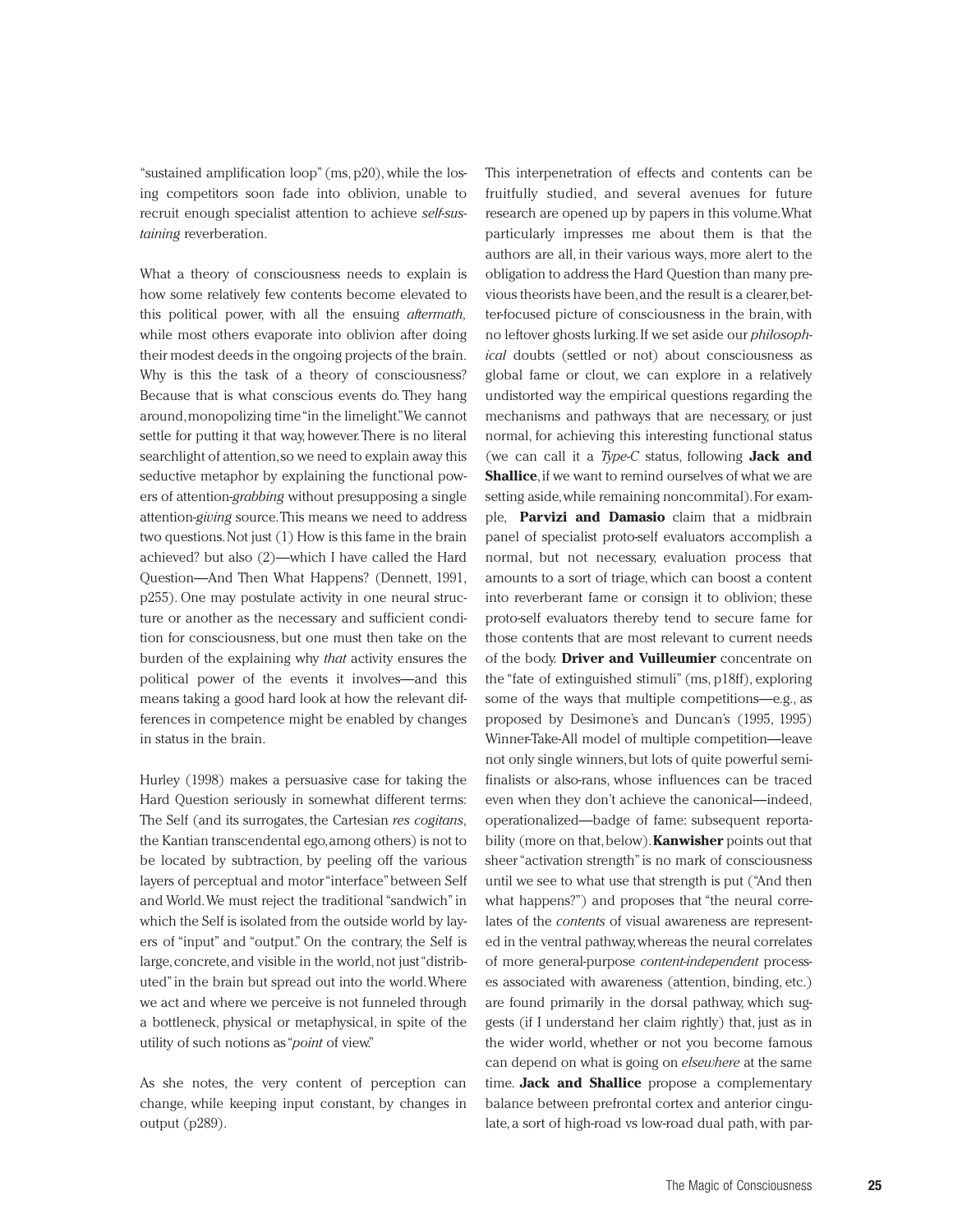ticular attention to the Hard Question: What can happen,what must happen,what may happen when Type-C processes occur, or put otherwise: what Type-C processes are necessary for, normal for, not necessary for. Particularly important are the ways in which successive winners dramatically alter the prospects (for fame, for influence) of their successors, creating nonce-structures that temporarily govern the competition. Such effects, described at the level of competition between "informations," can begin to explain how one (one agent, one subject) can "sculpt the response space" (Frith,2000,discussed in **Jack and Shallice** [ms,p46]). This downstream capacity of one information to change the competitive context for whatever informations succeed it is indeed a fame-like competence, a hugely heightened influence that not only retrospectively distinguishes it from its competitors at the time but also, just as importantly, contributes to the creation of a relatively long-lasting Executive, not a place in the brain but a sort of political coalition that can be seen to *be in control* over the subsequent competitions for some period of time.Such differences in aftermath can be striking, perhaps never more so than those recently demonstrated effects that show, as **Dehaene and Naccache** note, "the impossibility for subjects [i.e., Executives] to strategically use the unconscious information," in such examples as Debner and Jacoby, 1994, and Smith and Merikle 1999,discussed in **Merikle et al.**

Consciousness, like fame, is not an *intrinsic* property, and not even just a *dispositional* property; it is a phenomenon that requires some actualization of the potential—and this is why you cannot make any progress on it until you address the Hard Question and look at the aftermath. Consider the following tale. Jim has written a remarkable first novel that has been enthusiastically read by some of the *cognoscenti*. His picture is all set to go on the cover of *Time* magazine, and Oprah has lined him up for her television show. A national book tour is planned and Hollywood has already expressed interest in his book.That's all true on Tuesday. Wednesday morning San Francisco is destroyed in an earthquake, and the world's attention can hold nothing else for a month. Is Jim famous? He would have been, if it weren't for that darn earthquake. Maybe next month, if things return to normal, he'll *become* famous for deeds done earlier. But fame eluded him this week,in spite of the fact that the *Time* magazine cover story had been typeset and sent to the printer, to be yanked at the last moment, and in spite of the fact that his name was already in *TV Guide* as Oprah's guest, and in spite of the fact that stacks of his novel could be found in the windows of most bookstores. All the *dispositional properties* normally sufficient for fame were in place, but their normal effects didn't get triggered, so no fame resulted. The same (I have held) is true of consciousness. The idea of some information being conscious for a few milliseconds, with none of the normal aftermath, is as covertly incoherent as the idea of somebody being famous for a few minutes, with none of the normal aftermath. Jim was potentially famous but didn't quite achieve fame; and he certainly didn't have any *other* property (an eerie glow, an aura of charisma, a threefold increase in "animal magnetism" or whatever) that distinguished him from the equally anonymous people around him. Real fame is not the *cause* of all the normal aftermath; it *is* the normal aftermath.

The same point needs to be appreciated about consciousness, for this is where theorists' imaginations are often led astray: it is a mistake to go looking for an *extra* will-of-the-wisp property of consciousness that might be enjoyed by some events in the brain in spite of their not enjoying the fruits of fame in the brain. Just such a quest is attempted by **Block**, who tries to isolate "phenomenality" as something distinct from fame ("global accessibility") but still worthy of being called a variety of consciousness. "Phenomenality is experience," he announces, but what does this mean? He recognizes that in order to keep phenomenality distinct from global accessibility,he needs to postulate,and find evidence for, what he calls "phenomenality without reflexivity" experiences that you don't know you're having.

If we want to use brain imaging to find the neural correlates of phenomenality,we have to pin down the phenomenal side of the equation, and to do that we must make a decision on whether the subjects who say they don't see anything do or do not have phenomenal experiences.

But what then is left of the claim that phenomenality is experience? What is *experiential* (as contrasted with what?) about a discrimination that is not globally accessible? As the convolutions of Block's odyssey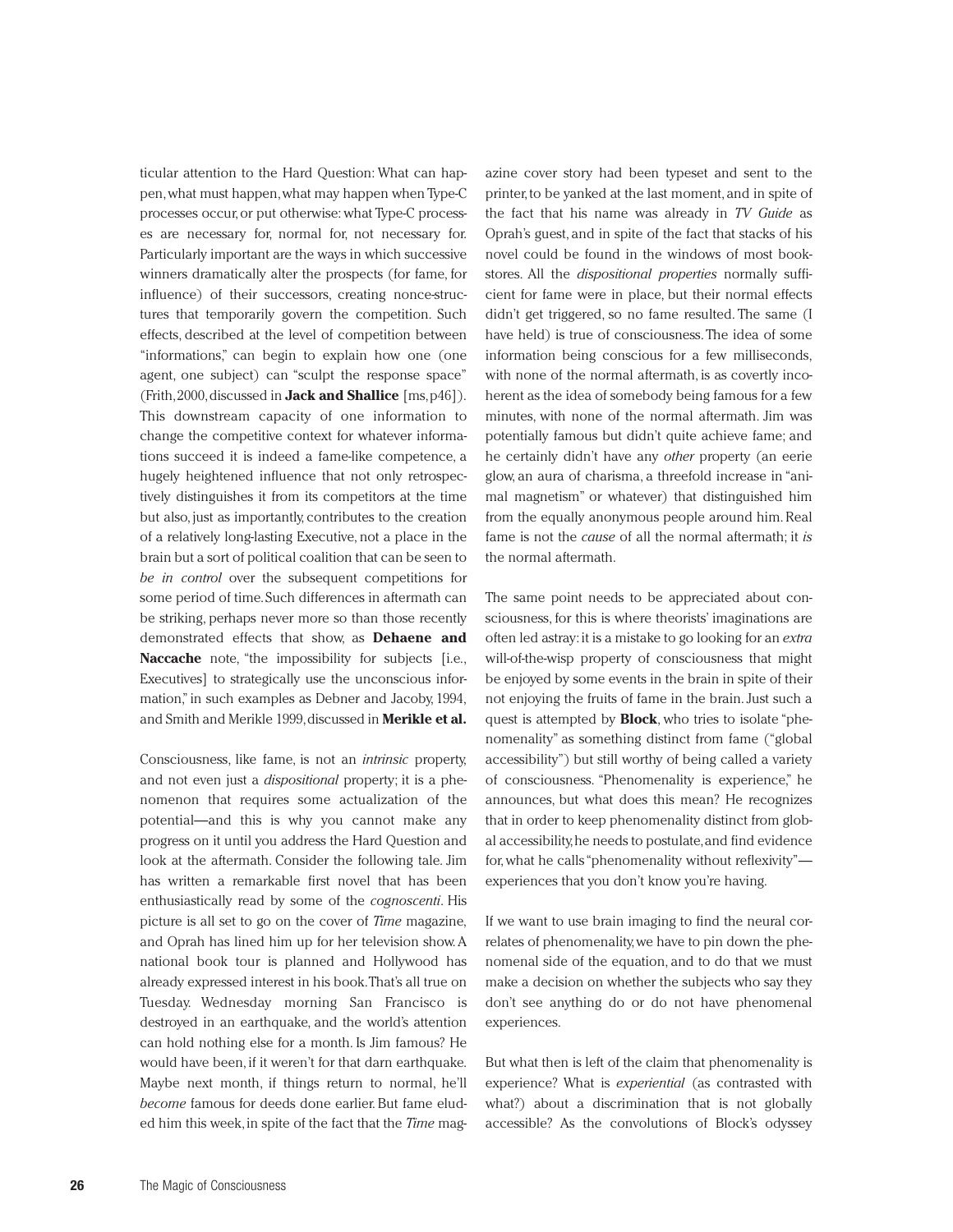reveal, there is always the simpler hypothesis to fend off: there is *potential* fame in the brain (analogous to the dispositional status of poor Jim, the novelist) and then there is fame in the brain,and these two categories suffice to handle the variety of phenomena we encounter. Fame in the brain is enough.

#### **3. Is There Also a Hard** *Problem***?**

The most natural reaction in the world to this proposal is frank incredulity: it *seems* to be leaving out the most important element—the Subject! People are inclined to object: "There may indeed be fierce competition between 'informations' for political clout in the brain, but you have left out the First Person,who entertains the winners." The mistake behind this misbegotten objection is not noticing that the First Person has in fact already been incorporated into the multifarious further effects of all the political influence achievable in the competitions. Some theorists in the past have encouraged this mistake by simply stopping short of addressing the Hard Question. Damasio (1999) has addressed our two questions in terms of two intimately related problems: how the brain "generates the movie in the brain" and how the brain generates "the *appearance* of an owner and observer for the movie *within the movie,*" and has noted that some theorists, notably Penrose (1989) and Crick (1994),have made the tactical error of concentrating almost exclusively on the first of these problems, postponing the second problem indefinitely. Oddly enough, this tactic is reassuring to some observers,who are relieved to see that these models are not,apparently,denying the existence of the Subject but just not *yet* tackling that mystery. Better to postpone than to deny, it seems.

A model that, on the contrary, undertakes from the outset to address the Hard Question, assumes the obligation of accounting for the Subject in terms of "a collective dynamic phenomenon that does not require any supervision," as **Dehaene and Naccache** put it. This risks seeming to leave out the Subject, precisely because all the work the Subject would presumably have done, once it had enjoyed the show, has already been parceled out to various agencies in the brain, leaving the Subject with nothing to do.We haven't really solved the problem of consciousness until that Executive is itself broken down into subcomponents that are themselves *clearly* just unconscious underla-

borers which themselves work (compete,interfere,dawdle ...) without supervision. Contrary to appearances, then, those who work on answers to the Hard Question are not leaving consciousness *out*, they are explaining consciousness by leaving it *behind*. That is to say, the only way to explain consciousness is to move beyond consciousness, accounting for the effects consciousness has when it is achieved.It is hard to avoid the nagging feeling,however,that there must be something that such an approach leaves out, something that lies somehow in between the causes of consciousness and its effects.

Your body is made up of some trillions of cells, each one utterly ignorant of all the things *you* know.If we are to explain the conscious Subject, one way or another the transition from clueless cells to knowing organizations of cells must be made without any magic ingredients. This requirement presents theorists with what some see as a nasty dilemma (e.g., Andrew Brook, forthcoming). If you propose a theory of the knowing Subject that describes whatever it describes as like the workings of a vacant automated factory—not a Subject in sight—you will seem to many observers to have changed the subject or missed the point. On the other hand, if your theory still has tasks for a Subject to perform, still has a need for the Subject as Witness, then although you can be falsely comforted by the sense that there is still somebody at home in the brain, you have actually postponed the task of explaining what needs explaining. To me one of the most fascinating bifurcations in the intellectual world today is between those to whom it is obvious—*obvious*—that a theory that leaves out the Subject is thereby disqualified as a theory of consciousness (in Chalmers's terms,it evades the Hard Problem), and those to whom it is just as obvious that any theory that *doesn't* leave out the Subject is disqualified.I submit that the former have to be wrong, but they certainly don't lack for conviction, as these recent declarations eloquently attest:

If, in short, there is a community of computers living in my head,there had also better be somebody who is in charge; and, by God, it had better be me. (Fodor, 1998, p207)

Of course the problem here is with the claim that consciousness is 'identical'to physical brain states.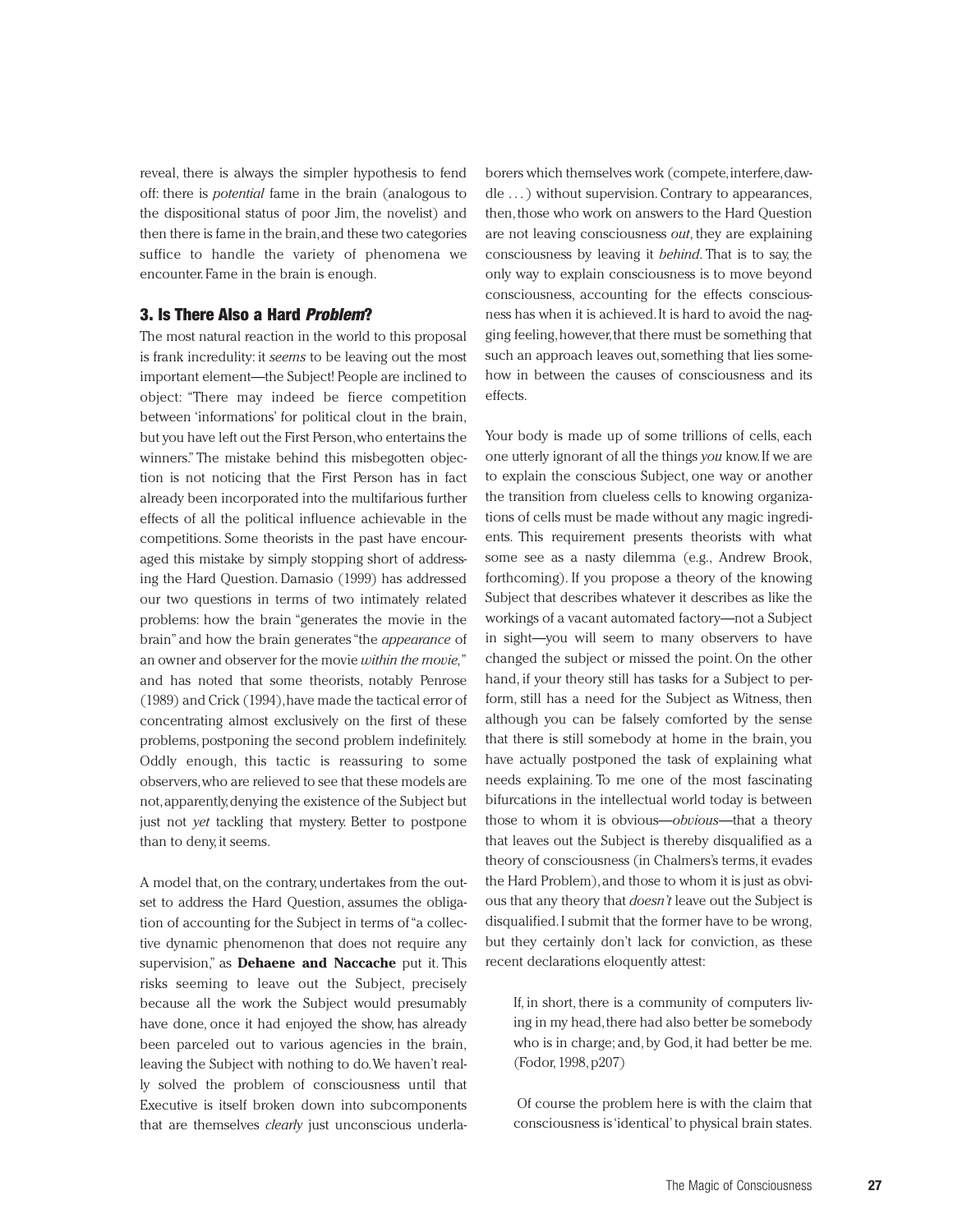The more Dennett et al. try to explain to me what they mean by this, the more convinced I become that what they really mean is that consciousness doesn't exist. (Wright, 2000, fn. 14, ch.21)

*Daniel Dennett is the Devil...* There is no internal witness, no central recognizer of meaning, and no self other than an abstract 'Center of Narrative Gravity'which is itself nothing but a convenient fiction. . . . For Dennett, it is not a case of the Emperor having no clothes. It is rather that the clothes have no Emperor. (Voorhees, 2000, pp55-56)

This is not just my problem; it confronts anybody attempting to construct and defend a properly naturalistic, materialistic theory of consciousness. Damasio is one who has attempted to solve this pedagogical (or perhaps diplomatic) problem by appearing to split the difference, writing eloquently about the Self, proclaiming that he is taking the Subject very seriously, even *restoring* the Subject to its rightful place in the theory of consciousness—while quietly dismantling the Self, breaking it into "proto-selves" and identifying these in functional, neuroanatomic terms as a network of brainstem nuclei (**Parvizi and Damasio**).This effort at winsome redescription,which I applaud,includes some artfully couched phrases that might easily be misread, however,as conceding too much to those who fear that the Subject is being overlooked. One passage in particular goes to the heart of current controversy. They disparage an earlier account that "dates from a time in which the phenomena of consciousness were conceptualized in exclusively behavioral, third-person terms. Little consideration was given to the cognitive, first-person description of the phenomena, that is, to the experience of the subject who is conscious."(ms,p2) Notice that they do *not* say that they are now adopting a firstperson perspective; they say that they are now giving more consideration to the "first-person *description*"that subjects give. In fact, they are strictly adhering to the canons and assumptions of what I have called *heterophenomenology*,which is specifically designed to be a *third-person* approach to consciousness (Dennett, 1991, ch 4,"A Method for Phenomenology," p98). How does one take subjectivity seriously from a third-person perspective? By taking the *reports* of subjects seriously as reports of their subjective experience. This practice does not limit us to the study of human subjectivity; as numerous authors have noted, non-verbal animals can be put into circumstances in which some of their behavior can be interpreted, as Weiskrantz (1998) has put it, as "commentaries," and **Kanwisher** points out that in Newsome's experiments, for instance, the monkey's behavior is "a reasonable proxy for such a report."  $(ms, p4)$ 

It has always been good practice for scientists to put themselves in their own experimental apparatus as informal subjects,to confirm their hunches about what it feels like, and to check for any overlooked or underestimated features of the circumstances that could interfere with their interpretations of their experiments. (**Kanwisher** gives a fine example of this, inviting the reader into the role of the subject in rapid serial visual display [RSVP], and noting from the inside, as it were, the strangeness of the forced choice task: you find yourself thinking that "tiger"would be as good a word as any, etc. [ms, p11]) But scientists have always recognized the need to confirm the insights they have gained from self-administered pilot studies by conducting properly controlled experiments with naive subjects. As long as this obligation is met,whatever insights one may garner from "first-person" investigations fall happily into place in "third-person" heterophenomenology. Purported discoveries that cannot meet this obligation may inspire, guide, motivate, illuminate one's scientific theory, but *they* are not data—the beliefs of subjects about them are the data. Thus if some phenomenologist becomes convinced by her own (first-)personal experience,however encountered, transformed, reflected upon, of the existence of a feature of consciousness in need of explanation and accommodation within her theory, her conviction that this is so is itself a fine datum in need of explanation, by her or by others, but the truth of her conviction must not be presupposed by science.There is no such thing as first-person science,so if you want to have a *science* of consciousness, it will have to be a third-person science of consciousness, and none the worse for it, as the many results discussed in this volume show.

Since there has been wholesale misreading of this moral in the controversies raging about the "first person point of view," let me take this opportunity to point out that every study reported in every article in this volume has been conducted according to the tenets of het-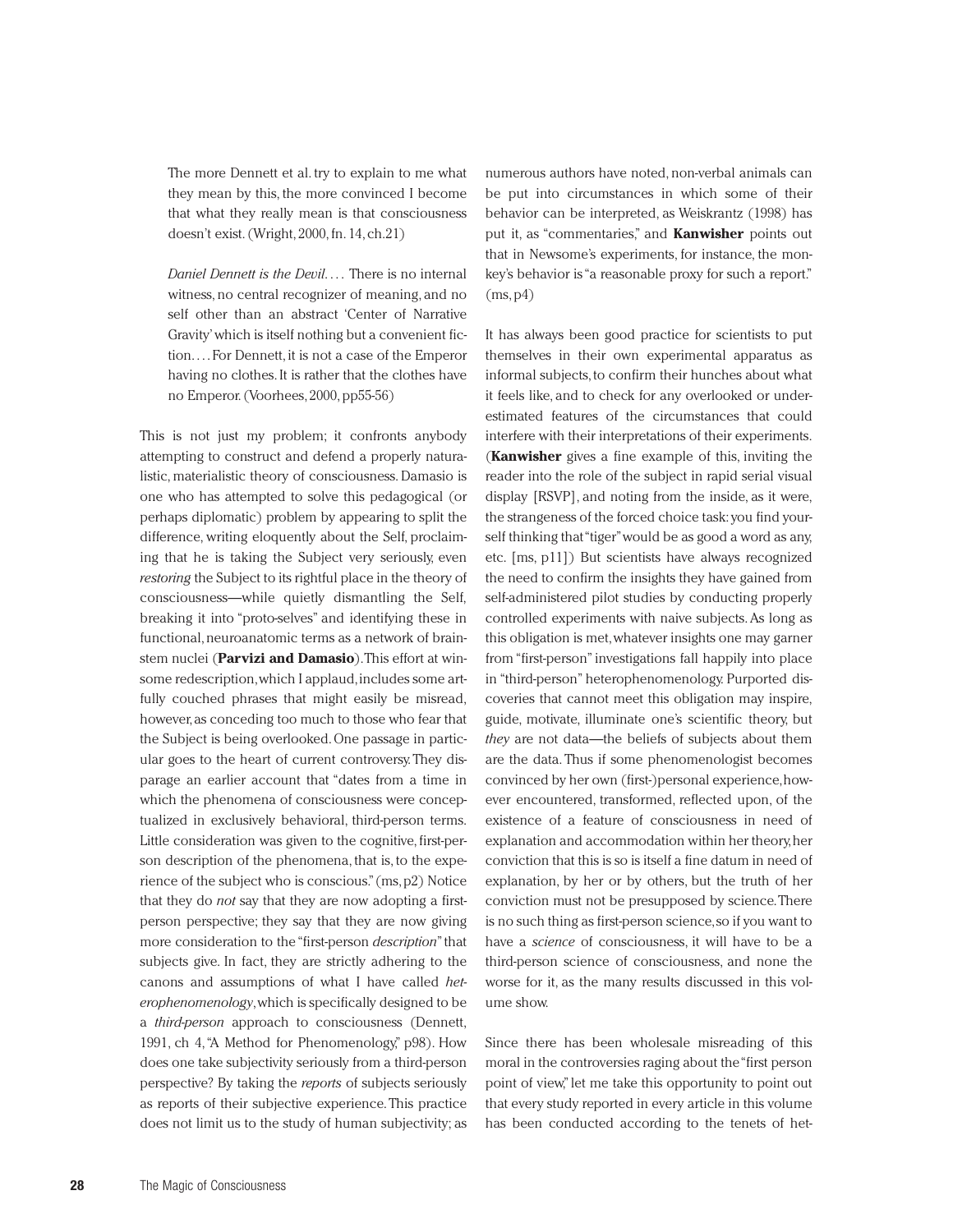erophenomenology. Are the researchers represented here needlessly tying their own hands? Are there other, deeper ways of studying consciousness scientifically? This has recently been claimed by Petitot, Varela, Pachoud and Roy (1999), who envision a "naturalized phenomenology" that somehow goes beyond heterophenomenology and derives something from a firstperson point of view that cannot be incorporated in the manner followed here, but while their anthology includes some very interesting work, it is not clear that any of it finds a mode of scientific investigation that in any way even purports to transcend this third-person obligation. The one essay that makes such a claim specifically, Thompson, Noë and Pessoa's essay on perceptual completion or "filling in"(cf. Pessoa,Thompson and Noë, 1998) corrects some errors in my heterophenomenological treatment of the same phenomena, but is itself a worthy piece of heterophenomenology, in spite of the authors declarations to the contrary (see Dennett, 1998b, and their reply, same issue). Chalmers (1999) has made the same unsupported claim:

I also take it that first-person data can't be expressed wholly in terms of third-person data about brain processes *and the like* [my italics]. . . . .That's to say, no purely third-person description of brain processes *and behavior* [my italics] will express precisely the data we want to explain, though it may play a central role in the explanation. So 'as data,' the first-person data are irreducible to third-person data. (p8)

This swift passage manages to overlook the prospects of heterophenomenology altogether. Heterophenomenology is explicitly not a first-person methodology (as its name makes clear) but it is also not directly about "brain processes and the like"; it is a reasoned, objective extrapolation from patterns discernible in the behavior of subjects,including especially their text-producing or communicative behavior, and as such it is *about* precisely the higher-level dispositions, both cognitive and emotional, that convince us that our fellow human beings are conscious. By sliding from the first italicized phrase to the second (in the quotation above), Chalmers executes a (perhaps unintended) sleight-of-hand,whisking heterophenomenology off the stage without a hearing. His conclusion is a non sequitur. He has not shown that first-person data are irreducible to third-person data because he has not even considered the only serious attempt to show *how*

first-person data can be "reduced" to third-person data (though I wouldn't use that term).

The third-person approach is not antithetical to, or eager to ignore,the subjective nuances of experience; it simply insists on anchoring those subjective nuances to *something—*anything,really—that can be detected and confirmed in replicable experiments. For instance, Merikle et al., having adopted the position that "with subjective measures,awareness is assessed on the basis of the observer's self-reports," note that one of the assumptions of this approach is that "information perceived with awareness enables a perceiver to act on the world and to produce effects on the world."As contrasted to what? As contrasted to a view, such as that of Searle (1992) and Chalmers (1996), that concludes that consciousness *might* have no such enabling role since a "zombie"might be able to do everything a conscious person does, passing every test, reporting every effect,without being conscious.One of the inescapable implications of heterophenomenology, or of any thirdperson approach to subjectivity,is that one must dismiss as a chimera the prospect of a philosopher's zombie, a being that is behaviorally, objectively indistinguishable from a conscious person but not conscious. (For a survey of this unfortunate topic, see *Journal of Consciousness Studies*, 2, 1995,"Zombie Earth: a symposium,"including short pieces by many authors.)

I find that some people are cured of their attraction for this chimera by the observation that all the functional distinctions described in the essays in this volume would be exhibited by philosophers' zombies.The only difference between zombies and regular folks, according to those who take the distinction seriously, is that zombies have streams of *unconsciousness* where the normals have streams of *consciousness!* Consider, in this regard, the word-stem completion task of Debner and Jacoby (1994) discussed by **Merikle et al.** If subjects are instructed to complete a word stem with a word other than the word briefly presented as a prime (and then masked), they can follow this instruction only if they are aware of the priming word; they actually favor the priming word as a completion if it is presented so briefly that they are not aware of it. Zombies would exhibit the same effect,of course—being able to follow the exclusion policy only in those instances in which the priming word made it through the competition into their streams of *un*-consciousness.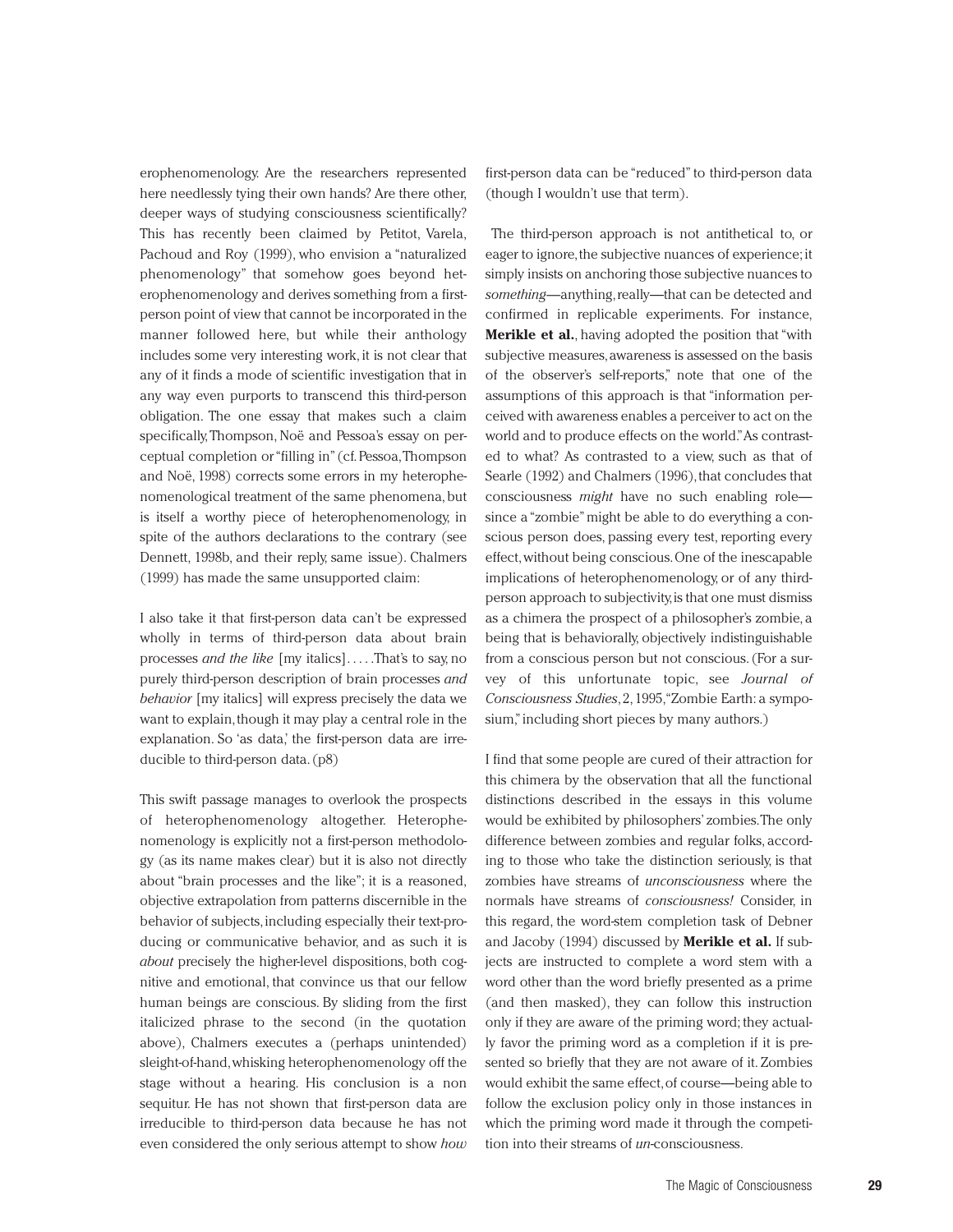#### **4. But What About "Qualia"?**

#### As **Dehaene and Naccache** note,

[T]he flux of neuronal workspace states associated with a perceptual experience is vastly beyond accurate verbal description or long-term memory storage.Furthermore,although the major organization of this repertoire is shared by all members of the species,its details result from a developmental process of epigenesis and are therefore specific to each individual. Thus the contents of perceptual awareness are complex, dynamic, multi-faceted neural states that cannot be memorized or transmitted to others in their entirety. These biological properties seem potentially capable of substantiating philosophers' intuitions about the "qualia" of conscious experience,although considerable neuroscientific research will be needed before they are thoroughly understood.(ms, p34-5)

It is this informational superabundance, also noted by Damasio (1999, see esp p93), that has lured philosophers into a definitional trap.As one sets out to answer the Hard Question ("And then what happens?"), one can be sure that no practical, finite set of answers will exhaust the richness of effects and potential effects.The subtle individual differences wrought by epigenesis and a thousand chance encounters creates a unique manifold of functional (including *dys*functional) dispositions that outruns any short catalog of effects. These dispositions may be dramatic—ever since that yellow car crashed into her, one shade of yellow sets off her neuromodulator alarm floods (Dennett, 1991)—or minuscule—an ever so slight relaxation evoked by a nostalgic whiff of childhood comfort food. So one will always be "leaving something out." If one dubs this inevitable residue *qualia,*then qualia are guaranteed to exist, but they are just more of the same, dispositional properties that have not yet been entered in the catalog (perhaps because they are the most subtle, least amenable to approximate definition). Alternatively, if one defines *qualia* as whatever is neither the downstream effects of experiences (reactions to particular colors, verbal reports, effects on memory . . .) nor the upstream causal progenitors of experiences (activity in one cortical region or another), then qualia are, by definitional fiat, *intrinsic properties* of experiences considered in isolation from all their causes and effects, logically independent of all dispositional properties. Defined thus, they are logically guaranteed to elude all broad functional analysis—but it's an empty victory, since there is no reason to believe such properties exist! To see this, compare the qualia of experience to the value of money. Some naive Americans cannot get it out of their heads that dollars, unlike francs and marks and yen, have *intrinsic value* ("How much is that in *real* money?").They are quite content to "reduce"the value of other currencies in dispositional terms to their exchange rate with dollars (or goods and services), but they have a hunch that dollars are different. Every dollar, they declare, has something logically independent of its functionalistic exchange powers, which we might call its *vis*. So defined, the *vis* of each dollar is guaranteed to elude the theories of economists forever,but we have no reason to believe in it—aside from their heartfelt hunches, which can be explained without being honored.It is just such an account of philosophers'intuitions that **Dehaene and Naccache** propose.

It is unfortunate that the term *qualia* has been adopted in spite of my warnings (1988, 1991, 1994b)—by some cognitive neuroscientists who have been unwilling or unable to believe that philosophers intend that term to occupy a peculiar logical role in arguments about functionalism that cognitive neuroscience *could not* resolve. A review of recent history (drawn, with revisions, from Dennett, forthcoming) will perhaps clarify this source of confusion and return us to the real issues.

Functionalism is the idea enshrined in the old proverb: handsome is as handsome does. Matter matters only because of what matter can do. Functionalism in this broadest sense is so ubiquitous in science that it is tantamount to a reigning presumption of all of science. And since science is always looking for simplifications, looking for the greatest generality it can muster, functionalism in practice has a bias in favor of minimalism, of saying that less matters than one might have thought. The law of gravity says that it doesn't matter what stuff a thing is made of—only its mass matters (and its density, except in a vacuum).The trajectory of cannonballs of equal mass and density is not affected by whether they are made of iron,copper or gold.It might have mattered, one imagines, but in fact it doesn't. And wings don't have to have feathers on them in order to power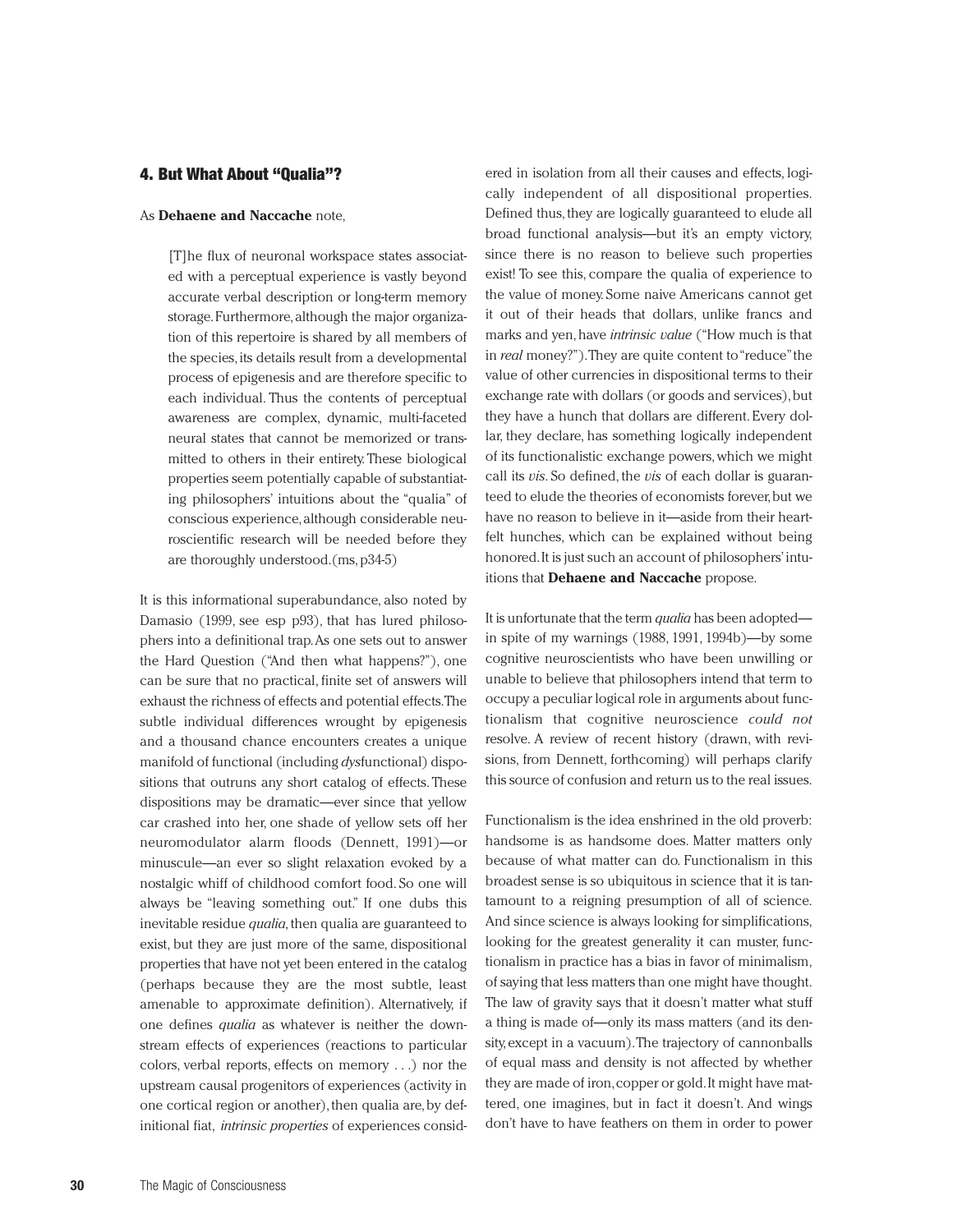flight, and eyes don't have to be blue or brown in order to see. Every eye has many more properties than are needed for sight, and it is science's job to find the maximally general, maximally non-committal—hence minimal—characterization of whatever power or capacity is under consideration. Not surprisingly, then, many of the disputes in normal science concern the issue of whether or not one school of thought has reached too far in its quest for generality.

Since the earliest days of cognitive science, there has been a particularly bold brand of functionalistic minimalism in contention, the idea that just as a heart is basically a pump, and could in principle be made of anything so long as it did the requisite pumping without damaging the blood, so a mind is fundamentally a control system, implemented in fact by the organic brain, but anything else that could *compute the same control functions* would serve as well.The actual matter of the brain—the chemistry of synapses, the role of calcium in the depolarization of nerve fibers, and so forth—is roughly as irrelevant as the chemical composition of those cannonballs.According to this tempting proposal,even the underlying micro-architecture of the brain's connections can be ignored for many purposes, at least for the time being, since it has been proven by computer scientists that any function that can be computed by one specific computational architecture can also be computed (perhaps much less efficiently) by another architecture. If all that matters is the computation, we can ignore the brain's wiring diagram, and its chemistry, and just worry about the "software" that runs on it. In short—and now we arrive at the provocative version that has caused so much misunderstanding in principle you could replace your wet, organic brain with a bunch of silicon chips and wires and go right on thinking (and being conscious, and so forth).

This bold vision, computationalism or "strong AI" (Searle, 1980), is composed of two parts: the broad creed of functionalism—handsome is as handsome does—and a specific set of minimalist empirical wagers: neuroanatomy doesn't matter; chemistry doesn't matter.This second theme excused many would-be cognitive scientists from educating themselves in these fields,for the same reason that economists are excused from knowing anything about the metallurgy of coinage, or the chemistry of the ink and paper used in

bills of sale. This has been a good idea in many ways, but for fairly obvious reasons,it has not been a politically astute ideology, since it has threatened to relegate those scientists who devote their lives to functional neuroanatomy and neurochemistry, for instance, to relatively minor roles as electricians and plumbers in the grand project of explaining consciousness. Resenting this proposed demotion, they have fought back vigorously. The recent history of neuroscience can be seen as a series of triumphs for the lovers of detail.Yes, the specific geometry of the connectivity matters; yes, the location of specific neuromodulators and their effects matter; yes, the architecture matters; yes, the fine temporal rhythms of the spiking patterns matter, and so on. Many of the fond hopes of opportunistic minimalists have been dashed: they had hoped they could leave out various things, and they have learned that no, if you leave out *x*, or *y*, or *z*, you can't explain how the mind works.

This has left the mistaken impression in some quarters that the underlying idea of functionalism has been taking its lumps.Far from it.On the contrary,the reasons for accepting these new claims are precisely the reasons of functionalism. Neurochemistry matters because—and *only* because—we have discovered that the many different neuromodulators and other chemical messengers that diffuse through the brain have *functional roles* that make important differences.What those molecules *do* turns out to be important to the *computational* roles played by the neurons, so we have to pay attention to them after all.

This correction of over-optimistic minimalism has nothing to do with philosophers' imagined *qualia*. Some neuroscientists have thus muddied the waters by befriending qualia, confident that this was a term for the sort of functionally characterizable complication that confounds oversimplified versions of computationalism. (Others have thought that when philosophers were comparing zombies with conscious people, they were noting the importance of emotional state, or neuromodulator imbalance.) I have spent more time than I would like explaining to various scientists that their controversies and the philosophers' controversies are not translations of each other as they had thought but false friends,mutually irrelevant to each other.The principle of charity continues to bedevil this issue,however,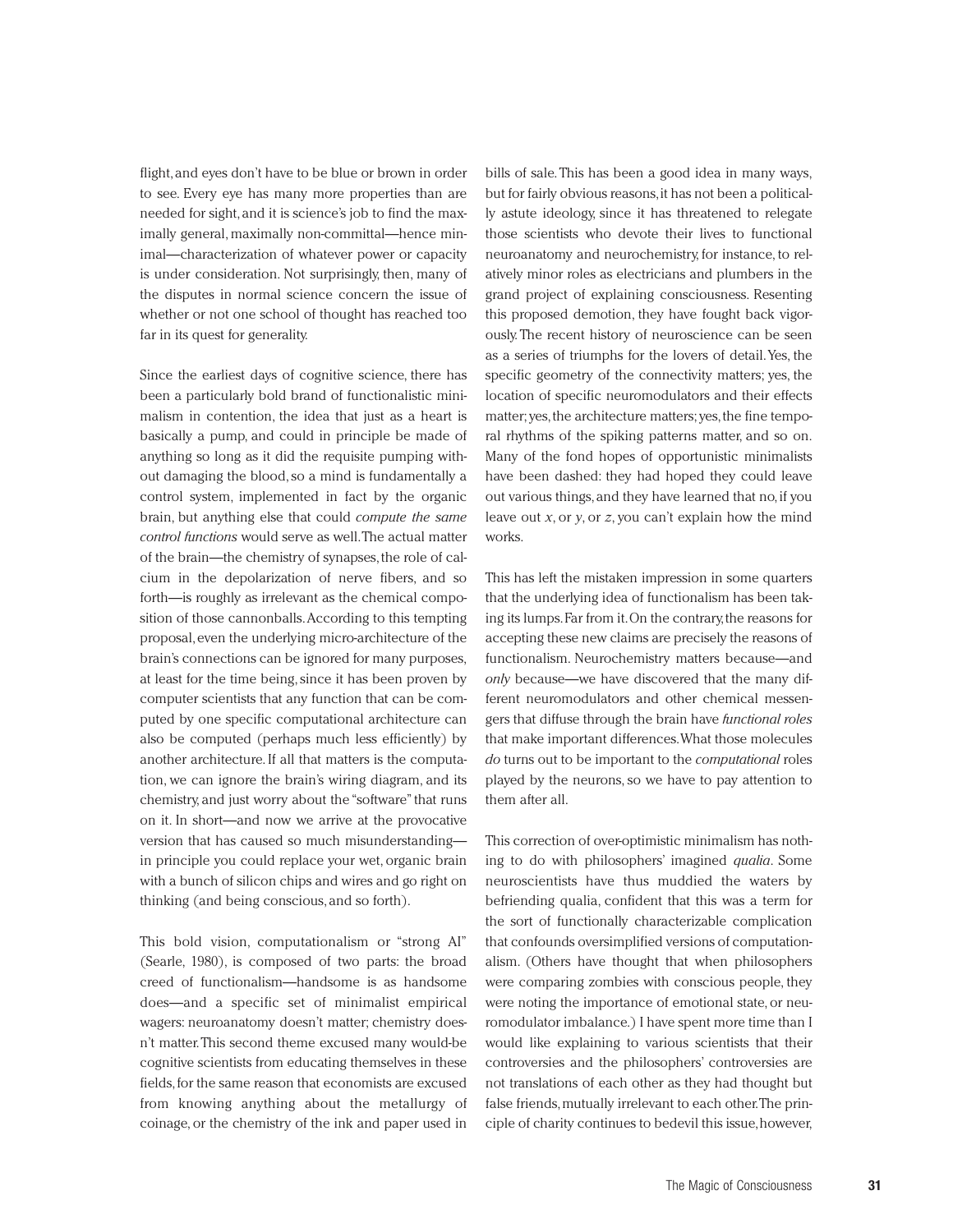and many scientists generously persist in refusing to believe that philosophers can be making a fuss about such a narrow and fantastical division of opinion. Meanwhile, some philosophers have misappropriated those same controversies within cognitive science to support their claim that the tide is turning against functionalism, in favor of qualia, in favor of the irreducibility of the "first-person point of view," and so forth. This widespread conviction is an artifact of interdisciplinary miscommunication and nothing else. A particularly vivid exposure of the miscommunication can be found in the critics' discussion of Humphrey (2000). In his rejoinder Humphrey says:

I took it for granted that everyone would recognise that my account of sensations was indeed meant to be a functional one through and through—so much so that I actually deleted the following sentences from an earlier draft of the paper, believing them redundant:"Thus [with this account] we are well on our way to doing the very thing it *seemed* we would not be able to do, namely giving the mind term of the identity,the phantasm,a *functional description*—even if a rather unexpected and peculiar one. And, as we have already seen, once we have a functional description we're home and

dry, because the same description can quite well fit a brain state."

But perhaps I should not be amazed.Functionalism is a wonderfully—even absurdly—bold hypothesis, about which few of us are entirely comfortable.

#### **5. Conclusion**

A neuroscientific theory of consciousness must be a theory of the Subject of consciousness, one that analyzes this imagined central Executive into component parts, none of which can itself be a proper Subject.The apparent properties of consciousness that only make sense as *features enjoyed by the Subject* must thus also be decomposed and distributed,and this inevitably creates a pressure on the imagination of the theorist. No sooner do such properties get functionalistically analyzed into complex dispositional traits distributed in space and time in the brain, than their ghosts come knocking on the door, demanding entrance disguised as *qualia,*or *phenomenality* or *the imaginable difference between us and zombies*. One of the hardest tasks thus facing those who would explain consciousness is recognizing when some feature has *already* been explained (in sketch, in outline) and hence does not need to be explained again.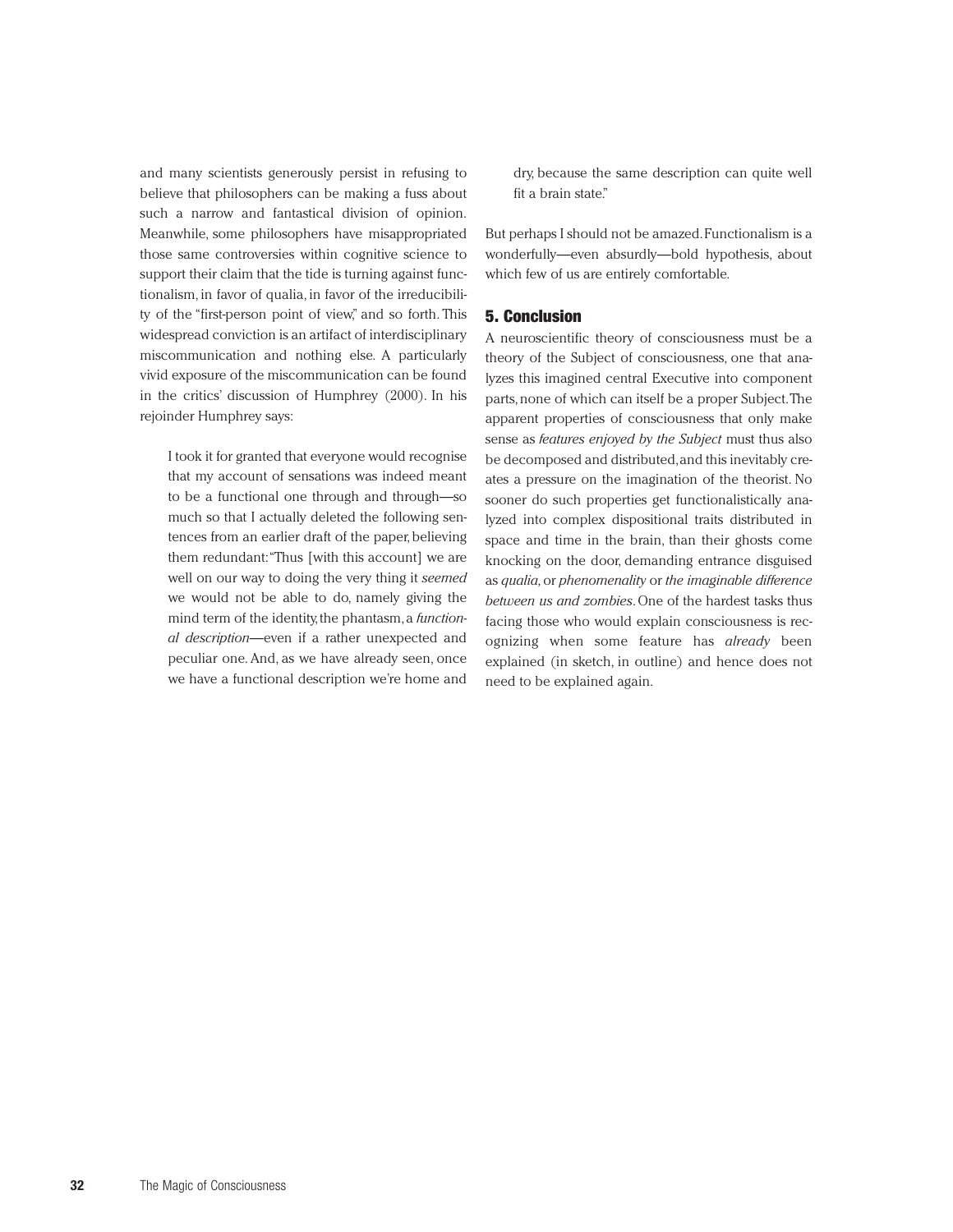#### **References**

Brook, Andrew, forthcoming,"Judgments and Drafts Eight Years Later," in D. Ross and A. Brook, eds., *Dennett's Philosophy: A Comprehensive Assessment*, MIT Press.

Chalmers, David, 1995,"Facing up to the problem of consciousness,"*Journal of Consciousness Studies*, 2, pp200-19. 1996,*The Conscious Mind*, Oxford Univ. Press.

1999, (1999, p8.) "First-person Methods in the Science of Consciousness,"*Consciousness Bulletin*, Fall 1999, pp8-11. Crick, Francis, 1994,*The Astonishing Hypothesis: the Scientific Search for the Soul*, New York: Scribner.

Damasio,Antonio,1999,*The Feeling of What Happens: Body and Emotion in the Making of Consciousness*,New York: Harcourt Brace.

Debner,J.A.,and Jacoby,1994,"Unconscious perception:Attention,awareness and control,"*Journal of Experimental Psychology: Learning Memory and Cognition*, 20, pp304-317.

Dennett, Daniel, 1988,"Quining Qualia," in A. Marcel and E. Bisiach, eds,*Consciousness in Modern Science*, Oxford University Press, pp42-77.

1991,*Consciousness Explained*, Boston: Little, Brown, and London: Allen Lane.

1994a,"Real Consciousness" in *Consciousness in Philosophy and Cognitive Neuroscience*, A. Revonsuo and M. Kamppinen, eds., Hillsdale, NJ: Lawrence Erlbaum, 1994,pp55-63.

1994b, "Instead of Qualia" in *Consciousness in Philosophy and Cognitive Neuroscience*, A. Revonsuo and M. Kamppinen, eds., Hillsdale, NJ: Lawrence Erlbaum, 1994. pp129-139.

1995,"Overworking the Hippocampus,"commentary on Jeffrey Gray,*Behavioral and Brain Sciences*, 18, no. 4, 1995, pp677-78.

1996a,"Consciousness: More like Fame than Television,"(in German translation) "Bewusstsein hat mehr mit Ruhm als mit Fernsehen zu tun," Christa Maar, Ernst Pöppel, and Thomas Christaller, eds., *Die Technik auf dem Weg zur Seele*, Munich: Rowohlt, 1996.

1996b, "Facing Backwards on the Problem of Consciousness," commentary on Chalmers for *Journal of Consciousness Studies*,3,no.1 (special issue,part 2),1996,pp4-6,reprinted in *Explaining Consciousness—The 'Hard Problem,'* ed. Jonathan Shear, MIT Press/A Bradford Book, 1997.

1998a,"The Myth of Double Transduction,"in the volume of the *International Consciousness Conference*,*Toward a Science of Consciousness II,The Second Tucson Discussions and Debates*, S. Hameroff, ed.,A.W. Kaszniak, and A.C. Scott, MIT Press, 1998, pp97-107.

1998b,"No bridge over the stream of consciousness," Commentary on Pessoa et al: in *Behavioral and Brain Sciences*, 21, pp753-54.

Forthcoming,"The Zombic Hunch:The Extinction of an Illusion?"in *Philosophy* (special issue on philosophy at the Millennium).

Dennett and Kinsbourne, M., 1992,"Time and the Observer: The Where and When of Consciousness in the Brain," *Behavioral and Brain Sciences*, 15, pp183-247, 1992.

Fodor, Jerry, 1998,"Review of Steven Pinker's *How the Mind Works*, and Henry Plotkin's *Evolution in Mind*," *London Review of Books*, Jan 22, 1998, reprinted in Fodor,*In Critical Condition*, 1998, Bradford Book/MIT Press.

Humphrey,Nicholas,2000,"How to Solve the Mind-Body Problem"(with commentaries and a reply by the author), *Journal of Consciousness Studies,* 7, pp5-20.

Hurley, Susan, 1998,*Consciousness in Action*, Cambridge, MA: Harvard University Press.

McCarthy, John, 1959, discussion of Oliver Selfridge,"Pandemonium: A Paradigm for Learning," *Symposium on the Mechanization of Thought Processes*, London: HM Stationery Office.

Penrose, Roger, 1989, *The Emperors New Mind: Concerning Computers, Minds and the Laws of Physics,* Oxford: Oxford Univ. Press.

Pessoa, L., Thompson, E., and Noë, A., 1998,"Finding Out About Filling In: A Guide to Perceptual Completion for Visual Science and the Philosophy of Perception,"*Behavioral and Brain Sciences*, 21, pp723-802.

Petitot, J., Varela, F., Pachoud, B., and Roy, J-M., 1999, *Naturalizing Phenomenology: Issues in Contemporary*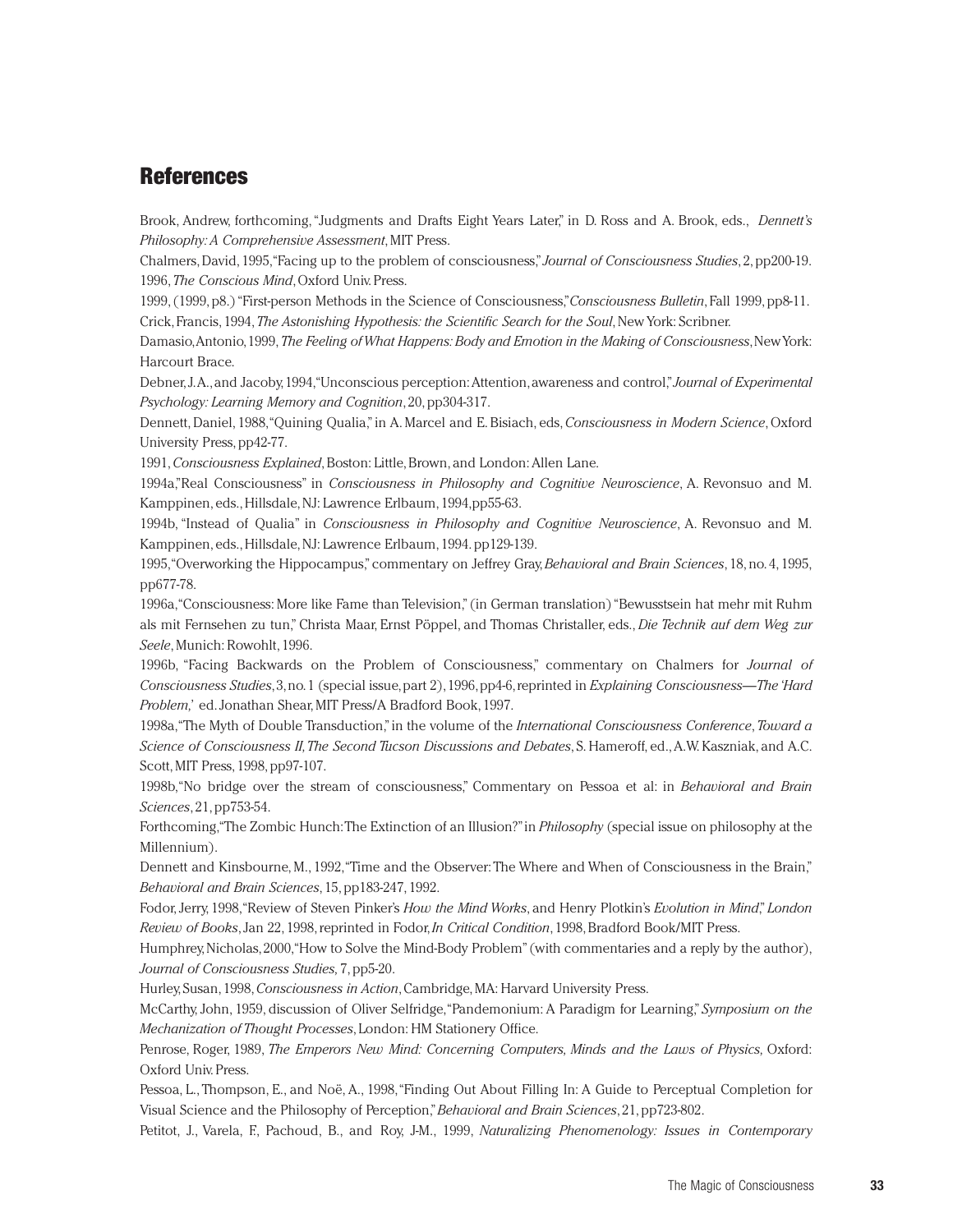*Phenomenology and Cognitive Science*, Stanford, CA: Stanford Univ. Press.

Rozin, Paul, 1976, "The Evolution of Intelligence and Access to the Cognitive Unconscious," *Progress in Psychobiology and Physiological Psychology*, 6, New York: Academic Press, pp245-80.

Searle, John, 1980,"Minds, Brains, and Programs,"*Behavioral and Brain Sciences,* 3, pp417-58.

Voorhees, Burton, 2000,"Dennett and the Deep Blue Sea,"*Journal of Consciousness Studies,* 7, pp53-69.

Weiskrantz, L., 1998,"Consciousness and Commentaries," in Hameroff, SR, Kaszniak, A. W., and Scott, A. C., eds. *Towards a Science of Consciousness II: The Second Tucson Discussions and Debates*, Cambridge, MA: MIT Press, pp11-25.

Wright, Robert, 2000,*Nonzero: the Logic of Human Destiny,*New York: Pantheon.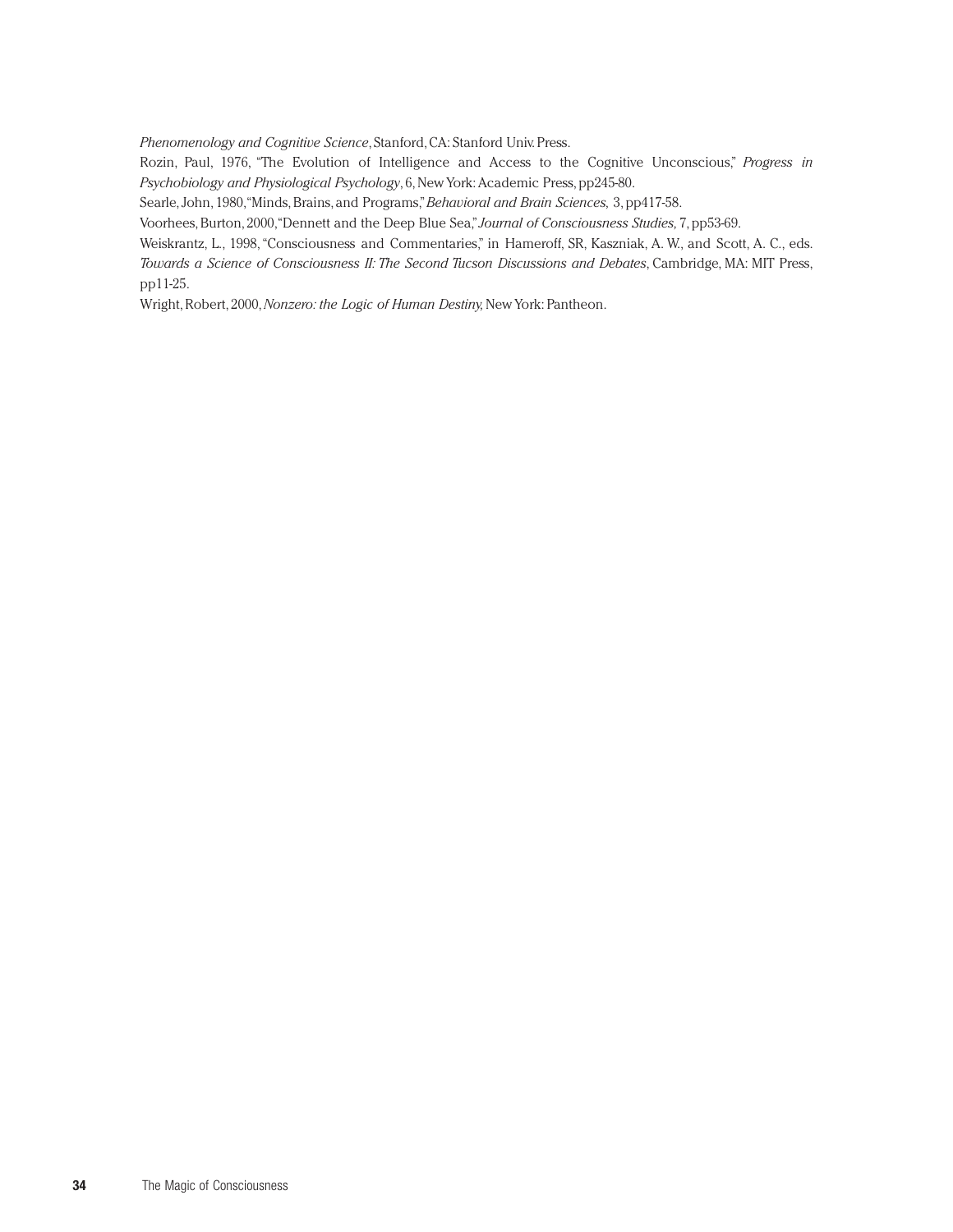## **Consciousness: How Much Is That in Real Money?**

for R. Gregory, ed.,*Oxford Companion to the Mind*, on consciousness. December 12, 2001

Consciousness often seems to be utterly mysterious. I suspect that the principal cause of this bafflement is a sort of accounting error that is engendered by a familiar series of challenges and responses.A simplified version of one such path to mysteryland runs as follows:

#### Phil:What is consciousness?

Sy:Well,some things–such as stones and can-openers are utterly lacking in any *point of view,* any *subjectivity* at all, while other things—such as you and me—do have points of view: private, perspectival, interior ways of being apprised of some limited aspects of the wider world and our bodies' relations to it.We lead our lives, suffering and enjoying, deciding and choosing our actions, guided by this "first-person" access that we have.To be conscious is to be an agent with a point of view.

Phil: But surely there is more to it than that! A cherry tree has limited access to the ambient temperature at its surface, and can be (mis-)guided into blooming inopportunely by unseasonable warm weather; a robot with video camera "eyes" and microphone "ears" may discriminate and respond aptly to hundreds of different aspects of its wider world; my own immune system can sense, discriminate, and respond appropriately (for the most part) to millions of different eventualities. Each of these is an agent (of sorts) with a point of view (of sorts) but none of them is conscious.

Sy:Yes,indeed; there is more.We conscious beings have capabilities these simpler agents lack. We don't just notice things and respond to them; we *notice* that we notice things. More exactly, among the many discriminative states that our bodies may enter (including the states of our immune systems, our autonomic nervous systems, our digestive systems, and so forth), a subset of them can be discriminated in turn by higher-order discriminations which then become sources of guidance for higher level control activities. In us, this recursive

capacity for self-monitoring exhibits no clear limits beyond those of available time and energy.If somebody throws a brick at you, you see it coming and duck. But you also discriminate the fact that you *visually* discriminated the projectile,and can then discriminate the further fact that you can tell visual from tactile discriminations (usually),and then go on to reflect on the fact that you are also able to recall recent sensory discriminations in some detail, and that there is a difference between experiencing something and recalling the experience of something, and between thinking about the difference between recollection and experience and thinking about the difference between seeing and hearing, and so forth, till bedtime.

Phil: But surely there is more to it than that! Although existing robots may have quite paltry provisions for such recursive self-monitoring, I can readily imagine this particular capacity being added to some robot of the future. However deftly it exhibited its capacity to generate and react appropriately to "reflective"analyses of its underlying discriminative states, it wouldn't be conscious—not the way we are.

#### Sy: Are you sure you can imagine this?

Phil: Oh yes, absolutely sure. There would be, perhaps, some sort of *executive* point of view definable by analysis of the power such a robot would have to control itself based on these reactive capacities, but this robotic subjectivity would be a pale shadow of ours.When it uttered "it seems to me ..."its utterances wouldn't really mean anything—or at least, they wouldn't mean what I mean when I tell you what it's like to be me,how things seem to me.

Sy: I don't know how you can be so confident of that, but in any case, you're right that there is more to consciousness than that. Our discriminative states are not just discriminable; they have the power to provoke preferences in us. Given choices between them, we are not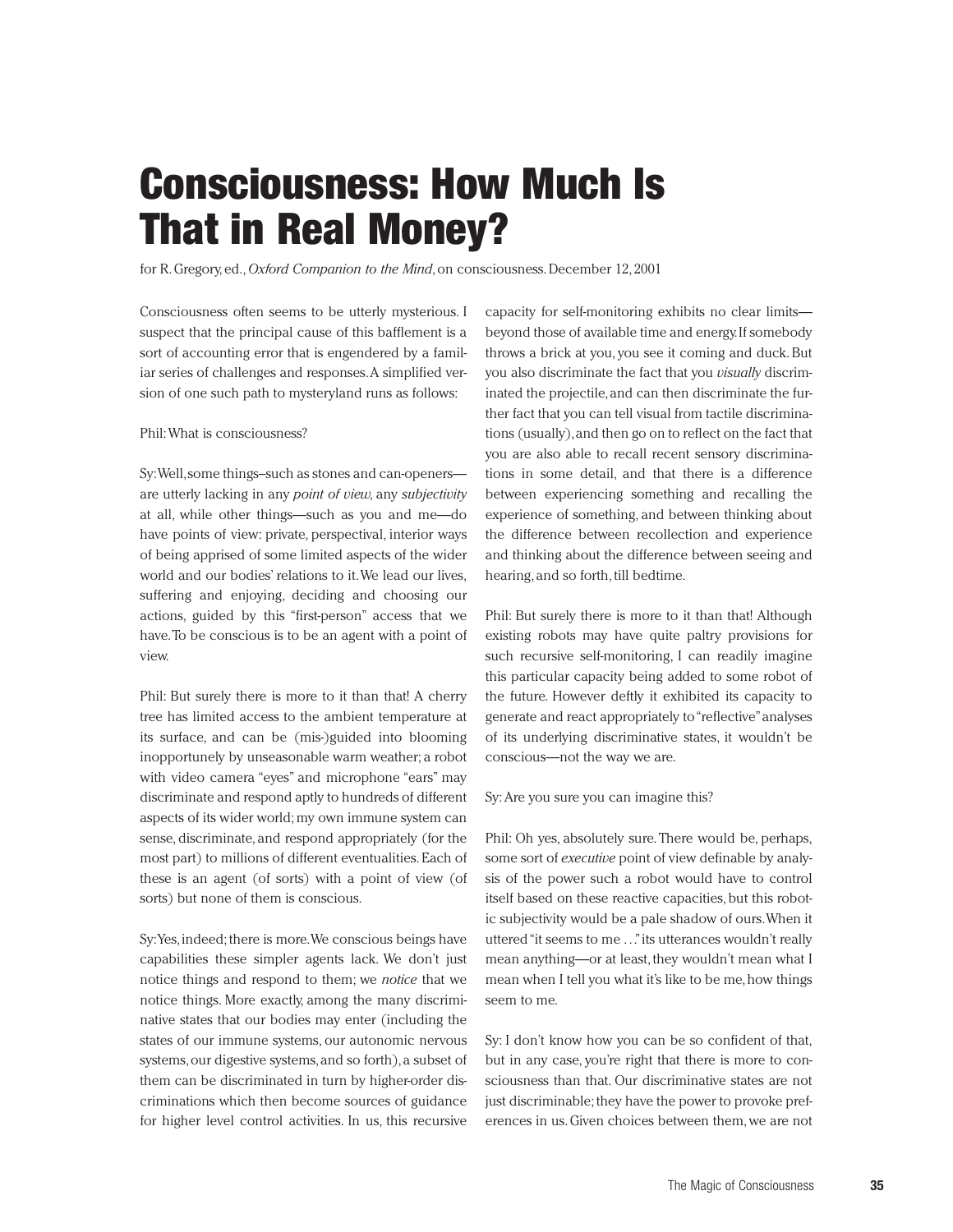indifferent, but these preferences are themselves subtle, variable, and highly dependent on other conditions. There is a time for chocolate and a time for cheese, a time for blue and a time for yellow. In short (and oversimplifying hugely), many if not all of our discriminative states have what might be called a dimension of affective valence. We care which states we are in, and this caring is reflected in our dispositions to change state.

Phil: But surely there is more to it than that! When I contemplate the luscious warmth of the sunlight falling on that old brick wall,it's not just that I prefer looking at the bricks to looking down at the dirty sidewalk beneath them. I can readily imagine outfitting our imaginary robot with built-in preferences for every possible sequence of its internal states, but it would still not have anything like my conscious *appreciation* of the visual poetry of those craggy, rosy bricks.

Sy:Yes, I grant it; there is more. For one thing, you have meta-preferences; perhaps you wish you could stop those sexual associations from interfering with your more exalted appreciation of the warmth of that sunlight on the bricks, but at the same time (roughly) you are delighted by the persistence of those saucy intruders, distracting as they are, but . . . what was it you were trying to think about? Your stream of consciousness is replete with an apparently unending supply of associations.As each fleeting occupant of the position of greatest influence gives way to its successors,any attempt to halt this helter-skelter parade and monitor the details of the associations only generates a further flood of evanescent states, and so on. Coalitions of themes and projects may succeed in dominating "attention" for some useful and highly productive period of time, fending off would-be digressions for quite a while, and creating the sense of an abiding self or ego taking charge of the whole operation.And so on.

Phil: But surely there is more to it than that! And now I begin to see what is missing from your deliberately evasive list of additions.All these dispositions and meta-dispositions to enter into states and meta-states and metameta-states of reflection about reflection could be engineered (I dimly imagine) into some robot.The trajectory of its internal state-switching could, I suppose, look strikingly similar to the "first-person" account I might

give of my own stream of consciousness, but those states of the robot would have no actual *feel*, no *phenomenal* properties at all! You're still leaving out what the philosophers call the *qualia*.

Sy: Actually, I'm still leaving out *lots* of properties. I've hardly begun acknowledging all the oversimplifications of my story so far, but now you seem to want to pre-empt any further additions from me by insisting that there are properties of consciousness that are altogether different from the properties I've described so far. I thought I *was* adding "phenomenal" properties in response to your challenge, but now you tell me I haven't even begun. Before I can tell if I'm leaving these properties out, I have to know what they are. Can you give me a clear example of a phenomenal property? For instance, if I used to like a particular shade of yellow, but thanks to some traumatic experience (I got struck by a car of that color, let's suppose) that shade of yellow now makes me very uneasy (whether or not it reminds me explicitly of the accident), would this suffice to change the *phenomenal* properties of my experience of that shade of yellow?

Phil: Not necessarily. The *dispositional* property of making you uneasy is not itself a phenomenal property. Phenomenal properties are, by definition, not dispositional but rather intrinsic and accessible only from the first-person point of view . . .

Thus we arrive in mysteryland. If you define *qualia* as *intrinsic properties* of experiences considered in isolation from all their causes and effects, logically independent of all dispositional properties, then they are logically guaranteed to elude all broad functional analysis—but it's an empty victory,since there is no reason to believe such properties exist. To see this, compare the *qualia* of experience to the *value* of money. Some naive Americans can't get it out of their heads that dollars, unlike francs and marks and yen, have *intrinsic value* ("How much is that in *real* money?"). They are quite content to "reduce" the value of other currencies in dispositional terms to their exchange rate with dollars (or goods and services), but they have a hunch that dollars are different. Every dollar, they declare, has something logically independent of its functionalistic exchange powers, which we might call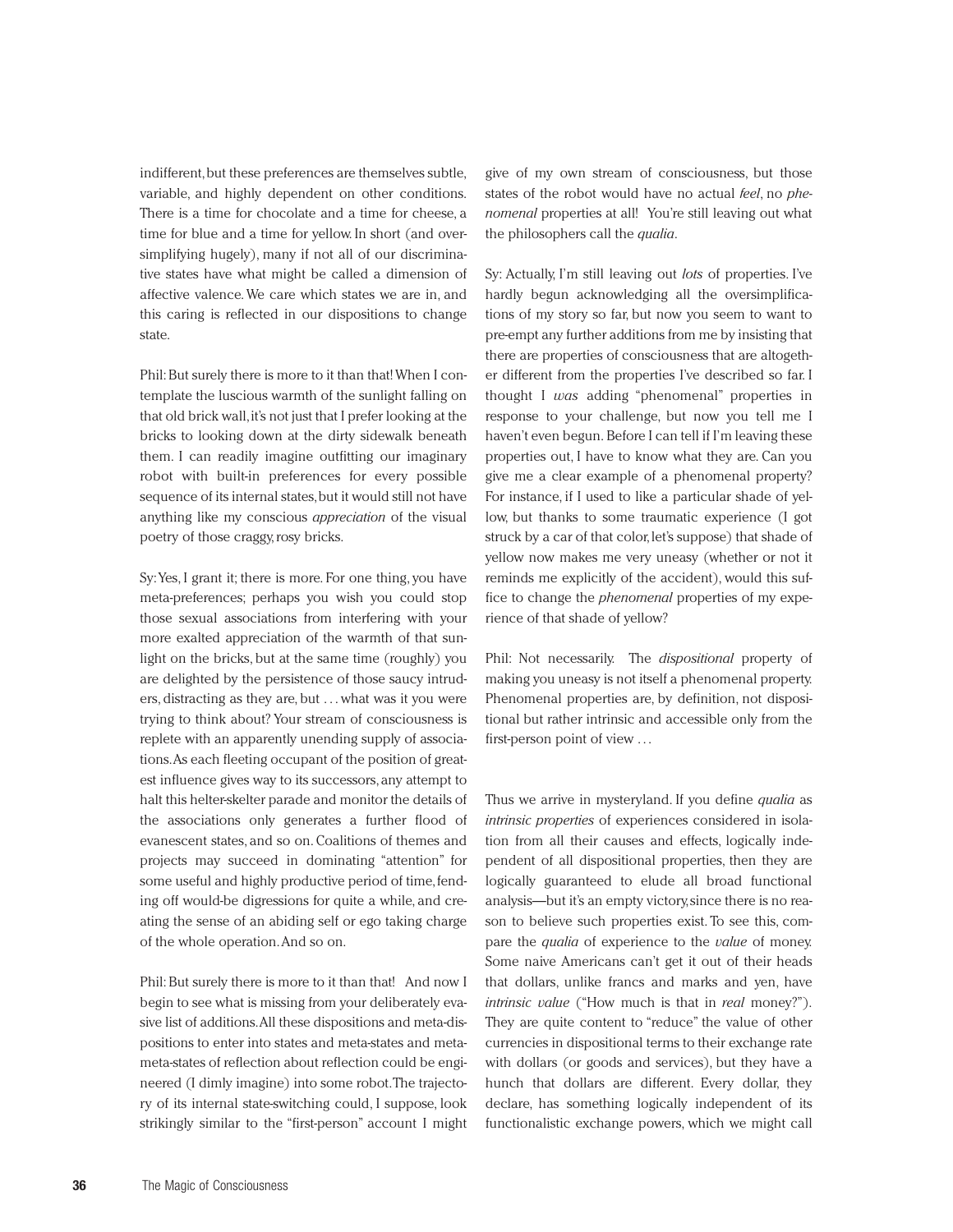its *vim*. So defined, the *vim* of each dollar is guaranteed to elude the theories of economists forever, but we have no reason to believe in it—aside from the heartfelt hunches of those naive Americans, which can be explained without being honored.

Some participants in the consciousness debates simply demand, flat out, that their intuitions about phenomenal properties are a non-negotiable starting point for any science of consciousness. Such a conviction must be considered an interesting symptom, deserving a diagnosis, a datum that any science of consciousness must account for,in the same spirit that economists and psychologists might set out to explain why it is that so many people succumb to the potent illusion that money has intrinsic value.

There are many properties of conscious states that can

and should be subjected to further scientific investigation right now, and once we get accounts of them in place, we may well find that they satisfy us as an explanation of what consciousness is. After all, this is what has happened in the case of the erstwhile mystery of what *life* is.Vitalism—the insistence that there is some big, mysterious extra ingredient in all living things turns out to have been not a deep insight but a failure of imagination.Inspired by that happy success story,we can proceed with our scientific exploration of consciousness. If the day arrives when all these acknowledged debts are paid and we plainly see that something big is missing (it should stick out like a sore thumb at some point,if it is really important) those with the unshakable hunch will get to say they told us so. In the meantime,they can worry about how to fend off the diagnosis that they, like the vitalists before them, have been misled by an illusion.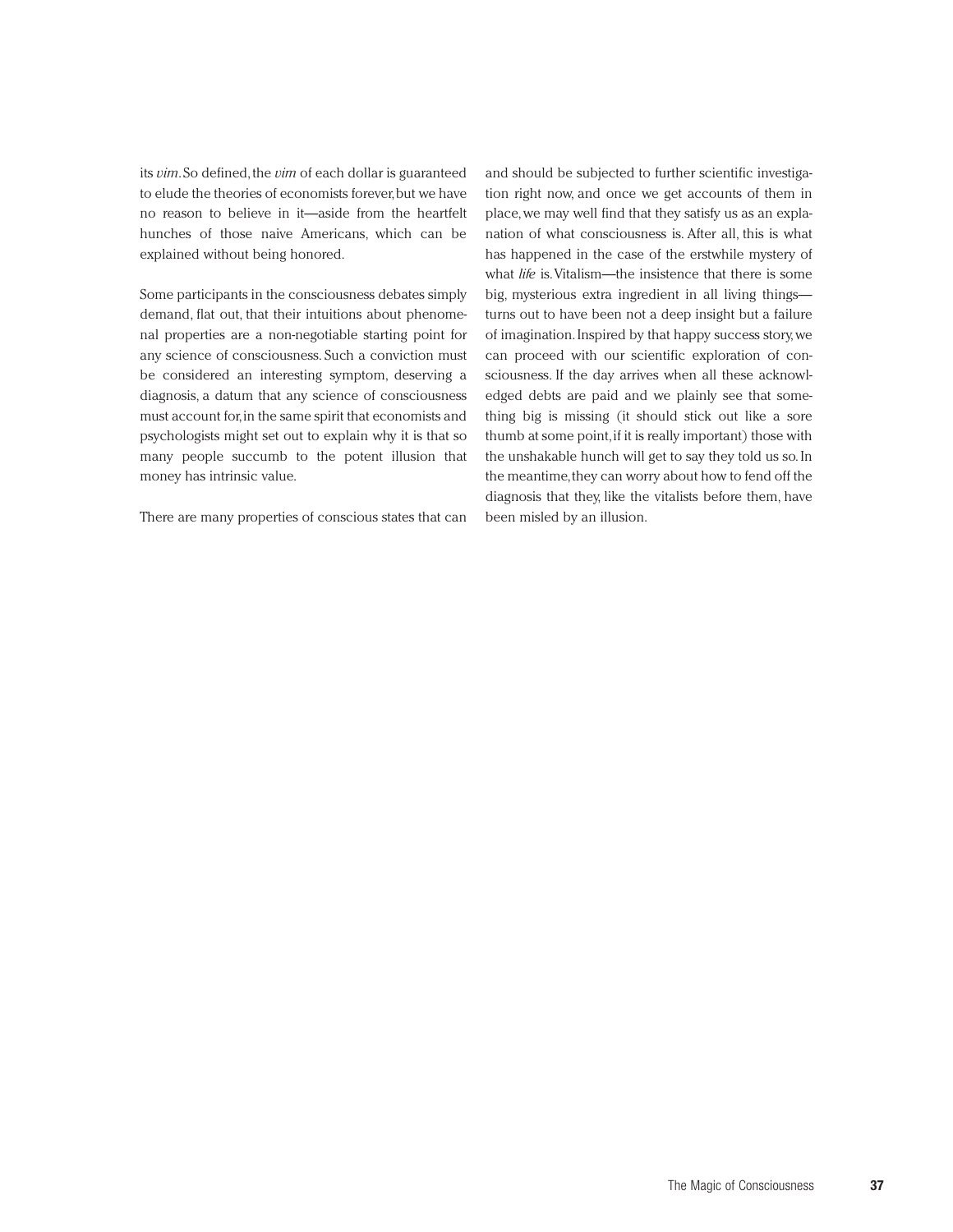## **Who's on First? Heterophenomenology Explained**

There is a pattern of miscommunication bedeviling the people working on consciousness that is reminiscent of the classic Abbott and Costello 'Who's on First?'routine. With the best of intentions, people are talking past each other, seeing major disagreements when there are only terminological or tactical preferences—or even just matters of emphasis—that divide the sides. Since some substantive differences also lurk in this confusion, it is well worth trying to sort out. Much of the problem seems to have been caused by some misdirection in my apologia for *heterophenomenology* (Dennett, 1982; 1991),advertised as an explicitly *third-*person approach to human consciousness, so I will try to make amends by first removing those misleading signposts and sending us back to the real issues.

On the face of it, the study of human consciousness involves phenomena that seem to occupy something rather like another dimension: the private, subjective, '*first*-person' dimension. Everybody agrees that this is where we start. What, then, is the relation between the standard 'third-person' objective methodologies for studying meteors or magnets (or human metabolism or bone density), and the methodologies for studying human consciousness? Can the standard methods be extended in such a way as to do justice to the phenomena of human consciousness? Or do we have to find some quite radical or revolutionary alternative science? I have defended the hypothesis that there is a straightforward, conservative extension of objective science that handsomely covers the ground—*all* the ground—of human consciousness, doing justice to all the data without ever having to abandon the rules and constraints of the experimental method that have worked so well in the rest of science.This third-person methodology, dubbed heterophenomenology (phenomenology *of another,*not oneself), is, I have claimed, the sound way to take the *first-*person point of view as seriously as it can be taken.

To place heterophenomenology in context, consider the following ascending scale of methods of scientific investigation:

experiments conducted on anaesthetized animals; experiments conducted on awake animals;

experiments on human subjects conducted in 'behaviorese'

—subjects are treated as much as possible like laboratory rats, trained to criterion with the use of small rewards, with minimal briefing and debriefing, etc.;

experiments in which human subjects collaborate with experimenters

—making suggestions, interacting verbally, telling what it is like.

Only the last of these methods holds out much hope of taking human subjectivity seriously, and at first blush it may seem to be a first-person (or, with its emphasis on communicative interaction with the subjects, secondperson) methodology,but in fact it is *still* a third-person methodology if conducted properly. It is heterophenomenology.

Most of the method is so obvious and uncontroversial that some scientists are baffled that I would even call it a method: basically, you have to take the vocal sounds emanating from the subjects' mouths (and your own mouth) and *interpret* them! Well of course. What else could you do? Those sounds aren't just belches and moans; they're speech acts, reporting, questioning, correcting, requesting, and so forth. Using such standard speech acts, other events such as button-presses can be set up to be interpreted as speech acts as well, with highly specific meanings and fine temporal resolution. What this interpersonal communication enables you,the investigator,to do is to compose a catalogue of *what the subject believes to be true about his or her conscious experience*.This catalogue of beliefs fleshes out the subject's *heterophenomenological world*, the world according to S—the subjective world of one subject not to be confused with the real world.The total set of details of heterophenomenology, plus all the data we can gather about concurrent events in the brains of subjects and in the surrounding environment,comprise the total data set for a theory of human consciousness.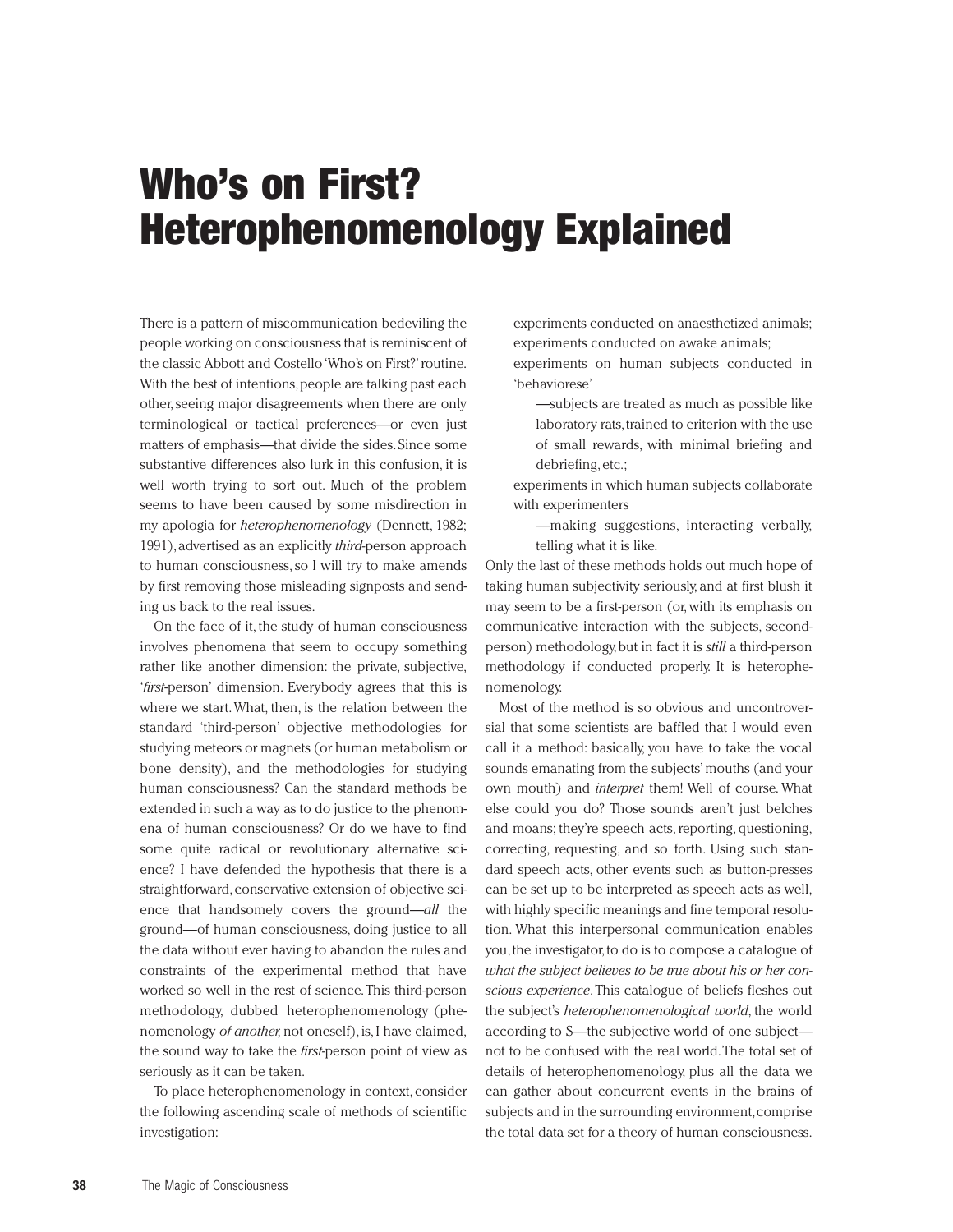It leaves out no objective phenomena and no subjective phenomena of consciousness.

Just what kinds of things does this methodology commit us to? Beyond the unproblematic things all of science is committed to (neurons and electrons, clocks and microscopes...) just to *beliefs—*the beliefs expressed by subjects and deemed constitutive of their subjectivity. And what kind of things are beliefs? Are they sentences in the head written in brain writing? Are they nonphysical states of dualist ectoplasm? Are they structures composed of proteins or neural assemblies or electrical fields? We may stay maximally noncommittal about this by adopting, at least for the time being (I recommend: for ever), the position I have defended (Dennett, 1971; 1987; 1991) that treats beliefs from *the intentional stance* as *theorists' fictions* similar to centres of mass, the equator, and parallelograms of forces. In short, we may treat beliefs as *abstractions* that measure or describe the complex cognitive state of a subject rather the way horsepower indirectly but accurately measures the power of engines (don't look in the engine for the horses).As Churchland (1979) has pointed out, physics already has hundreds of well-understood measure predicates, such as *x has weight-ingrams n*,or *x is moving up at n meters per second*,which describe a physical property of x by relating it to a *number*. Statements that attribute beliefs using the standard *propositional attitude* format, *x believes that p*, describe x's internal state by relating it to a *proposition*, another kind of useful abstraction, systematized in logic, not arithmetic.We need beliefs anyway for the rest of social science,which is almost entirely conducted in terms of the intentional stance,so this is a conservative exploitation of already quite well-behaved and well-understood methods.

A catalogue of beliefs about experience is not the same as a catalogue of experiences themselves, and it has been objected (Levine, 1994) that 'conscious experiences themselves, not merely our verbal judgments about them, are the primary data to which a theory must answer.' But how, in advance of theory, could we catalogue the experiences themselves? We can see the problem most clearly in terms of a nesting of proximal sources that are presupposed as we work our way up

from raw data to heterophenomenological worlds:

- (a) 'conscious experiences themselves'
- (b) beliefs about these experiences
- (c) 'verbal judgments' expressing those beliefs
- (d) utterances of one sort or another

What are the 'primary data'? For heterophenomenologists,the *primary* data are the utterances,the *raw,*uninterpreted data.But before we get to theory,we can interpret these data, carrying us via (c) speech acts to (b) beliefs about experiences.1 These are the primary *interpreted* data, the pretheoretical data, the *quod erat explicatum* (as organized into heterophenomenological worlds), for a science of consciousness. In the quest for primary data,Levine wants to go all the way to (a) conscious experiences themselves, instead of stopping with (b) subjects' beliefs about their experiences, but this is not a good idea. If (a) outruns (b)—if you have conscious experiences you don't believe you have those extra conscious experiences are just as inaccessible *to you* as to the external observers. So Levine's proposed alternative garners you no more usable data than heterophenomenology does. Moreover, if (b) outruns (a)—if you believe you have conscious experiences that you don't in fact have—then it is your beliefs that we need to explain, not the non-existent experiences! Sticking to the heterophenomenological standard, then, and treating (b) as the maximal set of primary data, is the way to avoid any commitment to spurious data.

But what if some of your beliefs are inexpressible in verbal judgments? If you believe *that*, you can tell us, and we can add that belief to the list of beliefs in our primary data: 'S claims that he has ineffable beliefs about X.'If this belief is true,then we encounter the obligation to explain what these beliefs are and why they are ineffable.If this belief is false,we still have to explain why S believes (falsely) that there are these particular ineffable beliefs.As I put it in *Consciousness Explained*,

You are *not* authoritative about what is happening in you, but only about what *seems* to be happening in you, and we are giving you total, dictatorial authority over the account of how it seems to you, about *what it is like to be you*. And if you complain that some parts of how it seems to you are ineffa-

<sup>[1]</sup> Doesn't interpretation require theory? Only in the minimal sense of presupposing that the entity interpreted is an intentional system, capable of meaningful communication.The task of unifying the interpretation of all the verbal judgments into a heterophenomenological world is akin to reading a novel,in contrast to reading what purports to be true history or biography.The issue of truth and evidence does not arise,and hence the interpretation is as neutral as possible between different theories of what is actually happening in the subject.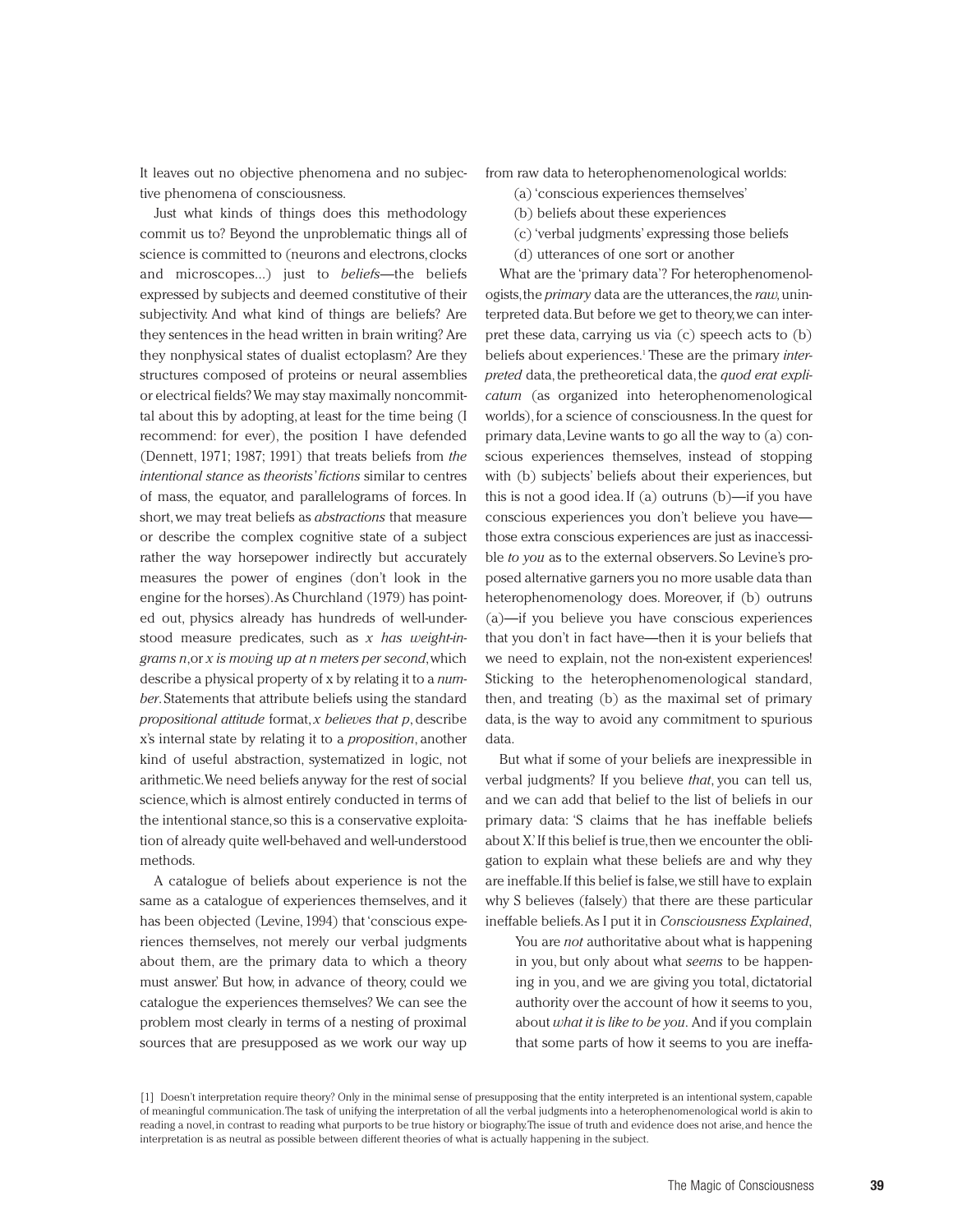ble, we heterophenomenologists will grant that too.What better grounds could we have for believing that you are unable to describe something than that (1) you don't describe it,and (2) confess that you cannot? Of course you might be lying,but we'll give you the benefit of the doubt (Dennett, 1991, pp. 96—7).

This is all quite obvious, but it has some under-appreciated implications. Exploiting linguistic communication in this way,you get a fine window into the subject's subjectivity but at the cost of a peculiar lapse in normal interpersonal relations. You *reserve judgment* about whether the subject's beliefs,as expressed in their communication, are true, or even well-grounded, but then you treat them as *constitutive* of that subject's subjectivity.(As far as I can see,this is the third-person parallel to Husserl's notion of bracketing or *epoché*, in which the normal presuppositions and inferences of one's own subjective experience are put on hold, as best one can manage, in order to get at the core experience, as theory-neutral and unencumbered as possible.) This interpersonal reserve can be somewhat creepy. To put it fancifully, suppose you burst into my heterophenomenology lab to warn me that the building is on fire. I don't leap to my feet and head for the door; I write down 'subject S believes the building is on fire.''No,really, it's on fire!' you insist, and I ask, 'Would you like to expand on that? *What is it like* for you to think the building is on fire?' and so forth. In one way I am taking you as seriously as you could ever hope to be taken, but in another way I am not. I am not *assuming* that you are right in what you tell me, but just that that is what you do believe. Of course most of the data-gathering is not done by any such simple interview. Experiments are run in which subjects are prepared by various conversations, hooked up to all manner of apparatus, etc., and carefully debriefed. In short, heterophenomenology is nothing new; it is nothing other than the method that has been used by psychophysicists, cognitive psychologists, clinical neuropsychologists, and just about everybody who has ever purported to study human consciousness in a serious, scientific way.

This point has sometimes been misunderstood by scientists who suppose,quite reasonably,that since I am a philosopher I must want to scold somebody for something, and hence must be proposing restrictions on standard scientific method, or discovering limitations therein. On the contrary, I am urging that the prevailing

methodology of scientific investigation on human consciousness is not only sound, but readily extendable in non-revolutionary ways to incorporate *all* the purported exotica and hard cases of human subjectivity.I want to put the burden of proof on those who insist that third-person science is incapable of grasping the nettle of consciousness.

Let me try to secure the boundaries of the heterophenomenological method more clearly, then, since this has apparently been a cause of confusion.As Anthony Jack has said to me:

It strikes me that heterophenomenology is a method in the same way that 'empiricism' is a method, but no more specific nor clearly defined than that. Given how general you seem to allow your definition of heterophenomenology to be, it is no surprise that everything conforms! Perhaps it would be clearer if you explained more clearly what it is supposed to be a counterpoint to—what it is that you object to.I know I am not the only one who has a feeling that you make the goalposts surprisingly wide.So what exactly is a foul? (Jack,personal correspondence).

Lone-wolf autophenomenology, in which the subject and experimenter are one and the same person, is a foul, not because you can't do it, but because it isn't science until you turn your self-administered pilot studies into heterophenomenological experiments. It has always been good practice for scientists to put themselves in their own experimental apparatus as informal subjects, to confirm their hunches about what it feels like, and to check for any overlooked or underestimated features of the circumstances that could interfere with their interpretations of their experiments. But scientists have always recognized the need to confirm the insights they have gained from introspection by conducting properly controlled experiments with naive subjects. As long as this obligation is met, whatever insights one may garner from 'first-person' investigations fall happily into place in 'third-person' heterophenomenology. Purported discoveries that cannot meet this obligation may inspire, guide, motivate, illuminate one's scientific theory,but *they* are not data—the beliefs of subjects about them are the data.Thus if some phenomenologist becomes convinced by her own (first- )personal experience, however encountered, transformed, reflected upon, of the existence of a feature of consciousness in need of explanation and accommo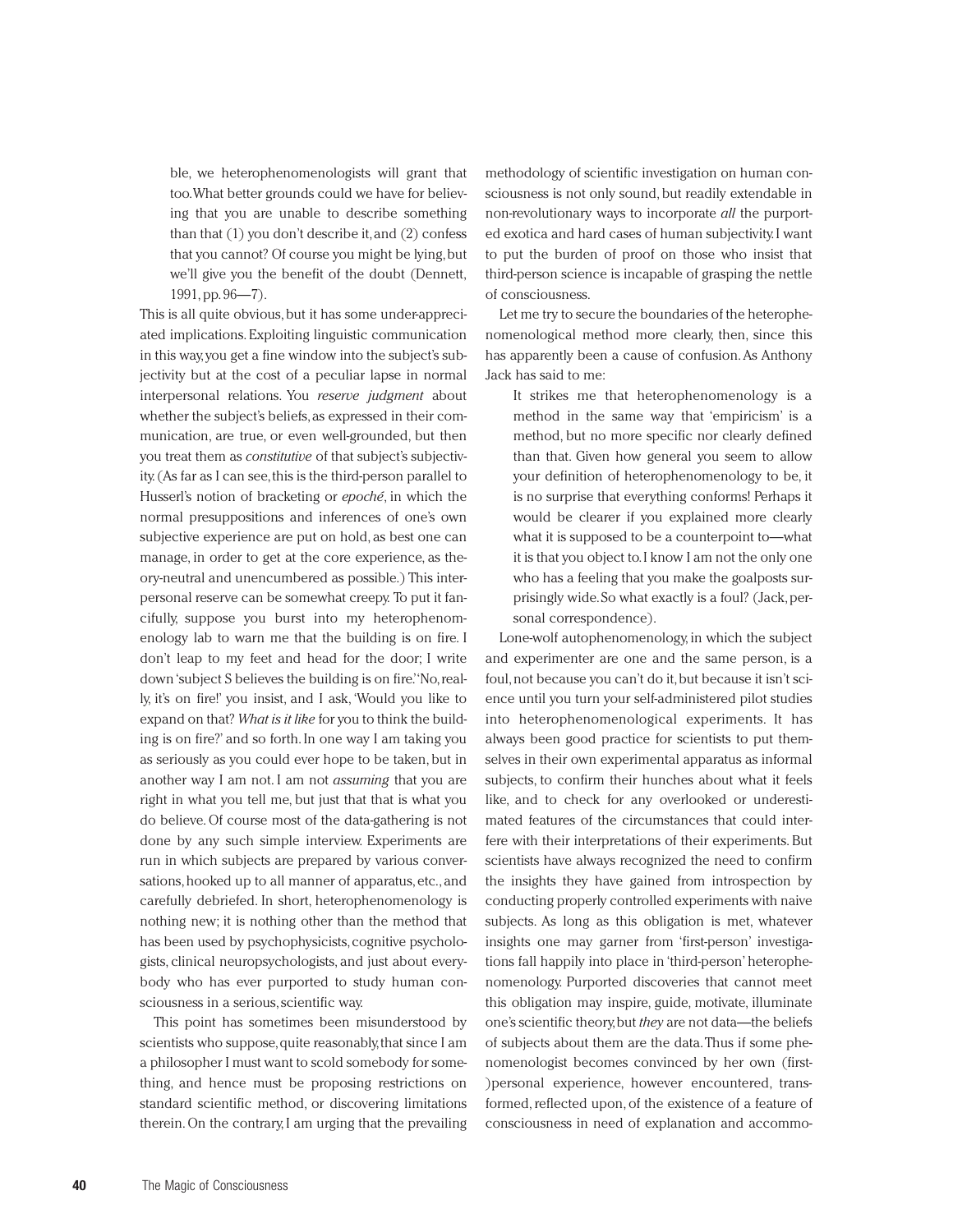dation within her theory, her *conviction that this is so* is itself a fine datum in need of explanation, by her or by others, but the truth of her conviction must not be presupposed by science.

Does anybody working on consciousness disagree with this? Does anybody think that one can take personal introspection by the investigator as constituting stand-alone evidence (publishable in a peer-reviewed journal, etc.) for any substantive scientific claim about consciousness? I don't think so. It is taken for granted, so far as I can see,by all the authors in this volume that there is no defensible 'first-person science' lying in this quarter, even though that would be the most obvious meaning of the phrase 'taking a first-person approach.' Thus Cytowic, and Hubbard and Jack, discuss the difficulties in confirming that synaesthesia is more or less what synaesthetes say it is, and never question the requirement that 'taking the phenomenological reports of these subjects seriously' (Hubbard and Jack, abstract) requires 'the personal interaction between subject and experimenter.' And when Hurlburt and Heavey say (abstract),'For example, first-person investigators often rely on questions such as "What were you thinking when you...?" or "How were you feeling when you...?"'it apparently does not occur to them that these *aren't* first-person investigations; they are third-person investigations of the special kind that exploit the subject's capacity for verbal communication.They are heterophenomenological inquiries. So I think we can set aside lone-wolf autophenomenology in all its guises. It is not an attractive option, for familiar reasons. The experimenter/subject duality is not what is being challenged by those who want to go beyond the 'third-person' methodology. What other alternatives should we consider?

Several critics have supposed that heterophenomenology,as I have described it,is too agnostic or too neutral.Goldman (1997) says that heterophenomenology is not, as I claim, the standard method of consciousness research, since researchers 'rely substantially on subjects'introspective beliefs about their conscious experience (or lack thereof)' (p. 532). In personal correspondence (Feb 21,2001,available as part of my debate with Chalmers, on my website, at http://ase.tufts.edu/ cogstud/papers/chalmersdeb3dft.htm) he puts the point this way:

The objection lodged in my paper [Goldman, 1997] to heterophenomenology is that what cogni-

tive scientists *actually* do in this territory is not to practice agnosticism. Instead, they rely substantially on subjects' introspective beliefs (or reports).So my claim is that the heterophenomenological method is not an accurate description of what cognitive scientists (of consciousness) standardly do. Of course, you can say (and perhaps intended to say,but if so it wasn't entirely clear) that this is what scientists *should* do, not what they *do* do.

I certainly would play the role of reformer if it were necessary,but Goldman is simply mistaken; the adoption of agnosticism is so firmly built into practice these days that it goes without saying, which is perhaps why he missed it. Consider, for instance, the decades-long controversy about mental imagery, starring Roger Shepard, Steven Kosslyn, and Zenon Pylyshyn among many others. It was initiated by the brilliant experiments by Shepard and his students in which subjects were shown pairs of line drawings like the pair in figure 1, and asked to press one button if the figures were different views of the same object (rotated in space) and another button if they were of different objects. Most subjects claim to solve the problem by rotating one of the two figures in their 'mind's eye' or imagination, to see if it could be superimposed on the other.Were subjects really doing this 'mental rotation'? By varying the angular distance



*Figure 1* 

actually required to rotate the two figures into congruence, and timing the responses, Shepard was able to establish a remarkably regular linear relation between latency of response and angular displacement. Practiced subjects, he reported, are able to rotate such mental images at an angular velocity of roughly 60E per second (Shepard and Metzler, 1971). This didn't settle the issue,since Pylyshyn and others were quick to compose alternative hypotheses that could account for this striking temporal relationship. Further studies were called for and executed,and the controversy continues to generate new experiments and analysis today (see Pylyshyn, forthcoming, for an excellent survey of the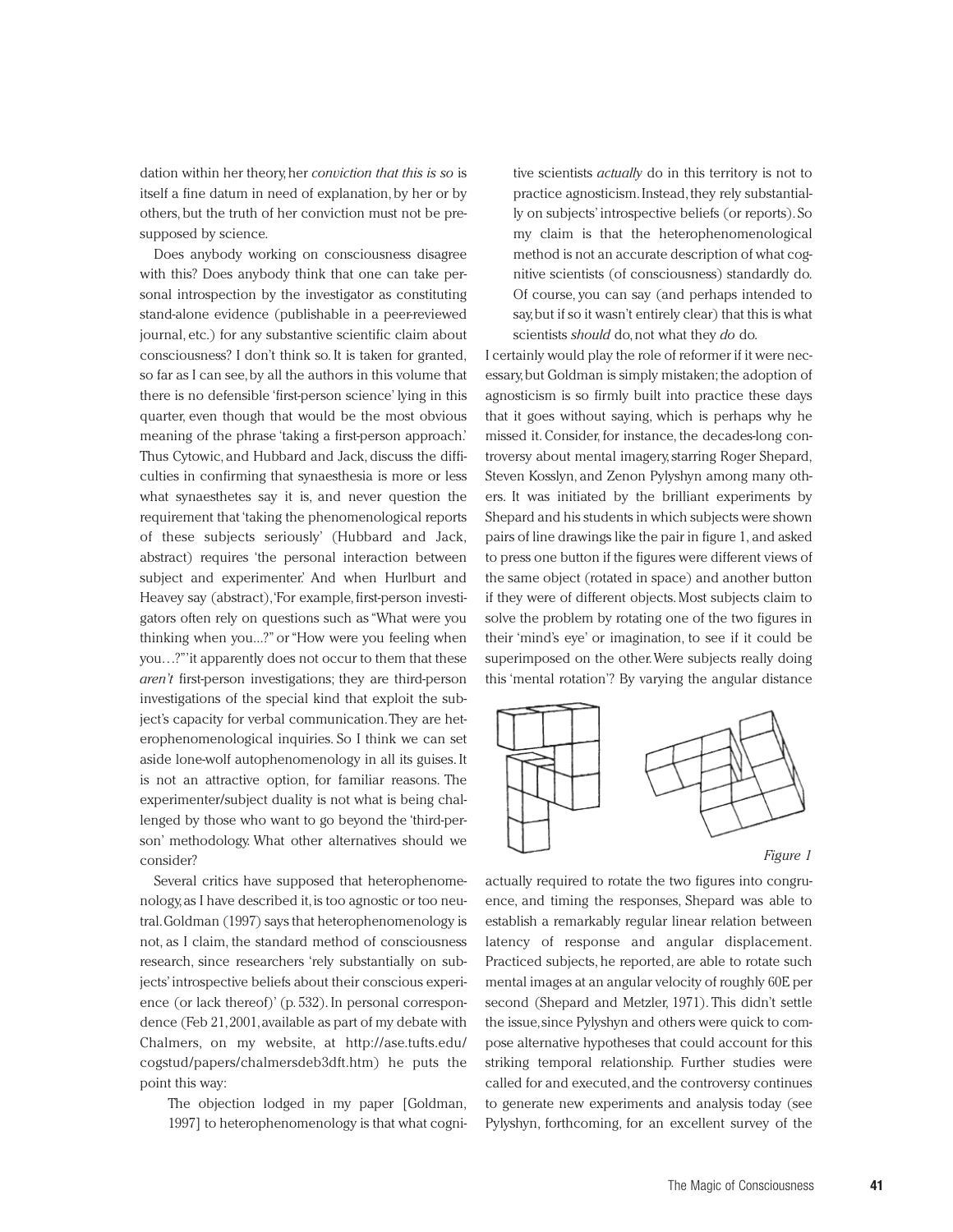history of this debate; also my commentary, Dennett, forthcoming, both in *Behavioral and Brain Sciences*). Subjects always *say* that they are rotating their mental images,so if agnosticism were not the tacit order of the day, Shepard and Kosslyn would have never needed to do their experiments to support subjects' claims that what they were doing (at least if described metaphorically) really was a process of image manipulation. Agnosticism is built into all good psychological research with human subjects. In psychophysics, for instance, the use of signal detection theory has been part of the canon since the 1960s, and it specifically commands researchers to control for the fact that the response criterion is under the subject's control although the subject is not himself or herself a reliable source on the topic. Or consider the voluminous research literature on illusions, both perceptual and cognitive, which standardly assumes that the data are what subjects judge to be the case,and never makes the mistake of 'relying substantially on subjects' introspective beliefs.'

The diagnosis of Goldman's error is particularly clear here: of course experimenters on illusions rely on subjects' introspective beliefs (as expressed in their judgments) about how it *seems* to them, but that *is* the agnosticism of heterophenomenology; to go beyond it would be, for instance, to assume that in size illusions there really were visual images of different sizes somewhere in subjects' brains (or minds), which of course no researcher would dream of doing.2

David Chalmers has recently made a similar, if vaguer, claim:

Dennett... says scientists have to take a neutral attitude (taking reports themselves as data, but making no claims about their truth), because reports can go wrong. But this misses the natural intermediate option that Max Velmans has called critical phenomenology: accept verbal reports as a prima facie guide to a subject's conscious experience, except where there are specific reasons to doubt their reliability. This seems to be most scientists' attitude toward verbal reports and consciousness: it's not 'uncritical acceptance,' but it's also far from the 'neutrality' of heterophenomenology (Chalmers, 2003).

Chalmers neglects to say how Velmans' critical phenomenology is 'far from' the neutrality of heterophenomenology. I conducted a lengthy correspondence with Velmans on this score and was unable to discover what the purported difference is, beyond Velmans' insisting that his method 'accepts the reality of first-person experience,' but since it is unclear what this means, this is something a good scientific method should be agnostic about. Neither Chalmers nor Velmans has responded to my challenge to describe an experiment that is licensed by, or motivated by, or approved by 'critical phenomenology' but off-limits to heterophenomenology, so if there is a difference here, it is one of style or emphasis, not substance. Chalmers has acknowledged this, in a way:

Dennett 'challenges' me to name an experiment that 'transcends' the heterophenomenological method. But of course both views can accommodate experiments equally: every time I say we're using a verbal report or introspective judgment as a guide to first-person data, he can say we're using it as third-person data, and vice versa. So the difference between the views doesn't lie in the range of experiments 'compatible' with them. Rather, it lies in the way that experimental results are interpreted. And I think the interpretation I'm giving (on which reports are given prima facie credence as a guide to conscious experience) is by far the most common attitude among scientists in the field. Witness the debate about unconscious perception among cognitive psychologists about precisely which third-person measures (direct report, discrimination,etc.) are the best guide to the presence of conscious perception. Here, third-person data are being used as a (fallible) guide to firstperson data about consciousness,which are of primary interest. On the heterophenomenological view, this debate is without much content: some states subserve report, some subserve discrimination, etc., and that's about all there is to say. I think something like this is Dennett's attitude to those debates, but it's not the attitude of most of the scientists working in the field (Chalmers, 2003).

Chalmers misconstrues my view, as we can see if we look more closely at a particular debate about uncon-

[2] Goldman has responded to this paragraph in a series of emails to me,which I have included in an Appendix on the website mentioned above.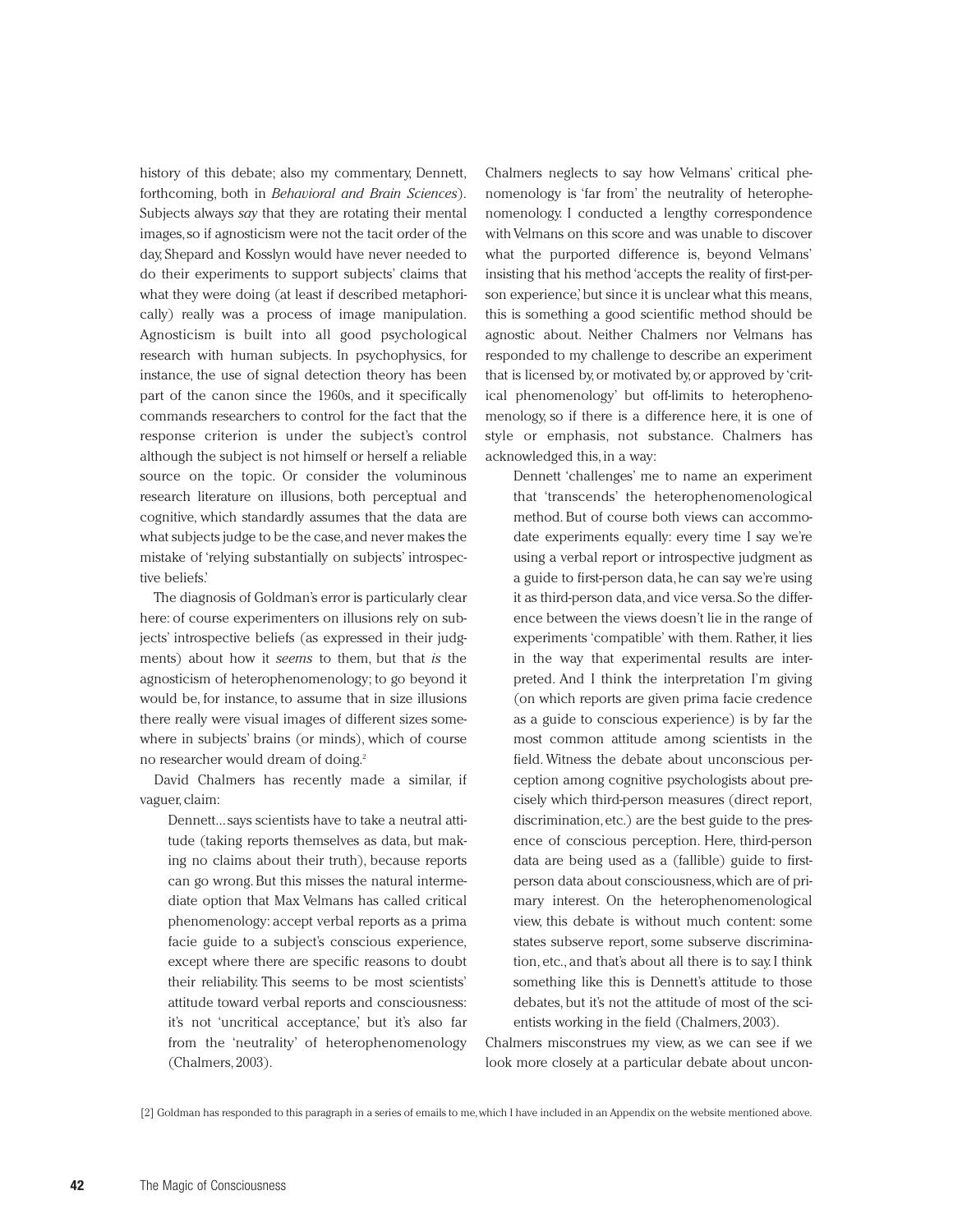scious perception, to see how heterophenomenology sorts out the issues. Consider *masked priming*. It has been demonstrated in hundreds of different experiments that if you present subjects with a 'priming' stimulus, such as a word or picture flashed briefly on a screen in front of the subject, followed very swiftly by a 'mask'—a blank or sometimes randomly patterned rectangle—before presenting the subjects with a 'target' stimulus to identify or otherwise respond to, there are conditions under which subjects will manifest behaviour that shows they have disciminated the priming stimulus, while they candidly and sincerely report that they were entirely unaware of any such stimulus. For instance, asked to complete the word stem *fri\_\_\_*, subjects who have been shown the priming stimulus *cold* are more likely to comply with *frigid* and subjects who have been shown the priming stimulus *scared* are more likely to comply with *fright* or *frightened*, even though both groups of subjects claim not to have seen anything but first a blank rectangle followed by the target to be completed. Now are subjects to be trusted when they say that they were not conscious of the priming stimulus? There are apparently two ways theory can go here:

- A. Subjects are conscious of the priming stimulus and then the mask makes them immediately forget this conscious experience, but it nevertheless influences their later performance on the target.
- B. Subjects unconsciously extract information from the priming stimulus, which is prevented from 'reaching consciousness' by the mask.

Chalmers suggests that it is my 'attitude' that there is nothing to choose between these two hypotheses, but my point is different. It is open for scientific investigation to develop reasons for preferring one of these theoretical paths to the other, but *at the outset*, heterophenomenology is neutral, leaving the subject's heterophenomenological worlds bereft of any priming stimuli that is how it seems to the subjects, after all—while postponing an answer to the question of how or why it seems thus to the subjects. Heterophenomenology is the beginning of a science of consciousness, not the end. It is the organization of the data, a catalogue of *what must be explained*, not itself an explanation or a theory.(This was the original meaning of 'phenomenology': a pretheoretical catalogue of the phenomena the theory must account for.) And in maintaining this neutrality, it is actually doing justice to the *first-person* per-

spective, because you yourself, as a subject in a masked priming experiment, cannot discover anything in your experience that favours A or B.(If you think you can discover something—if you notice some glimmer of a hint in the experience, speak up! You're the subject, and you're supposed to tell it like it is. Don't mislead the experimenters by concealing something you discover in your experience.Maybe they've set the timing wrong for you. Let them know. But if they've done the experiment right, and you really find, so far as you can tell from your own first-person perspective, that you were not conscious of any priming stimulus, then say so, and note that both A and B are still options between which you are powerless to offer any further evidence.)

But now suppose scientists look for a good reason to favour A or B and find it.What could it be? A theory that could provide a good reason would be one that is wellconfirmed in other domains or contexts and that distinguishes, say, the *sorts* of discriminations that can be made unconsciously from the sorts that require consciousness. If in this case the masked discrimination was of a feature that in all other circumstances could only be discriminated by a conscious subject, this would be a (fairly) good reason for supposing that, however it may be with other discriminations, in this case the discrimination was conscious-and-then-forgotten, not unconscious. Notice that if anything at all like this were discovered, and used as a ground for distinguishing A from B,it would be a triumph of *third-person* science, not due to anything that is accessible only to the subject's introspection. Subjects would *learn for the first time* that they were, or were not, conscious of these stimuli when they were taught the theory. It is the neutrality of heterophenomenology that permits such a question to be left open, pending further development of theory.And of course anyone proposing such a theory would have to have bootstrapped their way to their own proprietary understanding of what they meant by conscious and unconscious subjects, finding a consilience between our everyday assumptions about what we are conscious of and what we are not, on the one hand,and their own classificatory scheme on the other. Anything too extreme ('It turns out on our theory that most people are conscious for only a few seconds a day, and nobody is conscious of sounds at all; hearing is entirely unconscious perception') will be rightly dismissed as an abuse of common understanding of the terms, but a theory that is predictively fecund and ele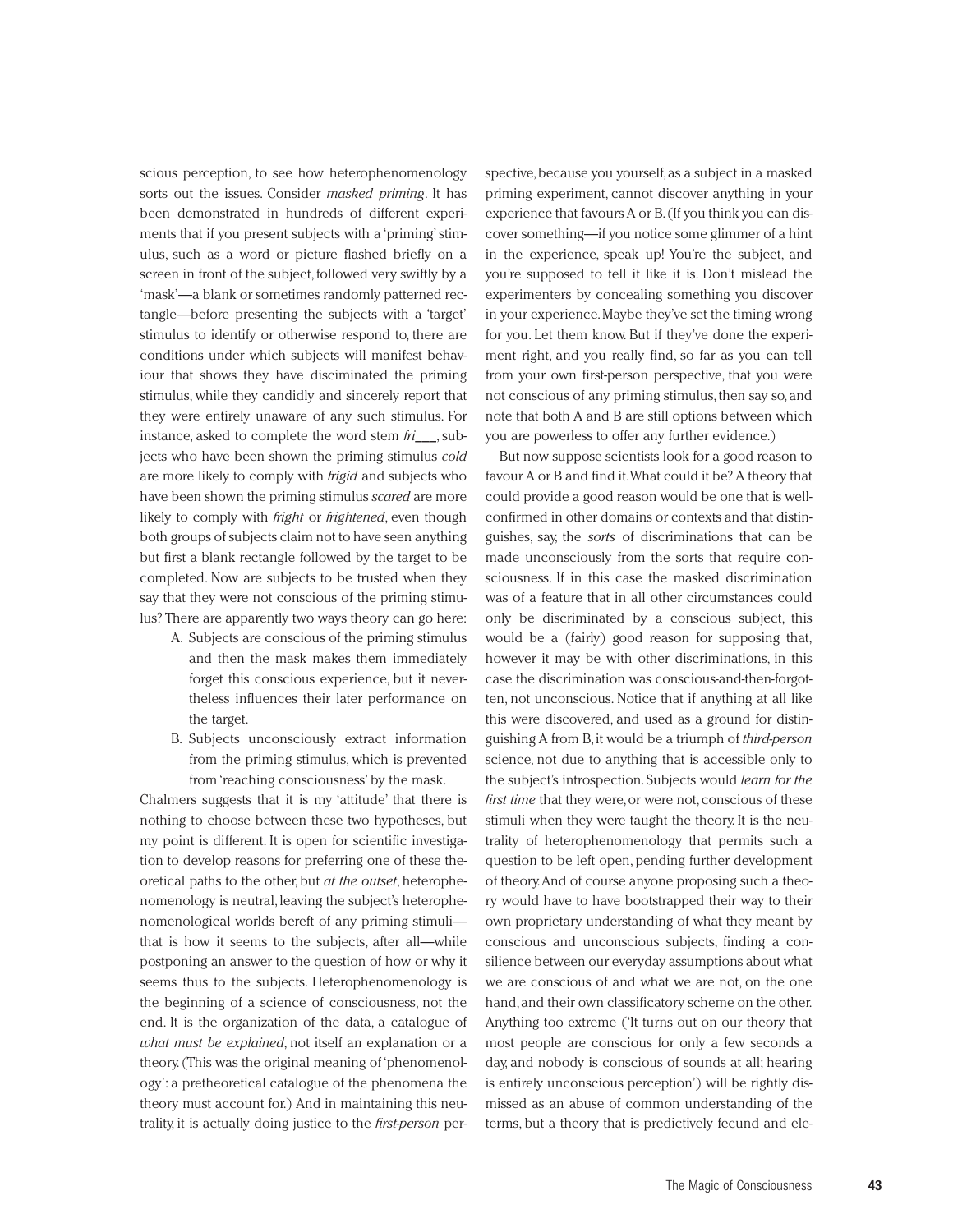gant can motivate substantial abandonment of this anchoring lore.Only when such a theory is in place will we be able, for the first time, to *know what we mean* when we talk about 'the experiences themselves'as distinct from what we each, subjectively, take our experiences to be.

This sketches a clear path to settling the issue between A and B, or to discovering good reasons for declaring the question ill-posed.If Chalmers thinks that scientists do, and should, prefer a different attitude towards such questions, he should describe in some detail what it is and why it is preferable. In fact, I think that while there has been some confusion on this score (and some spinning of wheels about just what would count as favouring unconscious perception over conscious perception with forgetting), scientists are comfortable with the heterophenomenological standards.

Varela and Shear (1999) describe the empathy of the experimenter that they see as the distinguishing feature of a method they describe as first-person:

In fact, that is how he sees his role: as an empathic resonator with experiences that are familiar to him and which find in himself a resonant chord. This empathic position is still partly heterophenomenological,since a modicum of critical distance and of critical evaluation is necessary, but the intention is entirely other: to meet on the same ground, as members of the same kind.... Such encounters would not be possible without the mediator being steeped in the domain of experiences under examination,as nothing can replace that first-hand knowledge. This, then, is a radically different style of validation from the others we have discussed so far (p. 10).

One can hardly quarrel with the recommendation that the experimenter be 'steeped in the domain of experiences' under examination, but is there more to this empathy than just good,knowledgeable interpretation? If so,what is it? In a supporting paper,Thompson speaks of 'sensual empathy,' and opines:'Clearly, for this kind of sensual empathy to be possible, one's own body and the Other's body must be of a similar type' (2001,p.33). This may be clear to Thompson, but in fact it raises a highly contentious set of questions: Can women not conduct research on the consciousness of men? Can slender investigators not explore the phenomenology of the obese? Perhaps more to the point, can researchers with no musical training or experience

('tin ears') effectively conduct experiments on the phenomenology of musicians? When guidance from experts is available, one should certainly avail oneself of it, but the claim that one must *be* an expert (an expert musician, an expert woman, an expert obese person) before conducting the research is an extravagant one. Suppose, however, that it is true. If so, we should be able to discover this by attempting, and detectably failing,to conduct the research as well as the relevant experts conduct the research. *That* discovery would itself be something that could only be made by first adopting the neutral heterophenomenological method and then assaying the results in comparison studies. So once again, the neutral course to pursue is not to *assume* that men can't investigate the consciousness of women, etc., but to investigate the question of whether we can discover any good scientific reason to believe this. If we can, then we should adjust the standards of heterophenomenology accordingly. It is just common sense to design one's experiments in such a way as to minimize interference and maximize efficiency and acuity of data-gathering.

Is there, then, any 'radically different style of validation' on offer in these proposals? I cannot find any. Some are uneasy about the noncommital stance of the heterophenomenologist. Wouldn't the cultivation of deep trust between subject and experimenter be better? Apparently not. The history of *folie à deux* and Clever Hans phenomena suggests that quite unwittingly the experimenter and the subject may reinforce each other into artifactual mutual beliefs that evaporate when properly probed. But we can explore the question. It is certainly wise for the experimenter not to antagonize subjects, and to encourage an atmosphere of 'trust'—note the scare quotes. The question is whether experimenters should go beyond this and *actually trust* their subjects, or should instead (as in standard experimental practice) quietly erect the usual barriers and foils that keep subjects from too intimate an appreciation of what the experimenters have in mind. Trust is a two-way street, surely, and the experimenter who gets in a position where the subject can do the manipulating has lost control of the investigation.

I suspect that some of the dissatisfaction with heterophenomenology that has been expressed is due to my not having elaborated fully enough the potential resources of this methodology. There are surely many subtleties of heterophenomenological method that